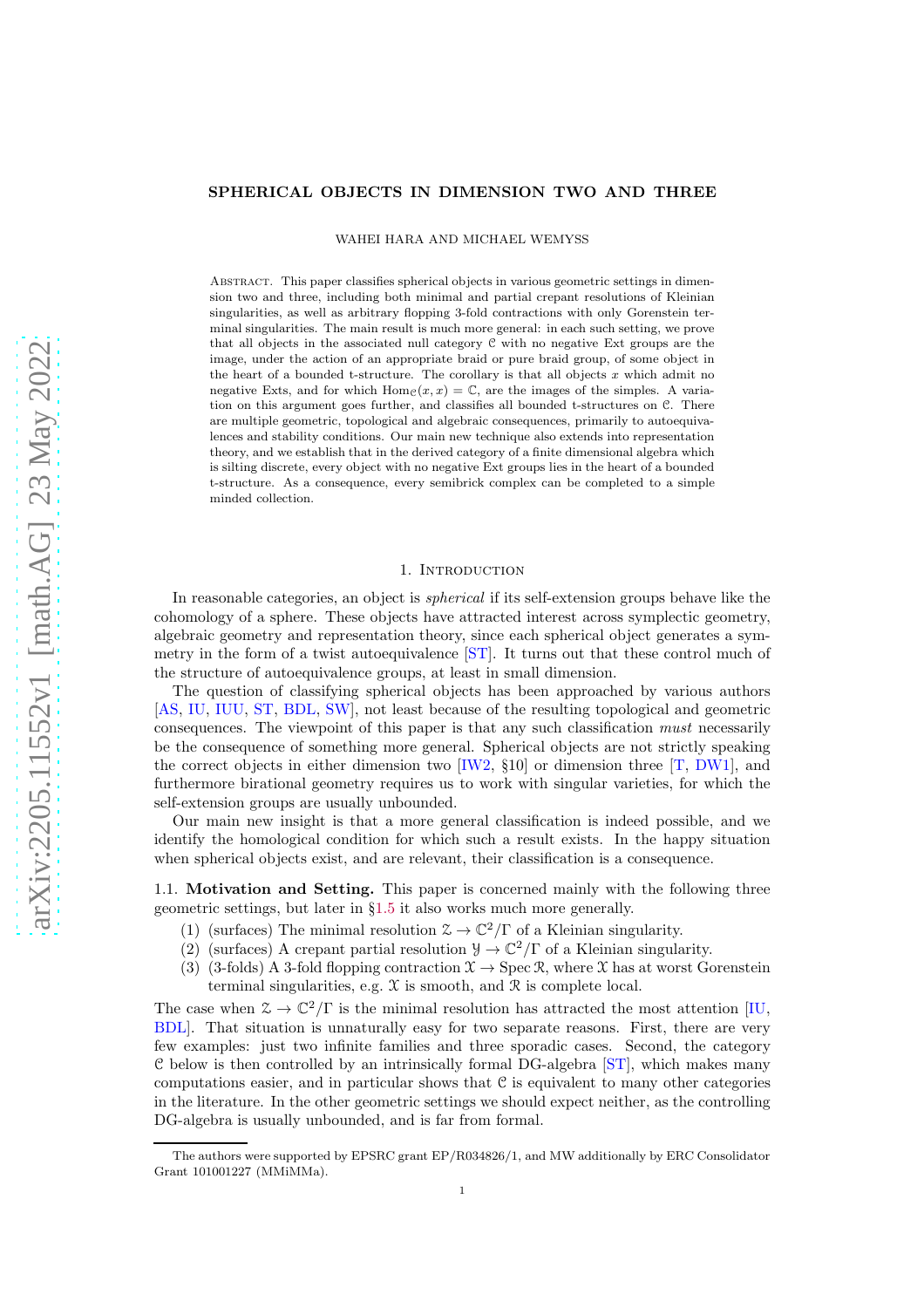<span id="page-1-2"></span>Nonetheless, for any  $X = \mathfrak{X}, \mathfrak{Y}$  or  $\mathfrak{X}$  above, consider

$$
\mathcal{C} := \{ x \in \mathcal{D}^{\mathbf{b}}(\operatorname{coh} X) \mid \mathbf{R} f_* x = 0 \} \subset \mathcal{D}^{\mathbf{b}}(\operatorname{coh} X). \tag{1.A}
$$

The category C has finite dimensional Hom spaces, and further is  $d$ -CY, where  $d = \dim X$ . if X is smooth. Our interest will be in spherical objects, namely those  $x \in \mathcal{C}$  for which

<span id="page-1-1"></span>
$$
\operatorname{Hom}_{\mathcal{C}}(x, x[i]) = \begin{cases} \mathcal{C} & \text{if } i = 0, d \\ 0 & \text{else.} \end{cases}
$$

In the case of the minimal resolution  $\mathcal{Z} \to \mathbb{C}^2/\Gamma$ , and also for some very special smooth flopping contractions, these objects are intimately related to generation questions regarding the autoequivalence group of C, and to the existence of Lagrangians in plumbings of spheres.

However, in general, autoequivalences are controlled by more complicated objects [T]. [DW1,](#page-23-2) [B1\]](#page-23-3), and what makes these objects interesting is that they are not determined by their self-extension groups, even in the lucky case when those groups are bounded. This fact has, until now, hampered any attempt to classify them, since it is not even clear what we are supposed to classify.

The main results below show that, rather remarkably, the only conditions that matter are that  $\text{Hom}_{\mathcal{C}}(x, x[i]) = 0$  for all  $i < 0$ , and  $\text{Hom}_{\mathcal{C}}(x, x) = \mathbb{C}$ . These would seem to be rather weak conditions, however we will prove that these objects are precisely the orbits of the simples under the natural action of the mutation functors, even in very singular settings. In particular, there are actually very few of them.

In fact, and much more generally, it is possible to completely characterise those objects which satisfy only the condition  $\text{Hom}_{\mathcal{C}}(x, x[i]) = 0$  for all  $i < 0$ . These, it turns out, are precisely the objects in the orbits of the standard t-structure under the action of the mutation functors. Furthermore, all bounded t-structures on C can be similarly classified. From these results, and others, we extract geometric, topological and algebraic corollaries.

1.2. **Main Results.** For partial resolutions  $\mathcal{Y}$ , or for 3-fold flopping contractions  $\mathcal{X}$ , it is the lack of uniqueness that makes these settings complicated, not the fact that they are singular. Whilst there is only one minimal resolution  $\mathfrak{X}$ , there are plenty of partial resolutions  $\mathcal{Y}$ , and furthermore the lack of uniqueness is the defining feature of the 3-fold flops setting. To compensate for this requires us to work, at least initially, in groupoids.

As is well-known, and is recalled in §[2.2,](#page-4-0) to each  $\mathfrak{X}$ ,  $\mathfrak{Y}$  or  $\mathfrak{X}$  is an associated finite simplicial hyperplane arrangement  $H$ . In the case of the minimal resolution, this is simply the associated ADE root system, and in general the construction is roughly similar. To each chamber C in  $\mathcal H$  we assign a category  $\mathfrak C_{\mathsf C}$ , defined in §[2.4](#page-6-0) in terms of an associated noncommutative resolution (or variant). To each path in the Deligne groupoid  $\beta: C \to D$ , we assign a composition of mutation functors  $\Phi_{\beta}: \mathcal{C}_{\mathsf{C}} \to \mathcal{C}_{\mathsf{D}}$ .

**Theorem 1.1** [\(3.5\)](#page-10-0). If  $x \in \mathcal{C} = \mathcal{C}_C$  satisfies  $\text{Hom}_{\mathcal{C}}(x, x[i]) = 0$  for all  $i < 0$ , then there exists  $\beta: C \to D$  such that  $\Phi_{\beta}(x) \cong y$ , where y is an object in homological degree zero.

The proof is both short and elementary, and there are only two key points. First, cohomology spread should be measured with respect to the noncommutative (equivalently, perverse) t-structure, not with respect to coherent sheaves. Second, if say  $x$  has cohomology lying within some bounded region [a, b], then the proof finds some  $\Phi_{\alpha}(x)$  whose cohomology lies in a strictly smaller region  $[a + 1, b]$ . This is achieved by using the fact that any finite poset has a maximal element.

The first corollary is the following. To set notation, write  $S_1, \ldots, S_n$  for the simple modules in the heart of the standard algebraic t-structure (see §[2.6\)](#page-8-0).

<span id="page-1-0"></span>Corollary 1.2 [\(3.6\)](#page-11-0). Suppose that  $x \in \mathcal{C}_{\mathsf{C}}$  satisfies  $\text{Hom}(x, x[i]) = 0$  for all  $i < 0$ .

- (1) If  $\dim_{\mathbb{C}} \text{Hom}(x_i, x_j) \cong \mathbb{C}\delta_{ij}$  for all indecomposable summands  $x_i, x_j$  of x, then there exists a subset  $\mathfrak{I} \subseteq \{1, \ldots, n\}$  and a path  $\gamma : \mathsf{C} \to \mathsf{E}$  such that  $\Phi_{\gamma}(x) \cong \bigoplus_{i \in \mathcal{I}} S_i$ .
- (2) If dim<sub>C</sub> Hom $(x, x) \cong \mathbb{C}$ , then there exists  $\gamma : \mathsf{C} \to \mathsf{E}$  and i such that  $\Phi_{\gamma}(x) \cong \mathsf{S}_i$ .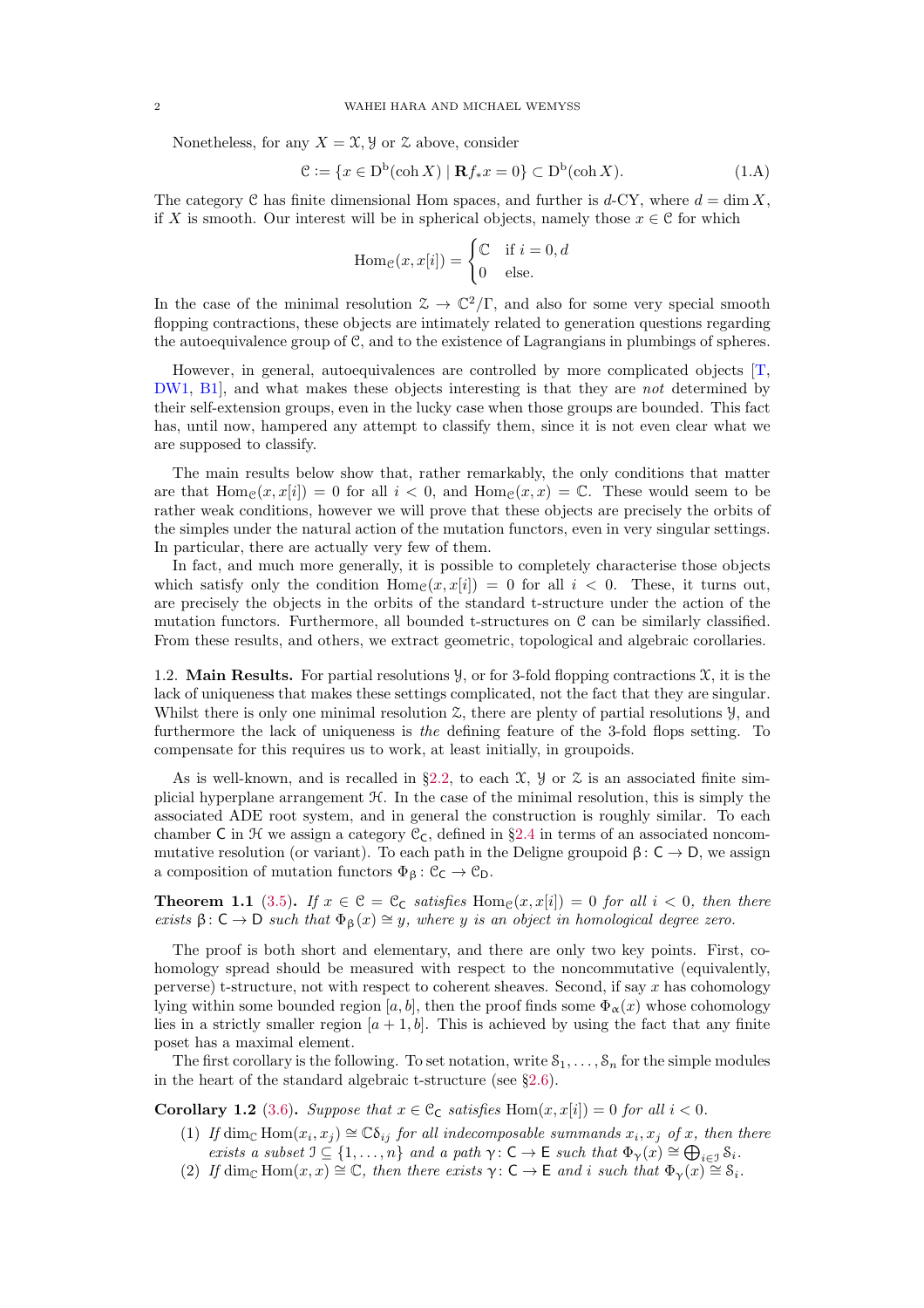<span id="page-2-1"></span>Given the control of the mutation functor orbit obtained in [1.2,](#page-1-0) a standard variation on results of [\[IUU\]](#page-24-2) and [\[BDL\]](#page-23-1) can then be used to show that the space of stability conditions on C is connected and thus  $Stab^cC = Stab C$ . However, a much stronger statement holds.

The following result classifies all bounded t-structures on C in terms of the standard hearts. These are, by definition, the extension closures of the simples  $S_1, \ldots, S_n$  (see §[2.5\)](#page-8-1). This is a purely homological result, which is new in all cases, and its proof does not require stability techniques.

**Corollary 1.3** [\(4.6\)](#page-14-0). If H is the heart of a bounded t-structure on  $\mathcal{C}_{\mathcal{C}}$ , then there exists  $\Phi_{\mathcal{B}}$ for some  $\beta: \mathsf{C} \to \mathsf{D}$  such that  $\Phi_{\beta}(\mathfrak{H})$  is the standard heart on  $\mathfrak{C}_{\mathsf{D}}$ . In particular,  $\mathfrak{H}$  is a finite length category, with finitely many simples.

From this, in [5.8](#page-18-0) the statement  $Stab^{\circ}C = Stab C$  immediately follows, and avoids the use of any fancy deformation argument. In [5.9](#page-18-1) we also give an intrinsic characterisation of the group  $\text{Auteq } \mathcal{C}$  in terms of certain FM transforms.

1.3. Geometric Corollaries. By removing the noncommutative resolutions technology implicit in the previous subsection, in particular the use of the mutation functors, it is possible to translate the above results into more standard geometric language. We translate some results here, with more details and results given in §[5.](#page-15-0)

In the case of the minimal resolution  $\mathfrak{L}$ , the mutation functors are functorially isomorphic to the Seidel–Thomas twist functors. Recall that C is the category geometrically defined in [\(1.A\)](#page-1-1), and to each exceptional curve  $C_i$  in  $\mathcal{Z}$ , the associated  $\mathcal{O}_{C_i}(-1)$  is spherical, so gives rise to a spherical twist functor  $t_i$ . These generate a subgroup Br of Auteq C.

Part (2) of the following recovers the main result of [\[BDL\]](#page-23-1).

**Corollary 1.4** [\(5.1\)](#page-15-1). Consider  $\mathcal{Z} \to \mathbb{C}^2/\Gamma$ , and let  $x \in \mathcal{C}$ . Then the following hold.

- (1) If  $\text{Hom}_{\mathcal{C}}(x, x[j]) = 0$  for all  $j < 0$ , then there exists  $T \in \mathcal{B}$ r such that  $T(x)$  is a concentrated in homological degree zero.
- (2) Every spherical object in  $C$  belongs to the orbit, under the action of the braid group, of the objects  $\mathcal{O}_{C_1}(-1), \ldots, \mathcal{O}_{C_n}(-1)$ .

Furthermore, the heart of every bounded t-structure on  $C$  is the image, under the action of the group Br, of the module category of the preprojective algebra of (finite) ADE type.

The case of partial resolutions  $\mathcal{Y} \to \mathbb{C}^2/\Gamma$  is similar, but mildly more difficult to state, so details are left to [5.2.](#page-16-0)

For 3-fold flopping contractions  $\mathfrak{X} \to \operatorname{Spec} \mathfrak{R}$ , the mutation functor  $\Phi_i$  is functorially isomorphic to the inverse of the Bridgeland–Chen flop functor  $[W, 4.2]$ , which will be written  $\mathsf{Flop}_i$ . These are the square roots of the spherical twist functors, suitably interpreted (see [2.13\)](#page-8-2). The following generalises the particular example in  $\text{SW}, 6.12(1)$  to all 3-fold flops.

<span id="page-2-0"></span>Corollary 1.5 [\(5.5\)](#page-17-0). Let  $\mathfrak{X} \to \text{Spec } \mathfrak{R}$  be a 3-fold flopping contraction, where  $\mathfrak{X}$  has at worst Gorenstein terminal singularities, and consider  $x \in \mathcal{C}$ .

- (1) The following statements are equivalent.
	- (a) Home $(x, x[i]) = 0$  for all  $i < 0$ .
		- (b) There exists a sequence of flop functors such that  $\mathsf{Flop}_\beta(x)$  belongs to perverse sheaves, on a possibly different  $\mathfrak{X}^+ \to \operatorname{Spec} \mathfrak{R}$ .
- (2) Furthermore, the following are equivalent.
	- (a) Hom $e(x, x[j]) = 0$  for all  $j < 0$  and Hom $e(x, x) \cong \mathbb{C}$ .
	- (b) There exists  $\beta$  such that  $\mathsf{Flop}_{\beta}(x) \cong \mathcal{O}_{C_i}(-1)$  for some curve  $C_i$  on a possibly  $differential \mathfrak{X}^+ \to \operatorname{Spec} \mathfrak{R}.$

Furthermore, the heart of every bounded t-structure on  $C$  is the image, under the action of the group generated by the flop functors, of the module category of the contraction algebra of some  $\mathfrak{X}^+ \to \operatorname{Spec} \mathfrak{R}$  obtained from  $\mathfrak{X} \to \operatorname{Spec} \mathfrak{R}$  by iterated flop.

In particular, when  $\mathfrak X$  is smooth,  $x \in \mathfrak C$  is spherical if and only if there exists a  $(-1, -1)$ curve  $C_i$ , on a possibly different  $\mathfrak{X}^+$ , and a composition  $\beta: \mathsf{D} \to \mathsf{C}$  in the Deligne groupoid such that  $\mathsf{Flop}_{\beta}(0_{C_i}(-1)) \cong x$ . Perhaps of more interest is when the groupoid result [1.5](#page-2-0) is used to prove statements regarding the orbit of the pure braid group PBr on a fixed C.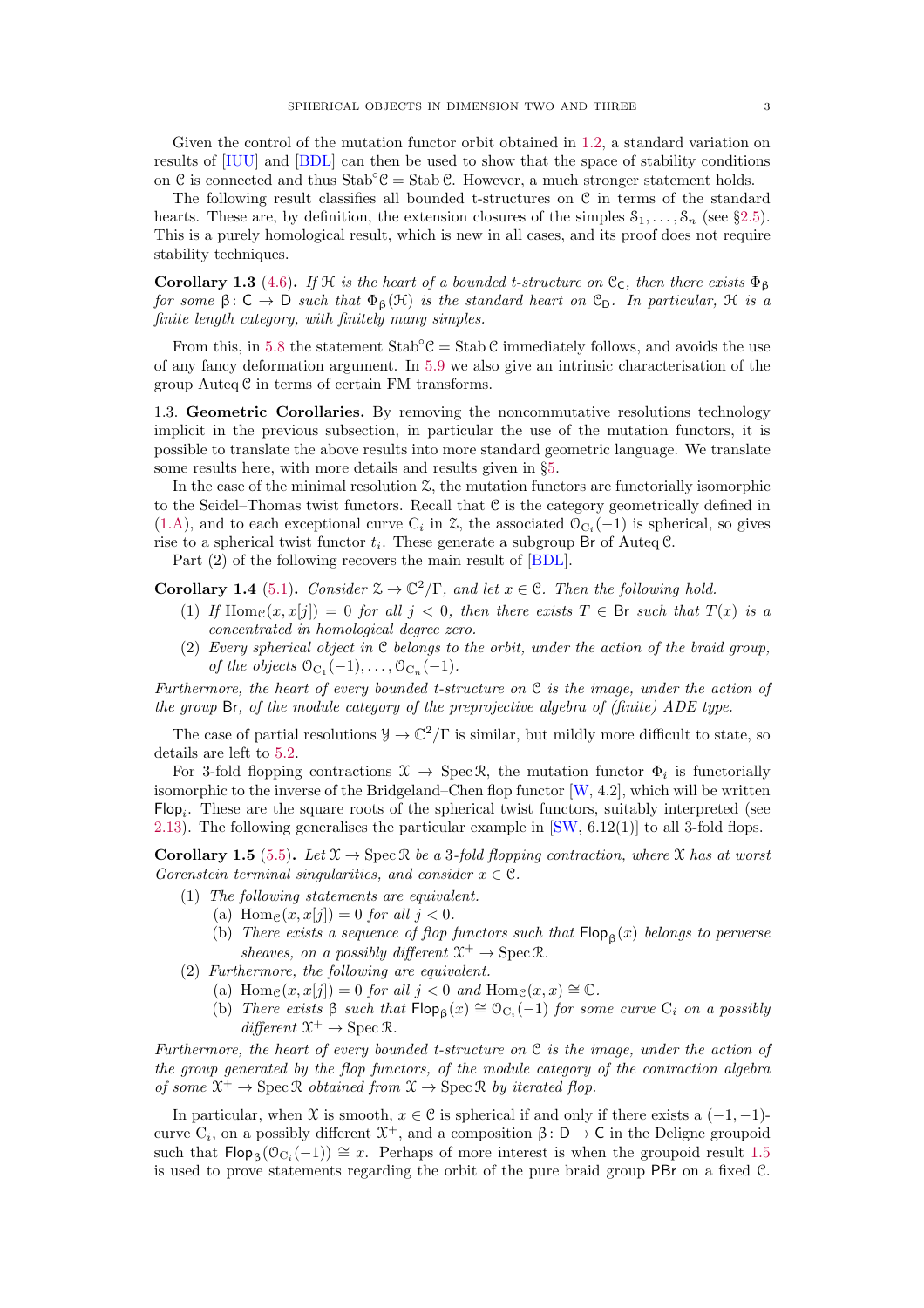<span id="page-3-3"></span>In [5.6](#page-17-1) we describe the spherical objects in terms of the orbit under this action, generalising  $[SW, 6.12(2)]$  $[SW, 6.12(2)]$  to all 3-fold flops.

1.4. Algebraic Corollaries. A more algebraic corollary of [1.2](#page-1-0) is a generalisation of a result of Crawley–Boevey [\[CB,](#page-23-4) Lemma 1] which states that every brick for the preprojective algebra Π of type ADE has dimension vector equal to a root. The categories C are either controlled by algebras of the form  $e_1\Pi e_1$ , or by contraction algebras, depending on the setting. The underlying combinatorial structure of these are *restricted roots*, recalled in §[2.2](#page-4-0) and illustrated in [2.2.](#page-5-0)

Corollary 1.6 [\(3.7\)](#page-12-0). Consider the projective algebra  $\Pi$  of type ADE, and  $\mathfrak{I} \subset \Delta$ . Then every brick in mod  $e_1 \Pi e_1$  has dimension vector equal to a primitive restricted root.

A version of the above is proved in [3.9](#page-12-1) for contraction algebras  $\Lambda_{con}$ , which are recalled in §[2.5.](#page-8-1) These algebras control much of the birational geometry of 3-folds, and their representation theory is usually wild.

<span id="page-3-0"></span>1.5. Silting Discrete Derived Categories. The above techniques extend further. Recall that a finite dimensional algebra A is called silting discrete if the category  $K^b$ (proj A) is a silting discrete triangulated category (see §[6.1\)](#page-18-2).

This class of silting discrete finite dimensional algebras is surprisingly rich: it contains all local algebras, Erdmann's algebras of dihedral, semidihedral and quaternion type, various preprojective algebras and Brauer graph algebras, together with more obvious representationfinite examples (see e.g.  $[AH, p1]$ ). From the viewpoint of this paper the important point is that the full list of examples also includes all 3-fold contraction algebras  $\Lambda_{\rm con}$ . The resulting categories  $D^b(\Lambda_{con})$  are related to, but are very different from, the categories  $\mathcal C$  in the previous sections.

The analogy between  $\mathcal{C}$  and  $D^b(\Lambda_{con})$  allows us to push the previous techniques into the general silting discrete setting. The following is new in all cases.

<span id="page-3-1"></span>**Theorem 1.7** [\(6.11\)](#page-20-0). If A is silting discrete,  $\mathcal{T} = D^b(A)$  and  $x \in \mathcal{T}$ , then the following statements are equivalent.

- (1) Hom $\tau(x, x[i]) = 0$  for all  $i < 0$ .
- (2) x belongs to the heart of a bounded t-structure.

In this level of generality, there are fewer autoequivalences, so the strategy for the proof of [1.7](#page-3-1) minimises the cohomology with respect to the bounded t-structures on the fixed T. This avoids groupoids. The object  $x$  has cohomology lying within some bounded region  $[a, b]$  with respect to the standard t-structure. The proof first finds a new t-structure whose cohomology functors applied to x lie in a strictly smaller region  $[a+1, b]$ . A simple induction argument then shows that there is a bounded t-structure such that  $x[b]$  belongs to its heart.

The following are immediate consequences, which may be of independent interest. The definition of brick and semibrick complexes is recalled in [6.5.](#page-19-0)

<span id="page-3-2"></span>**Corollary 1.8** [\(6.12\)](#page-21-0). Let A be silting discrete,  $\mathfrak{T} := D^b(A)$  and  $x \in \mathfrak{T}$ .

- (1) x is a sum of simples in the heart of a bounded t-structure iff x is a semibrick.
- (2) x is a simple in the heart of a bounded t-structure iff x is a brick.

In particular, if  $x \in \mathcal{T}$  is a semibrick complex, then there exists a simple minded collection U such that x is contained in U.

It follows in [6.13](#page-21-1) that for silting discrete algebras, every semibrick pair forms a subset of a simple minded collection, and further that every semibrick pair of maximal rank is itself a simple minded collection. The slightly subtle point is that in general the simple minded collection containing the semibrick pair need not be 2-term with respect to the standard t-structure, which explains why [1.8](#page-3-2) does not contradict [\[HI,](#page-23-6) [BH\]](#page-23-7). We give some explicit examples in [6.15](#page-22-0) and [6.16](#page-22-1) which illustrate this phenomenon.

The above general results apply to 3-fold contraction algebras  $\Lambda_{con}$ , where more can be said. The autoequivalence group of  $D^b(\Lambda_{con})$  is large, and so the above simplifies. We show in [6.14](#page-22-2) that for contraction algebras the brick and semibrick complexes can be characterised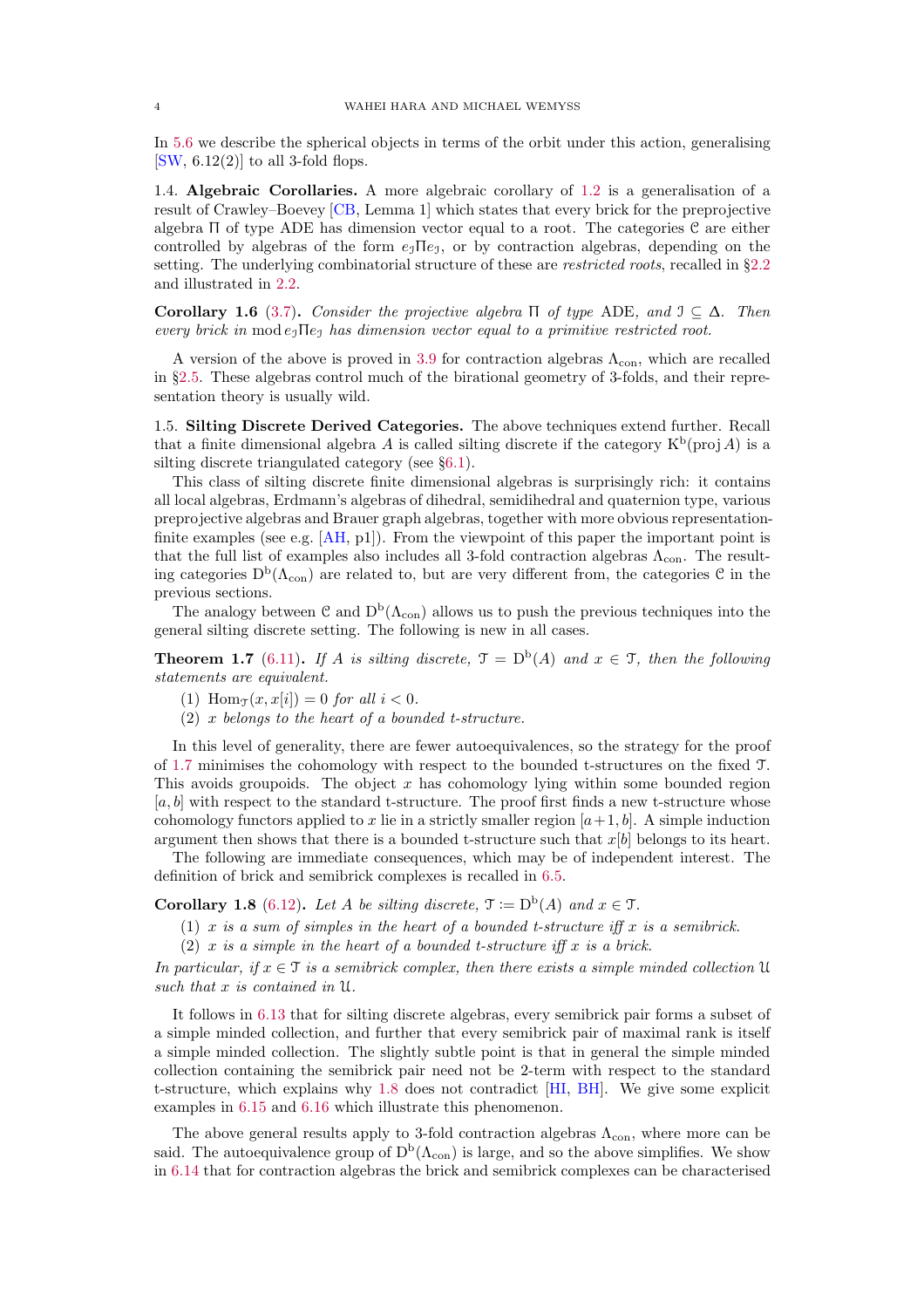<span id="page-4-4"></span>as orbits of the brick modules under the action of the autoequivalence group. The result further improves if we instead pass to the groupoid, but details are left to §[6.3.](#page-22-3)

Acknowledgements. The authors thank David Pauksztello for generously sharing his many insights into simple minded collections in silting discrete triangulated categories, and additionally for passionately communicating his love of spectral sequences. M.W. also thanks Aidan Schofield, Ailsa Keating, Ivan Smith, Anthony Licata, Asilata Bapat, Anand Deopurkar and Matt Pressland for very helpful conversations, and ICERM for hosting the conference 'Braids in Symplectic and Algebraic Geometry' in March 2022.

Conventions. To be consistent between the algebraic and geometric settings considered, all objects will be taken over  $\mathbb C$ . Furthermore, since e.g.  $\text{Hom}(H^i(\Phi_j(y)), H^i(x))$  is slightly painful, brackets will often be dropped when applying functors to objects. Doing this, the above simplifies to  $Hom(H^{i}(\Phi_j y), H^i x)$ .

#### 2. Preliminaries

This section briefly recalls the known properties of the category C, and sets notation. This is largely a summary of [\[HW2,](#page-23-8) [IW2\]](#page-24-4) suitable for our purposes.

<span id="page-4-2"></span>2.1. Noncommutative Resolutions and Variants. Since by definition  $\mathcal C$  is a full subcategory of  $D^b(\text{coh } X)$ , it is possible to take cohomology of objects in C with respect to the standard t-structure on  $D^b(\operatorname{coh} X)$ . These cohomology sheaves were used heavily e.g. in [\[IU\]](#page-24-1). However, as in [\[SW,](#page-24-3) §6] it turns out to be easier to control the cohomology with respect to a different t-structure, namely perverse sheaves.

Throughout this paper we will abuse notation, and write  $f$  for either the minimal resolution  $\mathcal{Z} \to \mathbb{C}^2/\Gamma$ , a fixed partial crepant resolution  $\mathcal{Y} \to \mathbb{C}^2/\Gamma$ , or a fixed 3-fold flopping contraction  $\mathfrak{X} \to \text{Spec } \mathfrak{X}$  where  $\mathfrak{X}$  has only Gorenstein terminal singularities and  $\mathfrak{X}$  is complete local. It is well known that the reduced fibre above the unique singular point is a tree of curves, with each irreducible component  $C_i \cong \mathbb{P}^1$ . Furthermore, X will denote the choice of fixed  $\mathfrak{X}, \mathfrak{Y}$  or  $\mathfrak{X},$  and from that choice the category  $\mathfrak{C}$  is defined to be

$$
\mathcal{C} = \{ a \in \mathcal{D}^{\mathsf{b}}(\operatorname{coh} X) \mid \mathbf{R} f_* a = 0 \}.
$$

By [\[VdB\]](#page-24-7) there exists a tilting bundle  $0 \oplus \mathcal{N}$  on X, where  $\mathcal{N}^*$  is generated by global sections, which induces an equivalence of categories

<span id="page-4-1"></span>
$$
\Psi_X \colon D^b(\operatorname{coh} X) \xrightarrow{\mathbf{R}\operatorname{Hom}_X(\mathcal{O}\oplus\mathcal{N}, -)} D^b(\operatorname{mod} \Lambda) \tag{2.A}
$$

where  $\Lambda = \text{End}_X(\mathcal{O} \oplus \mathcal{N})$ . The algebra  $\Lambda$  admits an idempotent e corresponding to the summand  $\mathcal{O}$ , and across the equivalence  $(2.A)$ ,  $\mathcal C$  corresponds to those complexes whose cohomology groups are all annihilated by  $e$ , or in other words, those complexes whose cohomology groups are  $\Lambda/(e)$ -modules.

<span id="page-4-0"></span>2.2. Intersection Arrangements. To any X equal to  $\mathcal{Z}$ ,  $\mathcal{Y}$  or  $\mathcal{X}$  in §[2.1,](#page-4-2) it is possible to associate Dynkin data in the form of a subset  $\mathcal{I} \subset \Delta$  with  $\Delta$  ADE.

- (1) For the minimal resolution  $\mathcal{Z} \to \mathbb{C}^2/\Gamma$ ,  $\Delta$  is the ADE Dynkin diagram corresponding to  $\Gamma$  via McKay Correspondence, and  $\mathcal{I} = \emptyset$ .
- (2) For a partial crepant resolution  $\mathcal{Y} \to \mathbb{C}^2/\Gamma$ ,  $\Delta$  is the ADE Dynkin diagram corresponding to  $\Gamma$  via McKay Correspondence, and  $\mathcal I$  is the subset of curves that are contracted by the morphism  $\mathcal{Z} \to \mathcal{Y}$ .
- (3) For a flopping contraction  $\mathfrak{X} \to \operatorname{Spec} \mathfrak{R}$ , a generic hyperplane section slices to a partial crepant resolution as in (2) above [\[R\]](#page-24-8), which thus associates some  $\mathcal{I} \subset \Delta$ .

<span id="page-4-3"></span>**Remark 2.1.** The exceptional curves in  $\mathcal{Z}$  will be written C<sub>i</sub> with  $i \in \Delta$ . For partial resolutions, the subset I is the choice of curves that get contracted from Z. We will abuse notation, and write  $C_i$  with  $i \in \mathcal{I}^c = \Delta \setminus \mathcal{I}$  for the exceptional curves that survive, namely the curves in *y*. Further, we will also write  $C_i$  with  $i \in \mathcal{I}^c$  for the exceptional curves in *X*.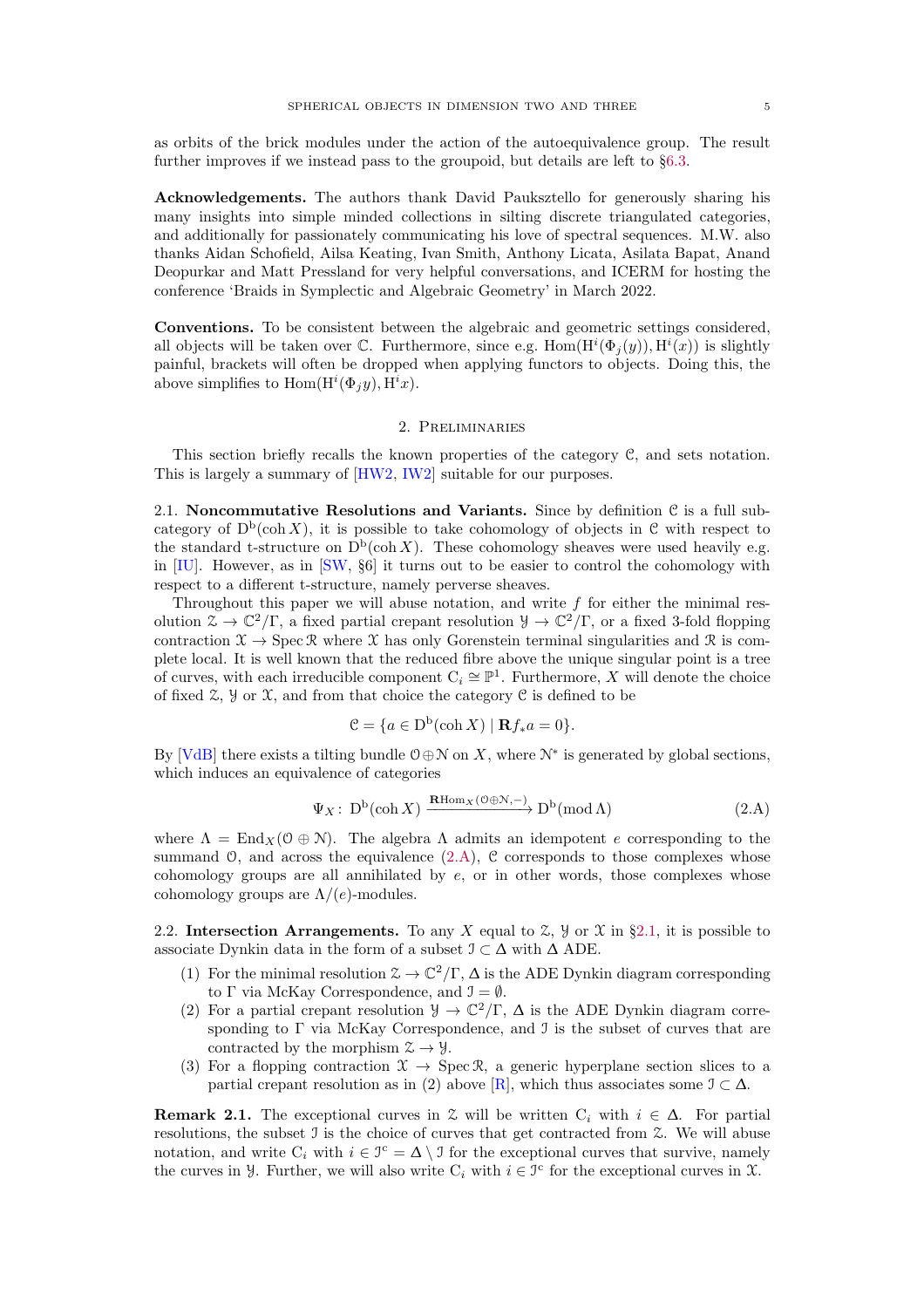The ADE diagram  $\Delta$  has an associated Cartan  $\mathfrak{h} = \bigoplus \mathbb{R}\alpha_i$ , where  $\alpha_i$  are the simple roots. For any  $\mathfrak{I} \subset \Delta$ , define  $\mathfrak{h}_{\mathfrak{I}}$  to be the quotient of  $\mathfrak{h}$  by the subspace spanned by  $\{\alpha_i \mid i \in \mathfrak{I}\}.$ The associated quotient map will be written

$$
\pi_{\mathfrak{I}}\colon \mathfrak{h}\to \mathfrak{h}_{\mathfrak{I}},
$$

and note that  $\mathfrak{h}_{\mathfrak{I}}$  has basis  $\{\pi_{\mathfrak{I}}(\alpha_i) \mid i \notin \mathfrak{I}\} = \{\pi_{\mathfrak{I}}(\alpha_j) \mid j \in \mathfrak{I}^c\}$ . The restricted positive roots in  $\mathfrak{h}_\mathfrak{I}$  are precisely the non-zero images of positive roots under  $\pi_\mathfrak{I}$ . A restricted positive root is primitive if it is not a multiple of another positive restricted root.

<span id="page-5-0"></span>**Example 2.2.** Consider the Dynkin data  $\bullet \bullet \bullet \bullet$ , where J is the set of black nodes. Projecting all twenty positive roots of  $D_5$  via  $\pi_1$ , and discounting the zeros, gives the set

$$
\{10,01,11,21,22\}
$$

where for example 11 is shorthand for the coordinate  $(1, 1)$  in  $\mathfrak{h}_1$  under the prescribed basis above. These are the restricted roots. The primitive restricted roots are  $\{10, 01, 11, 21\}$ .

Now write  $\Theta_{\mathcal{I}}$  for the dual of the real vector space  $\mathfrak{h}_{\mathcal{I}}$ . For each restricted positive root  $0 \neq \beta = \pi_1(\alpha) \in \mathfrak{h}_1$  consider the dual hyperplane

$$
\mathsf{H}_{\beta} := \{(\vartheta_i) \mid \sum \beta_i \vartheta_i = 0\} \subseteq \Theta_{\mathcal{I}}.
$$

Since there are only finitely many restricted roots, the collection of  $H_\beta$  forms a finite hyperplane arrangement in  $\Theta_1$ , which we refer to as the *intersection arrangement*. In general, this need not be Coxeter.

<span id="page-5-1"></span>Example 2.3. Continuing [2.2,](#page-5-0) for example the restricted root 21 gives the dual hyperplane  $2x + y = 0$ . The full intersection arrangement is the following.



2.3. Deligne Groupoid. Write  $H$  for the arrangement obtained from the Dynkin data  $\mathcal{I} \subset \Delta$  as defined in §[2.2,](#page-4-0) which is a finite simplicial hyperplane arrangement. This subsection summarises well-known constructions associated to H.

**Definition 2.4.** Consider the graph  $\Gamma_{\mathcal{H}}$  of oriented arrows, which has as vertices the chambers (i.e. the connected components) of  $\mathbb{R}^n \backslash \mathcal{H}$ , and there is a unique arrow  $a: \mathsf{C} \to \mathsf{D}$  from chamber C to chamber D if the chambers are adjacent, otherwise there is no arrow. For an arrow  $a: \mathsf{C} \to \mathsf{D}$ , write  $s(a) := \mathsf{C}$  and  $t(a) := \mathsf{D}$ .

By definition, if there is an arrow  $a: C \to D$ , there is a unique arrow  $b: D \to C$ .

**Definition 2.5.** Given C, then a chamber  $op(C)$  is said to be *opposite* C if there is a line in  $\mathbb{R}^n$  passing through C, op(C), and the origin. The opposite chamber op(C) is unique.

As for quivers, a *positive path of length* n in  $\Gamma_{\mathcal{H}}$  is defined to be a formal symbol

$$
p = a_n \circ \ldots \circ a_2 \circ a_1,
$$

whenever there exists a sequence of vertices  $v_0, \ldots, v_n$  of  $\Gamma_{\mathcal{H}}$  and arrows  $a_i : v_{i-1} \to v_i$  in  $\Gamma_{\mathcal{H}}$ . Set  $s(p) := v_0$  and  $t(p) := v_n$ , and write  $p: s(p) \to t(p)$ . The notation  $\circ$  is composition, but we will often drop the ∘'s in future. If  $q = b_m \circ \dots \circ b_2 \circ b_1$  is another positive path with  $t(p) = s(q)$ , consider the formal symbol

$$
q \circ p := b_m \circ \dots \circ b_2 \circ b_1 \circ a_n \circ \dots \circ a_2 \circ a_1,
$$

and call it the composition of  $p$  and  $q$ .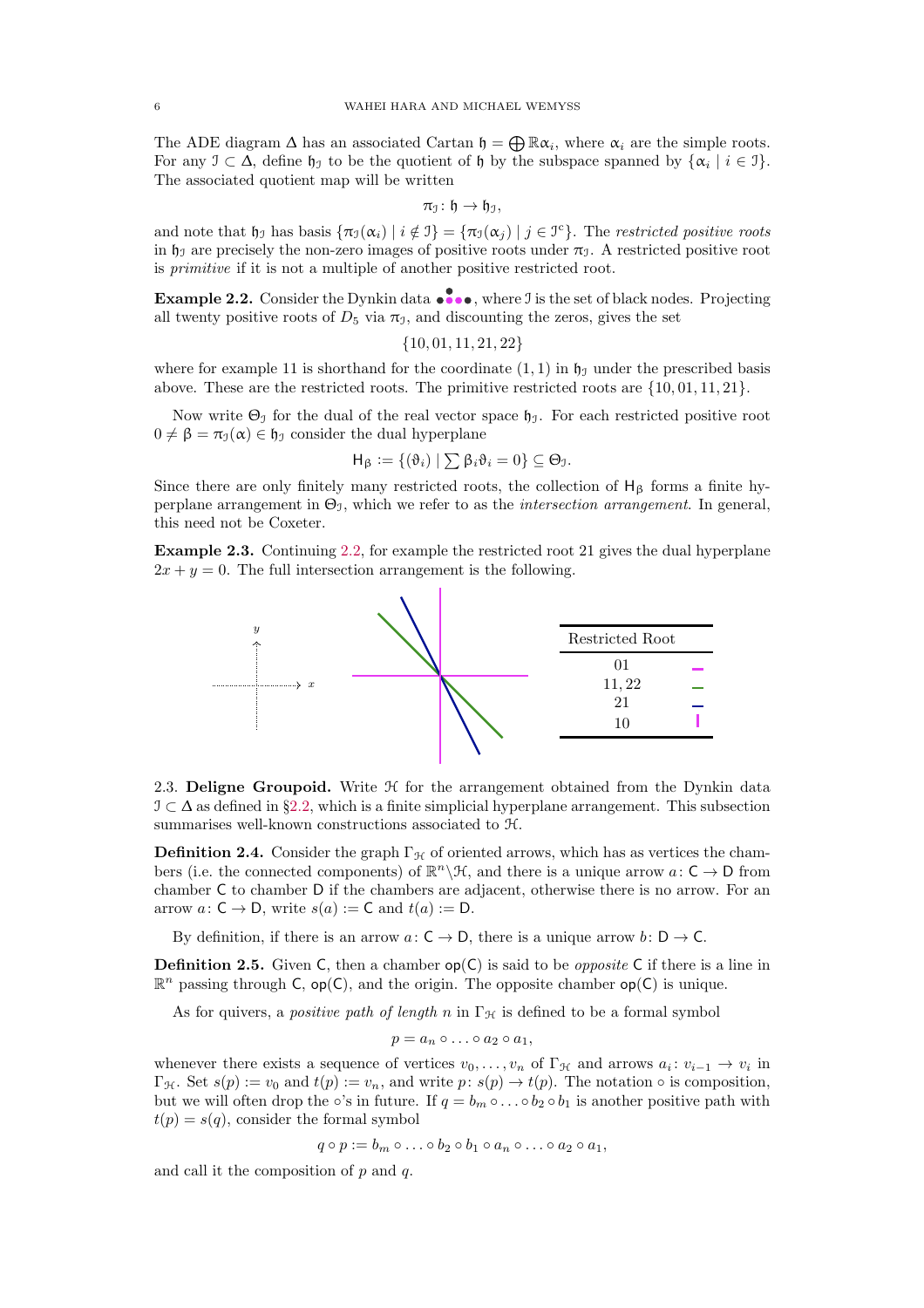<span id="page-6-4"></span>Definition 2.6. A positive path is called *reduced* if it does not cross any hyperplane twice.

Since  $\mathcal H$  is finite, reduced positive paths coincide with shortest positive paths  $[P, 4.2]$ , in the sense that there is no positive path in  $\Gamma_{\mathcal{H}}$  of smaller length, with the same endpoints.

<span id="page-6-1"></span>**Example 2.7.** Consider the following hyperplane arrangement  $H$  with 6 chambers, and with chamber  $C$  marked. Then  $op(C)$ , and all reduced paths leaving  $C$ , are illustrated below.



As in [\[D2,](#page-23-9) p7], let ∼ denote the smallest equivalence relation, compatible with composition, that identifies all morphisms that arise as positive reduced paths with the same source and target. Write Free( $\Gamma_{\mathcal{H}}$ ) for the free category on the graph  $\Gamma_{\mathcal{H}}$ , where morphisms are directed paths. The quotient category

$$
\mathcal{G}_{\mathcal{H}}^{+} := \operatorname{Free}(\Gamma_{\mathcal{H}})/\sim,
$$

is called the category of positive paths.

**Definition 2.8.** The elements of  $\mathcal{G}_{\mathcal{H}}^{+}$  which are reduced are called *atoms*. That is, atoms are the (now unique) shortest positive paths between chambers.

The set of atoms beginning from a fixed chamber admits a partial order.

<span id="page-6-2"></span>**Definition 2.9.** If  $\alpha$ , β are atoms that both begin at C, write  $\alpha > \beta$  if there exists an atom  $\gamma$  such that  $\alpha = \gamma \circ \beta$ .

The identity is minimal, and any atom  $\ell: \mathsf{C} \to \mathsf{op}(\mathsf{C})$  is the maximal element. This convention is chosen to match the Bruhat order, but has the rather unfortunate consequence of being opposite to the order on tilting and silting complexes. This explains why maximal elements in §[3](#page-8-3) switch to minimal elements in §[6.](#page-18-3)

**Definition 2.10.** The arrangement (=Deligne) groupoid  $\mathcal{G}_{\mathcal{H}}$  is the groupoid defined as the groupoid completion of  $\mathcal{G}_{\mathcal{H}}^+$ , that is, a formal inverse is added for every morphism in  $\mathcal{G}_{\mathcal{H}}^+$ .

Paths in the groupoid  $\mathcal{G}_{H}$  can be positive, or negative, or mixed.

<span id="page-6-0"></span>2.4. Categorical Representations and HomMMP. In each of the settings  $X = \mathfrak{X}, \mathfrak{Y}$  or  $\zeta$  of §[2.1,](#page-4-2) it is possible to produce a categorical representation of the Deligne groupoid by associating categories to each chamber, and certain equivalences to the wall crossings. This subsection summarises this construction, mainly to set notation.

Below consider the preprojective algebra  $\Pi$  of an extended ADE Dynkin diagram  $\Delta^{\mathsf{aff}}$ . By convention the vertices will be labelled  $i = 0, 1, \ldots, n$ , with 0 being the extended vertex, and thus the vertex idempotents are labelled  $e_0, \ldots, e_n$ . For a subset  $\mathcal{I} \subset \Delta \subset \Delta^{\text{aff}}$ , to match the notation in [\[IW2\]](#page-24-4) set

<span id="page-6-3"></span>
$$
e_{\mathcal{I}} = 1 - \sum_{i \in \mathcal{I}} e_i \tag{2.B}
$$

and consider the associated contracted preprojective algebra  $e_1 \Pi e_1$ . The notation creates one ambiguity, namely that  $e_{\{i\}}$  and  $e_i$  are different, since  $e_{\{i\}} = 1 - e_i$ .

To each geometric setting  $(1)$ – $(3)$ , §[2.2](#page-4-0) assigns a subset  $\mathcal{I} \subset \Delta$  and thus a corresponding intersection arrangement H.

(1) For the minimal resolution  $\mathcal{Z} \to \mathbb{C}^2/\Gamma$ , consider the preprojective algebra  $\Pi$  associated to  $\Delta^{\mathsf{aff}}$ . To every chamber C assign the following subcategory of  $D^{\mathsf{b}}(\text{mod }\Pi)$ 

$$
\mathcal{C}_{\mathsf{C}} := \{ a \in \mathsf{D}^{\mathrm{b}}(\mathsf{mod}\,\Pi) \mid e_0 \, \mathrm{H}^*(a) = 0 \}
$$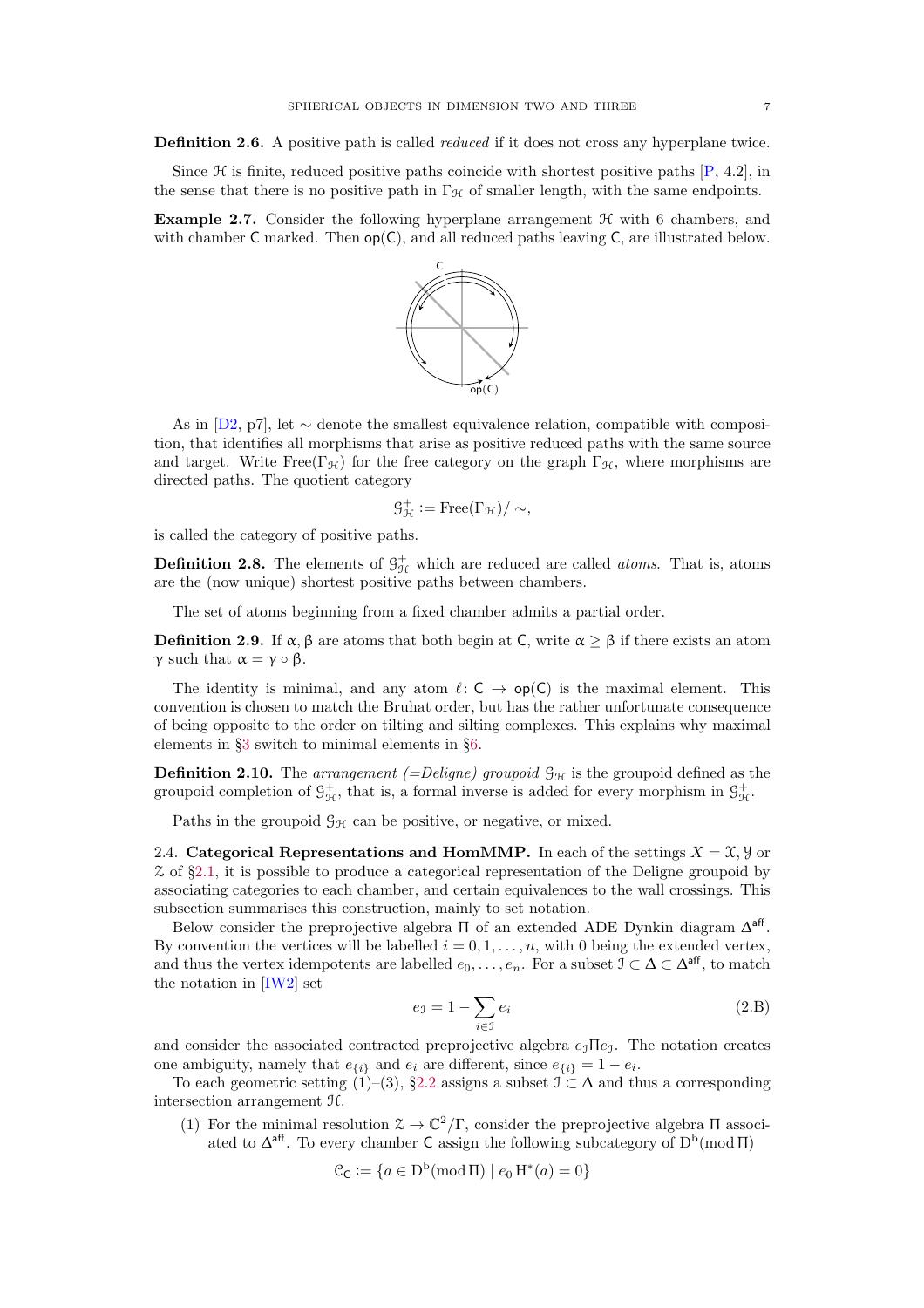<span id="page-7-3"></span>where as above  $e_0$  is the idempotent corresponding to the extended vertex. Note that  $\mathcal{C}_{\mathsf{C}}$  does not depend on  $\mathsf{C}$ . To each simple wall crossing  $s_i: \mathsf{C} \to \mathsf{D}$  with  $i = 1, \ldots, n$ , is assigned the mutation functor  $\Phi_i \cong \mathbf{R} \text{Hom}_{\Pi}(\mathbf{I}_i, -)$  where  $\mathbf{I}_i$  is the bimodule kernel of the map  $\Pi \to \Pi/(e_i)$ .

(2) For a partial crepant resolution  $\mathcal{Y} \to \mathbb{C}^2/\Gamma$ , again consider the preprojective algebra  $\Pi$  associated to  $\Delta^{\text{aff}}$ . Now chambers in  $\mathcal H$  are indexed by certain pairs  $(x, \mathcal Y)$  where x belongs to the Weyl group of  $\Delta$ , and  $\mathcal{J} \subset \Delta$  [\[IW2,](#page-24-4) 1.12]. To a chamber  $\mathsf{C} = (x, \mathcal{J})$ assign the subcategory of  $D^b(\text{mod }e_{\mathcal{J}}\Pi e_{\mathcal{J}})$  defined to be

$$
\mathcal{C}_{\mathsf{C}} := \{ a \in D^b(\text{mod } e_{\mathfrak{F}} \Pi e_{\mathfrak{F}}) \mid e_0 \operatorname{H}^*(a) = 0 \}
$$

where again  $e_0$  is the idempotent corresponding to the extended vertex. To each simple wall crossing  $\omega_i: \mathsf{C} \to \mathsf{D}$  is an associated mutation functor  $\Phi_i$ , defined generally in [\[IW1,](#page-24-10) §6], and in the setting here in [\[IW2,](#page-24-4) §5.6].

(3) For a flopping contraction  $\mathfrak{X} \to \text{Spec } \mathfrak{R}$ , by [\[W,](#page-24-6) [IW2\]](#page-24-4) there is a bijection  $C \mapsto M_C$ between chambers in H and certain rigid objects in the category of Cohen–Macaulay modules CM R. Necessarily  $M<sub>C</sub>$  has R as a summand. Thus to a chamber C set  $\Lambda_{\mathsf{C}} := \text{End}_{\mathcal{R}}(M_{\mathsf{C}})$ , and assign the subcategory

$$
\mathcal{C}_{\mathsf{C}} := \{ a \in D^b(\operatorname{mod} \Lambda_{\mathsf{C}}) \mid e \operatorname{H}^*(a) = 0 \}
$$

where  $e$  is the idempotent corresponding to the summand  $\Re$ . To each simple wall crossing  $s_i: \mathsf{C} \to \mathsf{D}$ , assign the mutation functor  $\Phi_i \cong \mathbf{R}\text{Hom}_{\Lambda_{\mathsf{C}}}(\text{Hom}_{\mathcal{R}}(M_{\mathsf{C}}, M_{\mathsf{D}}), -)$ .

In each case (1)–(3) above, the category  $\mathcal{C}_{\mathsf{C}}$  corresponds to the more geometric  $\mathcal{C}$  defined in  $(1.A)$  across the derived equivalence  $\Psi$  in  $(2.A)$ . The above assignments generate a groupoid G, since all functors are equivalences, and in all cases  $(1)$ – $(3)$  there is a homomorphism

<span id="page-7-0"></span>
$$
\mathcal{G}_{\mathcal{H}} \to \mathbb{G}.\tag{2.C}
$$

In the case of the minimal resolution, and in the notation here, this homomorphism was established in [\[IR,](#page-24-11) 6.6] (but really first in [\[ST\]](#page-24-0)), for partial resolutions this is [\[IW2,](#page-24-4) 5.30], and for 3-fold flopping contractions the homomorphism is [\[DW3,](#page-23-10) 3.22].

<span id="page-7-2"></span>**Notation 2.11.** For  $\alpha \in \mathcal{G}_{H}$ , write  $\Phi_{\alpha}$  for the image of  $\alpha$  under [\(2.C\)](#page-7-0).

From [\(2.C\)](#page-7-0), it is immediate that there is an induced homomorphism from the vertex group of the Deligne groupoid to Auteq  $C_c$  for any fixed  $C_c$ . Since the vertex group is always  $\pi_1(\mathbb{C}^n \backslash \mathcal{H}_{\mathbb{C}})$  [\[D1,](#page-23-11) [P,](#page-24-9) [S\]](#page-24-12), it follows that there is an induced homomorphism

<span id="page-7-1"></span>
$$
\pi_1(\mathbb{C}^n \backslash \mathfrak{H}_{\mathbb{C}}) \to \text{Auteq } \mathfrak{C}_\mathsf{C}.\tag{2.D}
$$

This is known as the pure braid group action. Write PBr for the image of this homomophism.

Example 2.12. Continuing [2.7,](#page-6-1) label the six chambers as in the left hand side of the following diagram. The right hand side contains the categorical representation, where each chamber has been replaced by a category, and each wall crossing by a mutation functor.



The precise definition of the categories  $C_C$  and the mutation functors depends on the setting  $(1)$ –(3). In this example, the existence of the homomorphism [\(2.C\)](#page-7-0) is simply the statement that there is a functorial isomorphism  $\Phi_1 \Phi_2 \Phi_1 \cong \Phi_2 \Phi_1 \Phi_2$  whenever that makes sense.

In general, higher length braid relations hold between the mutation functors [\[DW3\]](#page-23-10).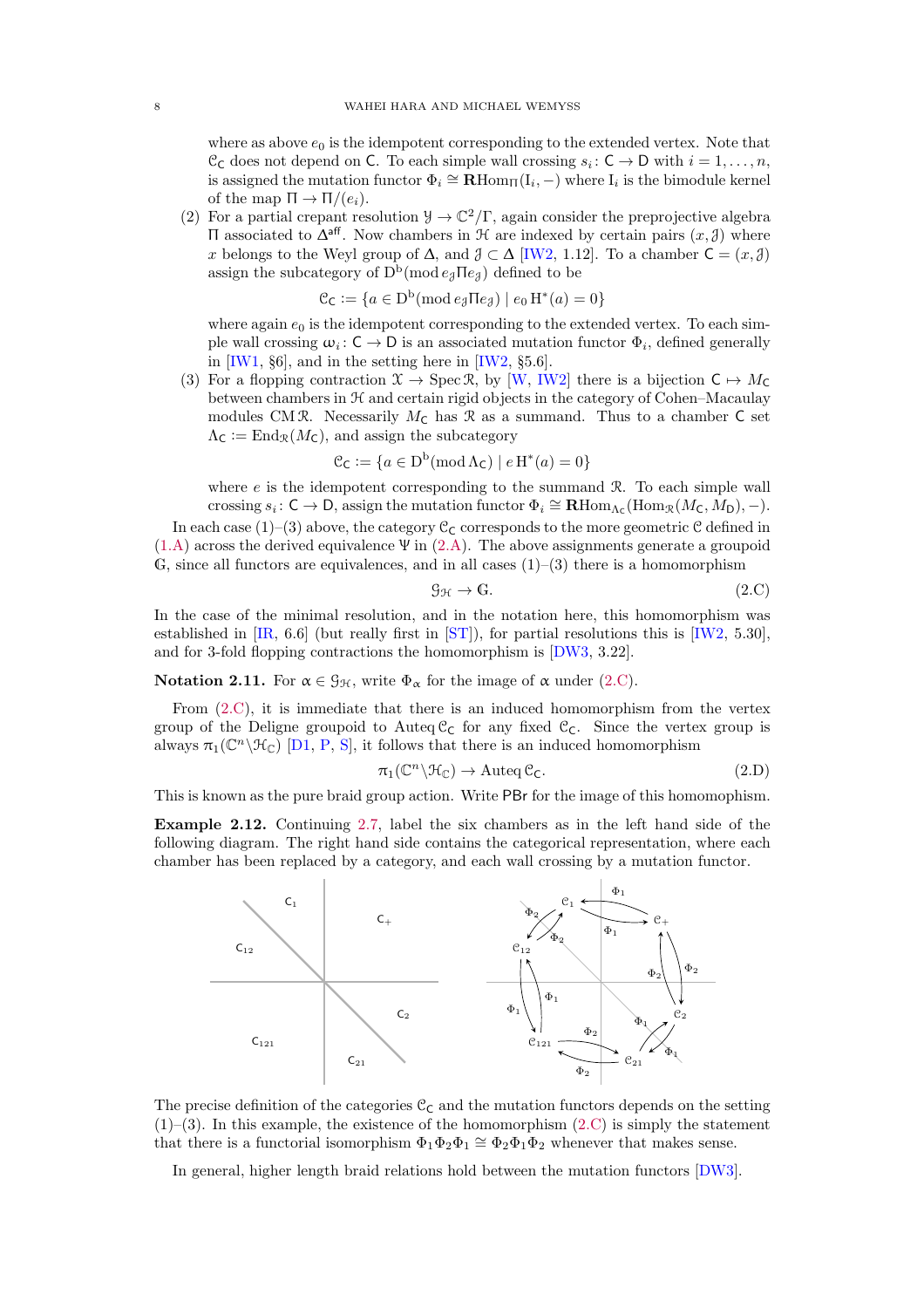<span id="page-8-6"></span><span id="page-8-2"></span>Remark 2.13. The following calibration is important. In the setting of the minimal resolution (1),  $\Phi_i$  is functorially isomorphic to the spherical twist of [\[ST\]](#page-24-0) around the sheaf  $\mathcal{O}_{C_i}(-1)$ . In the setting (3),  $\Phi_i$  is functorially isomorphic to the inverse of the Bridgeland– Chen flop functor [\[B2,](#page-23-12) [C\]](#page-23-13), and further  $\Phi_i \Phi_i$  is the twist functor around the NC deformations of  $\mathcal{O}_{C_i}(-1)$  [\[DW1,](#page-23-2) [DW3\]](#page-23-10). When  $\mathcal{O}_{C_i}(-1)$  is spherical, namely  $C_i$  is a  $(-1, -1)$ -curve, then  $\Phi_i \Phi_i$  is the standard spherical twist. In particular, in the 3-fold setting the functor  $\Phi_i$  should be thought of as the square root of twist functors.

**Remark 2.14.** In the case of the minimal resolution  $\mathcal{Z} \to \mathbb{C}^2/\Gamma$ , the categories in each chamber are equal, not just equivalent. As such, they can be identified, using the Weyl group  $W$ , and so  $(2.D)$  can be improved to a homomorphism

$$
\pi_1((\mathbb{C}^n \backslash \mathfrak{H}_\mathbb{C})/W) \to \operatorname{Auteq}\mathfrak{C}_\mathsf{C}.
$$

This is precisely the statement that the braid group acts on any fixed  $\mathfrak{C}_{\mathsf{C}}$ , generated by the mutation functors  $\Phi_i$ . In the other settings (2) and (3), usually the categories in different chambers are not equal, and so we cannot make this identification. As such, usually in the setting  $(2)$  and always in the setting  $(3)$ , the homomorphism  $(2,D)$  is the best possible.

The main technical point below is that in all settings  $(1)-(3)$ , the mutation functor  $\Phi_i \cong \mathbf{R}$ Hom $(T_i, -)$  where  $T_i$  is a tilting module of projective dimension one. This fact is what allows all cases to be treated uniformly.

<span id="page-8-1"></span>2.5. Standard Hearts and Deformation Algebras. The categories  $\mathcal{C}_{\mathcal{C}}$  inherit a standard t-structure. Maintaining the notation in §[2.4,](#page-6-0) consider the following.

- (1) For the minimal resolution  $\mathcal{Z} \to \mathbb{C}^2/\Gamma$ , the standard t-structure on  $D^b(\text{mod } \Pi)$ restricts to give a bounded t-structure on  $\mathcal{C}_{\mathsf{C}}$  with heart mod $(\Pi/(e_0))$ . Note that  $\Pi/(e_0)$  is the preprojective algebra of (finite) type ADE.
- (2) For a partial resolution  $\mathcal{Y} \to \mathbb{C}^2/\Gamma$ , the standard t-structure on  $D^b(\text{mod }e_{\mathcal{J}}\Pi_{\mathcal{C}})$ restricts to give a bounded t-structure on  $\mathfrak{C}_{\mathsf{C}}$  with heart mod $(e_{\mathcal{J}}\Pi e_{\mathcal{J}}/(e_{0}))$ .
- (3) For a flopping contraction  $\mathfrak{X} \to \text{Spec } \mathfrak{R}$ , the standard t-structure on  $D^b(\text{mod }\Lambda_{\mathsf{C}})$ restricts to give a bounded t-structure on  $\mathfrak{C}_{\mathsf{C}}$  with heart mod( $\Lambda_{\mathsf{C}}/(\mathfrak{e})$ ). Note that  $\Lambda_{\mathsf{C},\mathrm{con}} := \Lambda_{\mathsf{C}}/(\mathscr{e}) \cong \underline{\mathrm{End}}_{\mathcal{R}}(M_{\mathsf{C}})$  is known as the contraction algebra.

**Notation 2.15.** Write mod  $A_{\text{C,con}}$  for the standard heart in  $\mathcal{C}_{\text{C}}$ , where  $A_{\text{C,con}}$  varies depending on the setting (1)–(3), and so equals  $\Pi/(e_0)$ ,  $e_3 \Pi e_3/(e_0)$  or  $\Lambda_c/(e)$ .

Although the precise algebra  $A_{C,con}$  varies, it is always finite dimensional. Furthermore, in all cases  $A_{\text{C,con}}$  represents noncommutative deformations of the reduced fibre.

<span id="page-8-0"></span>2.6. Simples. All the standard hearts  $mod A_{\text{C,con}}$  above have finite length, with finitely many simples. As such, recording the action of functors on the simples becomes important.

**Notation 2.16.** For any chamber C, write  $S_{1,C}, \ldots, S_{n,C}$  for the simple  $A_{C,con}$ -modules, and consider  $S_{\mathsf{C}} := \bigoplus_{i=1}^n S_{i,\mathsf{C}}$ . If it is implicitly clear to which category the simples belong, we will drop the subscript C and write  $S_1, \ldots, S_n$  for the simples and  $S = \bigoplus S_i$  for their sum.

By [\[VdB,](#page-24-7) 3.5.8]  $S_{i,\text{C}}$  corresponds to the sheaf  $\mathcal{O}_{C_i}(-1)$  under the derived equivalence [\(2.A\)](#page-4-1). The labelling is consistent so that mutation  $\Phi_i$  always shifts  $S_i$  to the right by one homological degree, in all three settings.

<span id="page-8-4"></span>**Lemma 2.17.** For a chamber C, consider a length one wall crossing  $s_i: C \rightarrow D$ , and also the 'longest element' atom  $\ell: \mathsf{C} \to \mathsf{op}(\mathsf{C})$ . Then the following statements hold.

- (1)  $\Phi_i(\mathcal{S}_i) = \mathcal{S}_i[-1],$
- <span id="page-8-5"></span>(2) There exists a permutation  $\sigma$  such that  $\Phi_{\ell}(S_i) \cong S_{\sigma(i)}[-1]$  for all  $i = 1, \ldots, n$ .
- (3) If  $x \in \text{mod } A_{\mathsf{C},\text{con}}$ , then  $\Phi_{\ell}(x) \cong y[-1]$  for some  $y \in \text{mod } A_{\text{op}(\mathsf{C}),\text{con}}$ .

<span id="page-8-3"></span>*Proof.* (1) and (2) are contained in [\[W,](#page-24-6) 6.3]. Part (3) follows easily from (2) since all such x are filtered by simples.  $\Box$ 

## 3. Classification of Spherical Objects

Throughout this section, let  $\mathfrak{C}_{\mathsf{C}}$  be the category defined in §[2.4,](#page-6-0) and we will freely use the equivalent categories  $\mathcal{C}_{\mathsf{D}}$  and the functors  $\Phi_{\alpha}$  explained in §[2.4](#page-6-0) and [2.11.](#page-7-2)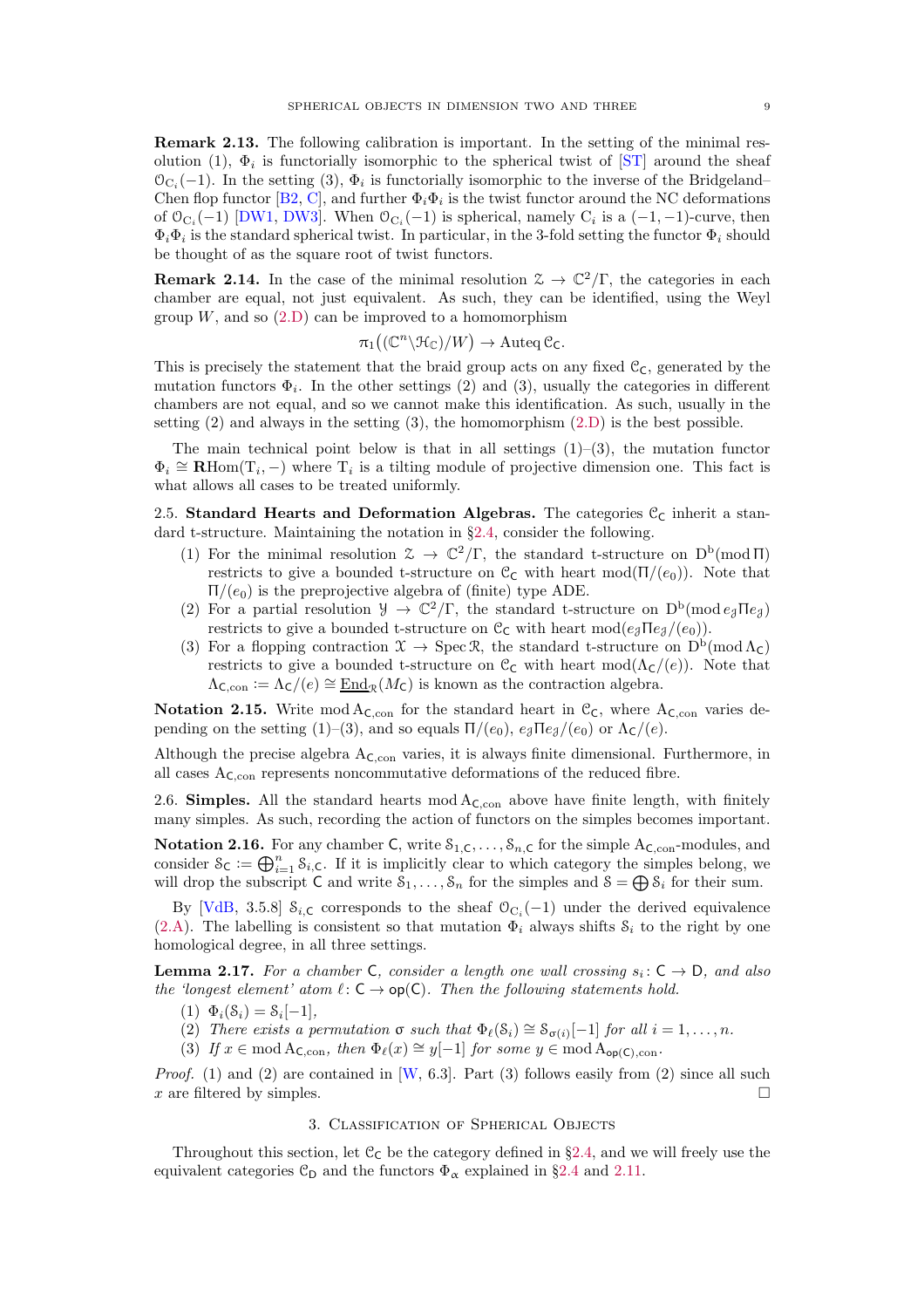<span id="page-9-10"></span><span id="page-9-9"></span>3.1. **Bounded Regions.** Given  $x \in \mathcal{C}_{\mathsf{C}}$ , write  $H^*(x)$  or sometimes more simply  $H^*x$  for the cohomology of x with respect to the standard heart mod  $A_{\mathsf{C},con}$  on  $\mathcal{C}_{\mathsf{C}}$ . So,  $H^*(x)$  always denotes cohomology with respect to the standard heart of the category to which x belongs. To illustrate this, if  $x \in \mathcal{C}_{\mathsf{C}}$  and  $\beta: \mathsf{C} \to \mathsf{D}$ , then  $\Phi_{\beta}(x) \in \mathcal{C}_{\mathsf{D}}$  and so  $H^*(\Phi_{\beta}x)$  denotes the cohomology of  $\Phi_{\beta}(x)$  with respect to the standard t-structure on  $\mathcal{C}_{\mathsf{D}}$ .

<span id="page-9-8"></span>**Notation 3.1.** Write  $x \in [a, b]$ , where  $a \leq b$ , to mean  $H^{i}(x) = 0$  if  $i < a$  and  $i > b$ , and write  $x \in [a, b]$  to mean  $x \in [a, b]$  where furthermore  $\mathrm{H}^a(x) \neq 0$  and  $\mathrm{H}^b(x) \neq 0$ .

There are obvious self-documenting variations, such as  $[a, b]$ . The above notation can be interpreted using vanishings of Hom against the direct sum of the simples  $S = \bigoplus S_i$ . The following is an easy consequence of the fact that every bounded complex admits a morphism from its (shifted) bottom cohomology, and a nonzero map to its (shifted) top cohomology, together with the fact that two objects in a heart admit no negative Exts. A more general version of the following, and proof, can be found in [4.3.](#page-13-0)

<span id="page-9-6"></span>**Lemma 3.2.** If  $x \in \mathcal{C}$ , then the following are equivalent.

- (1)  $x \in [a, b]$ .
- (2) Hom( $\mathcal{S}, x[i]$ ) = 0 for all  $i < a$  and Hom( $x, \mathcal{S}[i]$ ) = 0 for all  $i < -b$ .

Under these conditions,  $x \in [a, b]$  iff Hom $(\mathcal{S}, x[a]) \neq 0$ , and  $x \in [a, b]$  iff Hom $(x, \mathcal{S}[-b]) \neq 0$ .

The following lemma is a summary of known results, and is ultimately an easy consequence of the mutation functors being induced by tilting modules of projective dimension one. The main point is that for atoms  $\alpha$ , the functor  $\Phi_{\alpha}$  can at worst move cohomology to the right.

<span id="page-9-0"></span>**Lemma 3.3.** Let  $x \in \mathcal{C}_C$  with  $x \in [a, b]$ , and let  $\alpha: C \to D$  be an atom. Then the following statements hold.

- <span id="page-9-1"></span>(1)  $\Phi_{\alpha} \cong \mathbf{R} \text{Hom}(\mathrm{T}_{\alpha},-)$  for some  $\mathrm{T}_{\alpha}$  satisfying  $\mathrm{pd} \mathrm{T}_{\alpha} \leq 1$ .
- <span id="page-9-3"></span> $(2) \Phi_{\alpha}(x) \in [a, b+1].$
- <span id="page-9-5"></span>(3) If  $\Phi_{\alpha}(x) \in [a, b]$ , then  $\Phi_{\alpha}(x) \in [a, b]$ .
- <span id="page-9-7"></span>(4) If there exists  $S_i$  with  $\text{Hom}_{\mathcal{C}}(H^b x, S_i) = 0$ , then  $\Phi_i(x) \in [a, b]$ .
- <span id="page-9-2"></span>(5)  $s_i \circ \alpha$  is an atom if and only if  $\Phi_i \circ \Phi_\alpha(\mathcal{S}) := \Phi_{s_i \circ \alpha}(\mathcal{S}) \in [0,1].$
- (6) Consider the longest element atom  $\ell: \mathsf{C} \to \mathsf{op}(\mathsf{C})$ . Then  $\Phi_{\ell}(x) \in [a+1, b+1]$ .

*Proof.* (1) In the flops setting, this is [\[HW,](#page-23-14) 4.6] when  $\mathfrak X$  is smooth, and [\[IW2,](#page-24-4) 9.34] in general. The case of partial resolutions, or the minimal resolution, is covered by [\[IW2,](#page-24-4) 5.30]. (2) Consider the spectral sequence

$$
E_2^{p,q} = H^p(\Phi_\alpha(H^q x)) \Rightarrow H^{p+q}(\Phi_\alpha x).
$$

By (1), the only non-zero  $E_2$  terms are  $E_2^{0,q}$  and  $E_2^{1,p}$ . Thus the spectral sequence degenerates immediately, and the statement follows.

(3) If  $H^b(\Phi_{\alpha} x) = H^{b+1}(\Phi_{\alpha} x) = 0$ , then in particular the whole top row of the spectral sequence in (2) must be zero, namely  $H^0(\Phi_\alpha(H^b x)) = H^1(\Phi_\alpha(H^b x)) = 0$ . It follows that  $\Phi_{\alpha}(\mathbf{H}^{b}x)=0$ , and so  $\mathbf{H}^{b}x=0$ , contradicting  $x \in [a, b]$ .

(4) Since  $y = H^b x$  has finite length, the assumption  $Hom(y, \mathcal{S}_i) = 0$  immediately implies that  $H^{j}(\Phi_{i}y) = 0$  for all  $j \neq 0$ , by e.g. [\[W,](#page-24-6) 5.10]. Thus  $H^{1}(\Phi_{i}(H^{b}x)) = 0$ , from which the spectral sequence in (2) implies that  $H^{b+1}(\Phi_i x) = 0$  and so  $\Phi_i(x) \in [a, b]$ .

(5) By [\[HW,](#page-23-14) 6.3] in the smooth case, and [\[IW2,](#page-24-4) 10.17] in general,  $s_i \circ \alpha$  is an atom if and only if the maximum p with  $\text{Ext}^p(\mathcal{S}, \Phi_{s_i \alpha}(\Lambda)) \neq 0$  is  $p = 1 + d$ . Since  $\Lambda$  is d-singular CY (see e.g. [\[IW1,](#page-24-10) §2.4]), this holds iff the maximum p for which  $\text{Ext}^{d-p}(\Phi_{s_i\alpha}(\Lambda), \mathcal{S}) \cong \text{H}^{d-p}(\Phi_{s_i\alpha}^{-1}\mathcal{S}) \neq 0$ is  $p = 1 + d$ . In other words, iff the minimum q for which  $H^q(\Phi_{s_i}^{-1} \mathcal{S}) \neq 0$  is  $q = -1$ , which holds iff  $\Phi_{s_i\alpha}^{-1}(\mathcal{S}) \in [-1,0]$ . It is clear, using (2), that this is equivalent to  $\Phi_{s_i\alpha}(\mathcal{S}) \in [0,1]$ . (6) This is an easy consequence of [2.17\(](#page-8-4)[3\)](#page-8-5).

The following technical lemma is a very mild generalisation of [\[SW,](#page-24-3) 6.8]. A more general statement and proof, which also avoids spectral sequences, is given in [4.2](#page-13-1) later.

<span id="page-9-4"></span>**Lemma 3.4.** Let  $x, y \in \mathcal{C}$  with  $x \in [a, b]$  and  $y \in [c, d]$ .

(1) If  $\text{Hom}_{\mathcal{C}}(y, x[a-d]) = 0$ , then  $\text{Hom}_{\mathcal{C}}(\text{H}^d y, \text{H}^a x) = 0$ .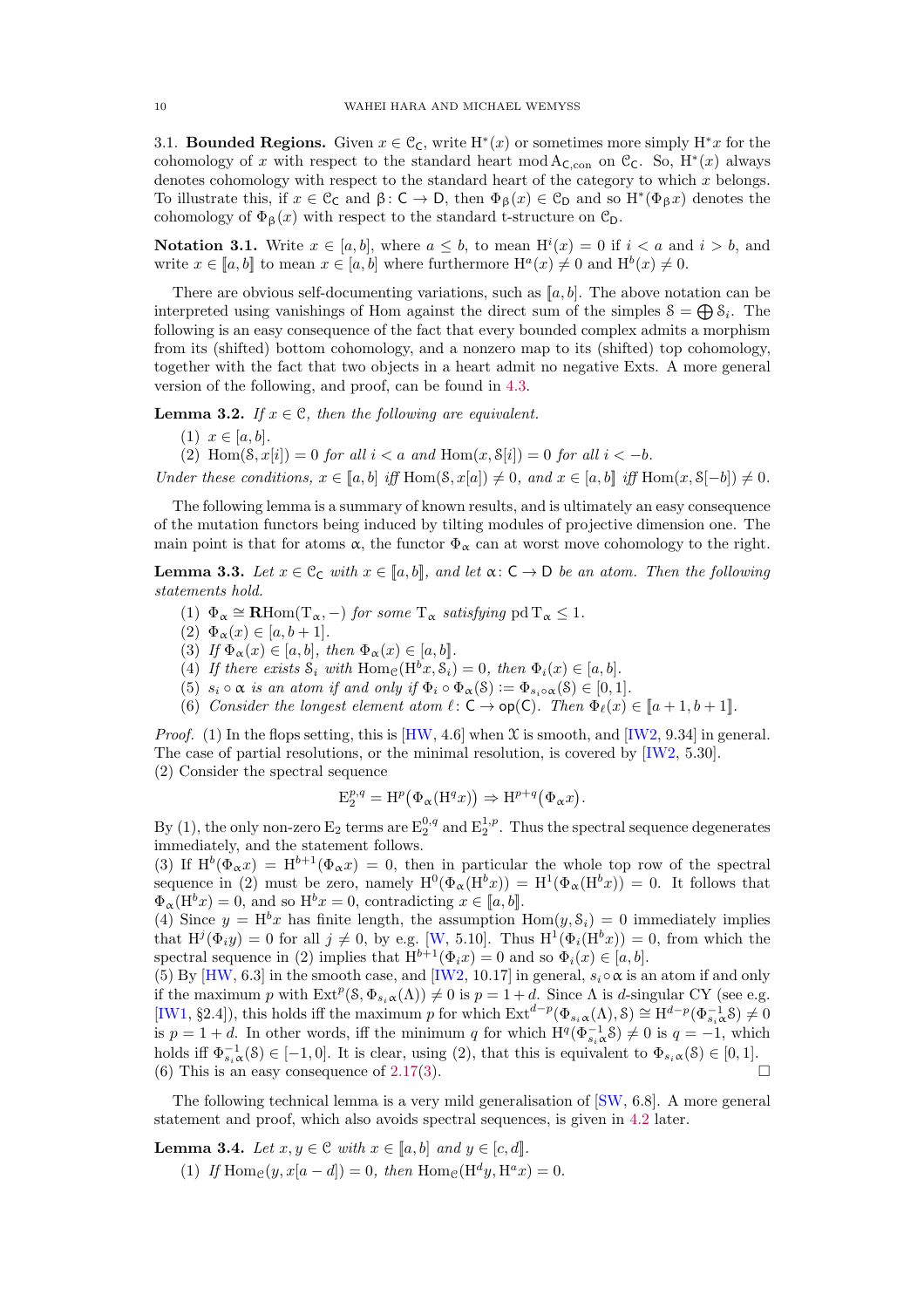<span id="page-10-4"></span><span id="page-10-1"></span>(2) If 
$$
x \in [a, b]
$$
,  $a < b$ ,  $Hom_{\mathcal{C}}(x, x[i]) = 0$  for all  $i < 0$ , then  $Hom_{\mathcal{C}}(H^b x, H^a x) = 0$ .

*Proof.* (1) Since  $C \subset D^b(\text{mod }\Lambda)$ , by [\[IU,](#page-24-1) §4.1] there is a spectral sequence

$$
E_2^{p,q} = \bigoplus_i \text{Hom}_{\mathcal{C}}^p(\text{H}^i y, \text{H}^{i+q} x) \Rightarrow \text{Hom}_{\mathcal{C}}^{p+q}(y, x).
$$

Since  $x \in [a, b]$  and  $y \in [c, d]$ ,  $E_2^{p,q} = 0$  for all q with  $q < a - d$ . Further, since modules have no negative Exts,  $E_2^{p,q} = 0$  for all p with  $p < 0$ . It follows that the bottom left term is  $E_2^{0,a-d} = \text{Hom}_{\mathcal{C}}(\text{H}^d y, \text{H}^a x)$ , which survives to give  $\text{Hom}_{\mathcal{C}}(y, x[a-d])$ . Since this is zero by assumption, necessarily  $\text{Hom}_{\mathcal{C}}(\text{H}^d y, \text{H}^a x) = 0.$ (2) This is an immediate consequence of (1).  $\square$ 

3.2. Main Results. The following is the first main result of this paper. It asserts that any object  $x \in \mathcal{C}$  which behaves like it lies in the heart of a t-structure, namely it admits no negative self-extension groups, does lie in the heart of a t-structure.

<span id="page-10-0"></span>**Theorem 3.5.** Suppose that  $x \in \mathcal{C}_{\mathsf{C}}$  satisfies  $\text{Hom}_{\mathcal{C}}(x, x[i]) = 0$  for all  $i < 0$ . Then there exists  $\beta: C \to D$  such that the corresponding  $\Phi_{\beta}: C_{C} \to C_{D}$  satisfies  $\Phi_{\beta}(x) \in \text{mod } A_{D,\text{con}}$ .

*Proof.* Since x is a bounded complex, there exists  $a \leq b$  such that  $x \in [a, b]$ . If  $a = b$ then x is the shift of a module. Consider the longest element atom  $\ell: \mathsf{C} \to \mathsf{op}(\mathsf{C})$ , then Lemma [2.17\(](#page-8-4)[3\)](#page-8-5) shows that applying either  $\Phi_{\ell}$  or  $\Phi_{\ell}^{-1}$  repeatedly results in a module, over the relevant  $A_{D,\text{con}}$ , in degree zero.

Hence we can assume that  $a < b$ . The trick is to consider the set

 $\Delta := {\alpha | \alpha$  is an atom, and  $\Phi_{\alpha}(x) \in [a, b]$ ,

which in light of  $3.3(2)$  $3.3(2)$  is the set of atoms which do not make x homologically worse. Clearly the trivial atom  $C \to C$  belongs to  $\Delta$ , and the longest atom  $\ell: C \to op(C)$  does not belong to  $\Delta$  since  $\Phi_{\ell}(x) \in [a+1, b+1]$  by [3.3\(](#page-9-0)[6\)](#page-9-2).

The set  $\Delta$  admits a partial order, since the set of all atoms does (see [2.9\)](#page-6-2), and further the set  $\Delta$  is finite, since the set of all atoms is finite. Every finite poset has at least one maximal element, so consider a maximal element  $\beta \in \Delta$ . By definition  $\Phi_{\beta}(x) \in [a, b]$ , which by [3.3\(](#page-9-0)[3\)](#page-9-3) forces  $\Phi_{\beta}(x) \in [a, b]$ .

We claim that  $\Phi_{\beta}(x) \in [a+1, b]$ . This implies that  $\beta$  has improved the complex x, which in turn will allow us to induct. Since  $\Phi_{\beta}(x) \in [a, b]$ , the claim is simply that  $H^a(\Phi_{\beta} x) = 0$ . This will be proved by assuming that  $\text{H}^a(\Phi_{\beta} x) \neq 0$ , and deriving a contradiction.

Well, if  $H^a(\Phi_{\beta} x) \neq 0$ , then  $\Phi_{\beta}(x) \in [a, b]$  and so by [3.4\(](#page-9-4)[2\)](#page-10-1) since  $a < b$ 

<span id="page-10-2"></span>
$$
Hom(H^{b}(\Phi_{\beta} x), H^{a}(\Phi_{\beta} x)) = 0.
$$
\n(3.A)

Since  $H^a(\Phi_\beta x) \neq 0$ , pick a simple  $\mathcal{S}_i \hookrightarrow H^a(\Phi_\beta x)$ . From  $(3.A)$  it follows that

$$
\operatorname{Hom}(\operatorname{H}^{b}(\Phi_{\beta} x), \mathcal{S}_{i}) = 0.
$$

Applying [3.3](#page-9-0)[\(4\)](#page-9-5) to  $\Phi_{\beta}(x)$  shows that  $\Phi_i \Phi_{\beta}(x) \in [a, b]$ , i.e.  $\Phi_{s_i \beta}(x) \in [a, b]$ . Now if  $\beta = \text{Id}$ then clearly  $s_i \circ \beta$  is an atom, and so  $\Phi_{s_i\beta}(x) \in [a, b]$  contradicts the maximality of  $\beta$ . Hence we can assume that  $\beta \neq \text{Id}$ .

Since the longest atom does not belong to  $\Delta$ , and  $\beta \neq Id$ , necessarily  $\Phi_{\beta}(\beta) \in [0, 1]$ . The assumption  $x \in [a, b]$  implies that  $\text{Hom}(\Phi_B(\mathcal{S}), \Phi_B(x)[a-1]) \cong \text{Hom}(\mathcal{S}, x[a-1]) = 0$  by [3.2,](#page-9-6) and so it follows from [3.4](#page-9-4) that

<span id="page-10-3"></span>
$$
0 = \text{Hom}(\text{H}^1(\Phi_{\beta} \mathcal{S}), \text{H}^a(\Phi_{\beta} x)).
$$
\n(3.8)

The injection  $\mathcal{S}_i \hookrightarrow \mathrm{H}^a(\Phi_\beta(x))$  together with [\(3.B\)](#page-10-3) implies that

$$
Hom(H^1(\Phi_{\beta}S), S_i) = 0.
$$

Applying [3.3\(](#page-9-0)[4\)](#page-9-5) to  $\Phi_{\beta}(\mathcal{S})$  shows that  $\Phi_i\Phi_{\beta}(\mathcal{S}) \in [0,1]$ , so by 3.3([5\)](#page-9-7)  $s_i \circ \beta$  is an atom. Again,  $\Phi_{s_i\beta}(x) \in [a, b]$  contradicts the maximality of  $\beta$ . Thus  $H^a(\Phi_{\beta}(x)) = 0$ , as claimed.

We conclude that  $\Phi_{\beta}(x) \in [a+1,b]$ , and so the complex  $\Phi_{\beta}(x)$  is strictly shorter than that of x. Replacing x by  $\Phi_6(x)$  we can then repeat the above argument, and by doing this find a composition  $\gamma$  such that  $\Phi_{\gamma}(x)$  lies in precisely one homological degree. As in the first paragraph, repeatedly applying either  $\Phi_{\ell}$  or  $\Phi_{\ell}^{-1}$  results in a module, over the relevant  $A_{D,\text{con}}$ , in degree zero.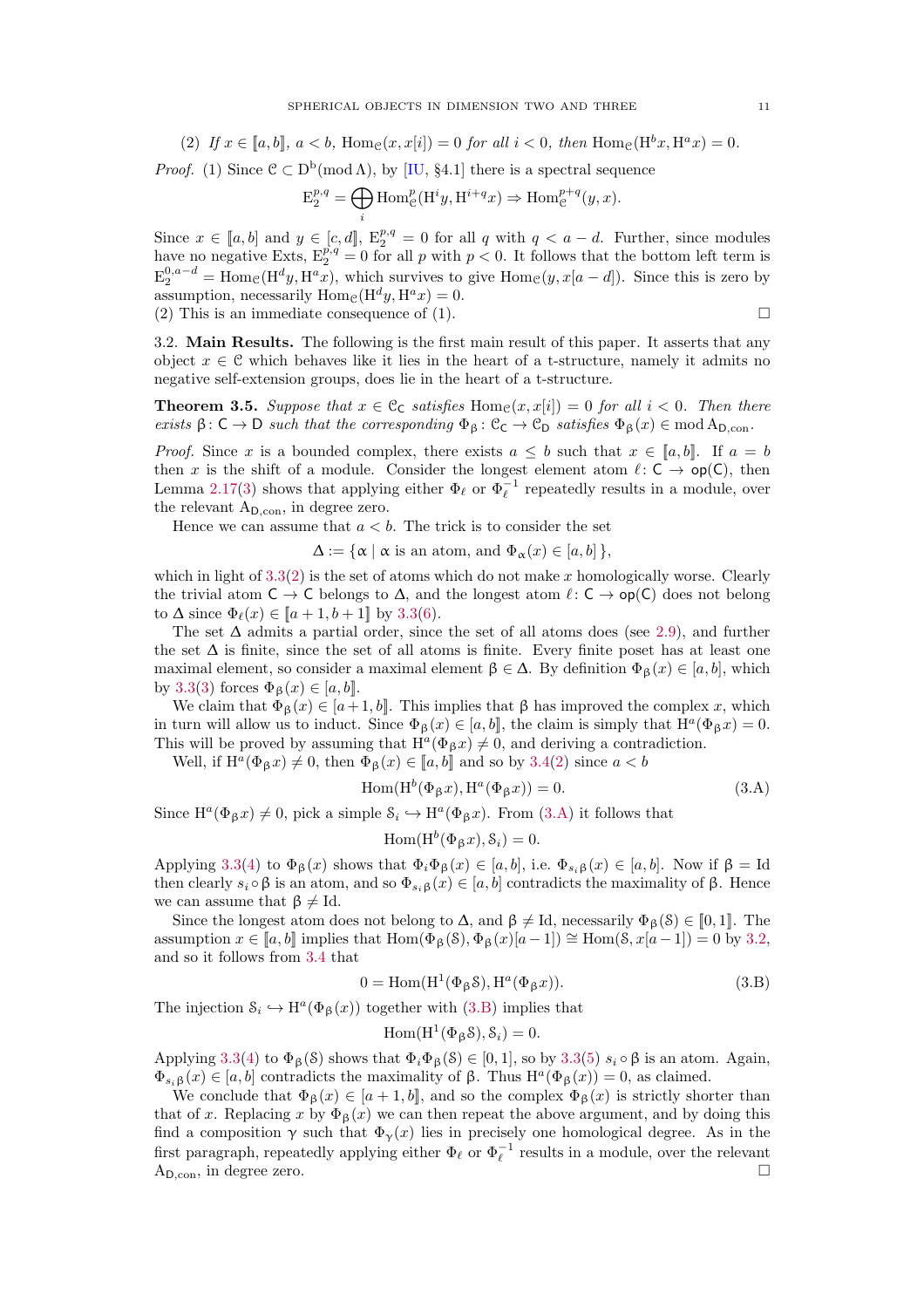<span id="page-11-4"></span>From the viewpoint of our applications in §[5,](#page-15-0) the following consequence of [3.5](#page-10-0) is important. The power in the statement, and the reason that the proof is a little involved, is precisely since part (1) considers direct sums. We explain in [3.10](#page-12-2) that for the minimal resolution, and other special cases, an easier proof of (2) exists.

<span id="page-11-3"></span><span id="page-11-0"></span>**Corollary 3.6.** Suppose that  $x \in \mathcal{C}_{\mathsf{C}}$  satisfies  $\text{Hom}(x, x[i]) = 0$  for all  $i < 0$ .

- (1) If  $\dim_{\mathbb{C}} \text{Hom}(x_i, x_j) \cong \mathbb{C}\delta_{ij}$  for all indecomposable summands  $x_i, x_j$  of x, then there exists a subset J and a path  $\gamma: C \to E$  such that  $\Phi_{\gamma}(x) \cong \bigoplus_{i \in \mathcal{I}} S_i$ .
- <span id="page-11-2"></span>(2) If dim<sub>C</sub> Hom $(x, x) \cong \mathbb{C}$ , then there exists  $\gamma : \mathsf{C} \to \mathsf{E}$  and i such that  $\Phi_{\gamma}(x) \cong \mathsf{S}_i$ .

*Proof.* We prove  $(1)$ , since  $(2)$  is a special case. Consider first the 3-fold setting.

By [3.5,](#page-10-0) there exists  $\beta: C \to D$  such that  $\Phi_{\beta}(x) \cong y$ , where y is a Λ<sub>D,con</sub>-module in homological degree zero. Now by [\[A3,](#page-23-15) 1.1], for every atom  $\alpha: D \to E$  there exists an autoequivalence  $F_{\alpha}$  such that the following diagram commutes:

<span id="page-11-1"></span>
$$
D^{b}(\operatorname{mod}\Lambda_{D,\operatorname{con}}) \xrightarrow{\operatorname{res}} D^{b}(\operatorname{mod}\Lambda_{D})
$$
  
 $F_{\alpha} \downarrow \qquad \qquad \downarrow \Phi_{\alpha}$   

$$
D^{b}(\operatorname{mod}\Lambda_{E,\operatorname{con}}) \xrightarrow{\operatorname{res}} D^{b}(\operatorname{mod}\Lambda_{E})
$$
  

$$
(3.C)
$$

Consider y as a semibrick in the category mod  $\Lambda_{D,con}$  (for definitions, see e.g. §[6.1\)](#page-18-2). Since  $\Lambda_{\text{D,con}}$  is silting discrete [\[A2,](#page-23-16) 3.12], by [\[A1\]](#page-23-17) y is a subset of a 2-simple minded collection, which by definition and the Koenig–Yang bijections, implies that  $y$  is a subset of simples in the heart  $\mathfrak{H}$  of an intermediate bounded t-structure in  $D^b(\text{mod }\Lambda_{D,\text{con}})$ .

But by [\[A3\]](#page-23-15) every such heart is  $F_{\alpha}^{-1}(\text{mod }\Lambda_{\mathsf{E},\text{con}})$  for some atom  $\alpha: \mathsf{D} \to \mathsf{E}$ . Thus there exists a subset J such that  $F_{\alpha}^{-1}(\bigoplus_{i\in\mathcal{I}} \mathcal{S}_{i,\mathsf{E}}) = y$ . Since the diagram [\(3.C\)](#page-11-1) commutes, necessarily  $\Phi_{\alpha}(y) \cong \bigoplus_{i \in \mathcal{I}} \mathcal{S}_{i,\mathsf{E}}$ , and so the path  $\alpha \circ \beta : \mathsf{C} \to \mathsf{E}$  satisfies  $\Phi_{\alpha \circ \beta}(x) = \Phi_{\alpha} \Phi_{\beta}(x) =$  $\Phi_{\alpha}(y) = \bigoplus_{i \in \mathcal{I}} \mathcal{S}_{i,\mathsf{E}}$ , as required. This completes the proof in the 3-fold setting.

Consider now the surfaces setting. By [3.5,](#page-10-0) there exists  $\beta: C \to D$  such that  $\Phi_{\beta}(x) \cong y$ , where y is a  $(e_j \Pi e_j)_{\text{con}}$ -module in homological degree zero. Now  $\mathcal{C}_D \subset D^b(\text{mod }e_j \Pi e_j)$  say, where  $\Pi$  is the preprojective algebra of affine ADE, and  $e_{\mathcal{I}}$  is some idempotent. As in [\[T,](#page-24-5) §3] or [\[KM,](#page-24-13) §4.3], we can construct a 3-fold flopping contraction  $\mathfrak{X} \to \text{Spec } \mathfrak{R}$ , where  $\mathfrak{X}$  has Gorenstein terminal singularities (where  $\mathfrak X$  tilts to  $\Lambda_D$ ), such that the generic hyperplane section  $q \in \mathcal{R}$  satisfies  $(\Lambda_D)/q \cong e_{\mathcal{I}} \Pi e_{\mathcal{I}}$ .

Furthermore, for any atom  $\alpha: D \to E$ , then [\[IW2\]](#page-24-4) shows that the following diagram commutes.

$$
D^b(\text{mod }e_{\mathcal{I}}\Pi e_{\mathcal{I}}) \xrightarrow{\text{res}} D^b(\text{mod }\Lambda_D)
$$
  
\n
$$
\Phi_{\alpha} \downarrow \qquad \qquad \downarrow \Phi_{\alpha}
$$
  
\n
$$
D^b(\text{mod }e_{\mathcal{K}}\Pi e_{\mathcal{K}}) \xrightarrow{\text{res}} D^b(\text{mod }\Lambda_E)
$$

Since y is a module in homological degree zero, res $(y) \in C_D$  is likewise still a module, and thus it has no negative Exts. Further by adjunction

$$
\operatorname{Hom}_{\mathcal{C}}(\operatorname{res}(y_i), \operatorname{res}(y_j)) \cong \mathbb{C}\delta_{ij}
$$

for all indecomposable summands  $y_i, y_j$ , and thus res $(y)$  is a semibrick. The 3-fold proof above shows that there exists some atom  $\alpha$  such that  $\Phi_{\alpha}(\text{res}(y)) \cong \mathcal{U}$ , where  $\mathcal{U} = \bigoplus_{i \in \mathcal{I}} \mathcal{S}_i$ for some subset J. The commutativity of the diagram implies that  $res(\Phi_{\alpha}(y)) \cong \mathfrak{U}$ . But also  $res(\mathcal{U}) = \mathcal{U}$ , so since res reflects isomorphisms when restricted to the module category,  $\Phi_{\alpha}(y) \cong \mathfrak{U}$  follows.

3.3. Algebraic Corollaries. It is a result of Crawley–Boevey [\[CB,](#page-23-4) Lemma 1] that every brick for the preprojective algebra Π of type ADE has dimension vector equal to a root of the corresponding Dynkin diagram. This subsection generalises this to contracted preprojective algebras  $\Gamma = e_{\mathcal{I}} \Pi e_{\mathcal{I}}$ , and also to contraction algebras  $\Lambda_{\text{con}}$ .

Recall the notion of restricted roots from §[2.2,](#page-4-0) and the conventions in [2.1](#page-4-3) and [\(2.B\)](#page-6-3). The following is then a consequence of [3.6.](#page-11-0)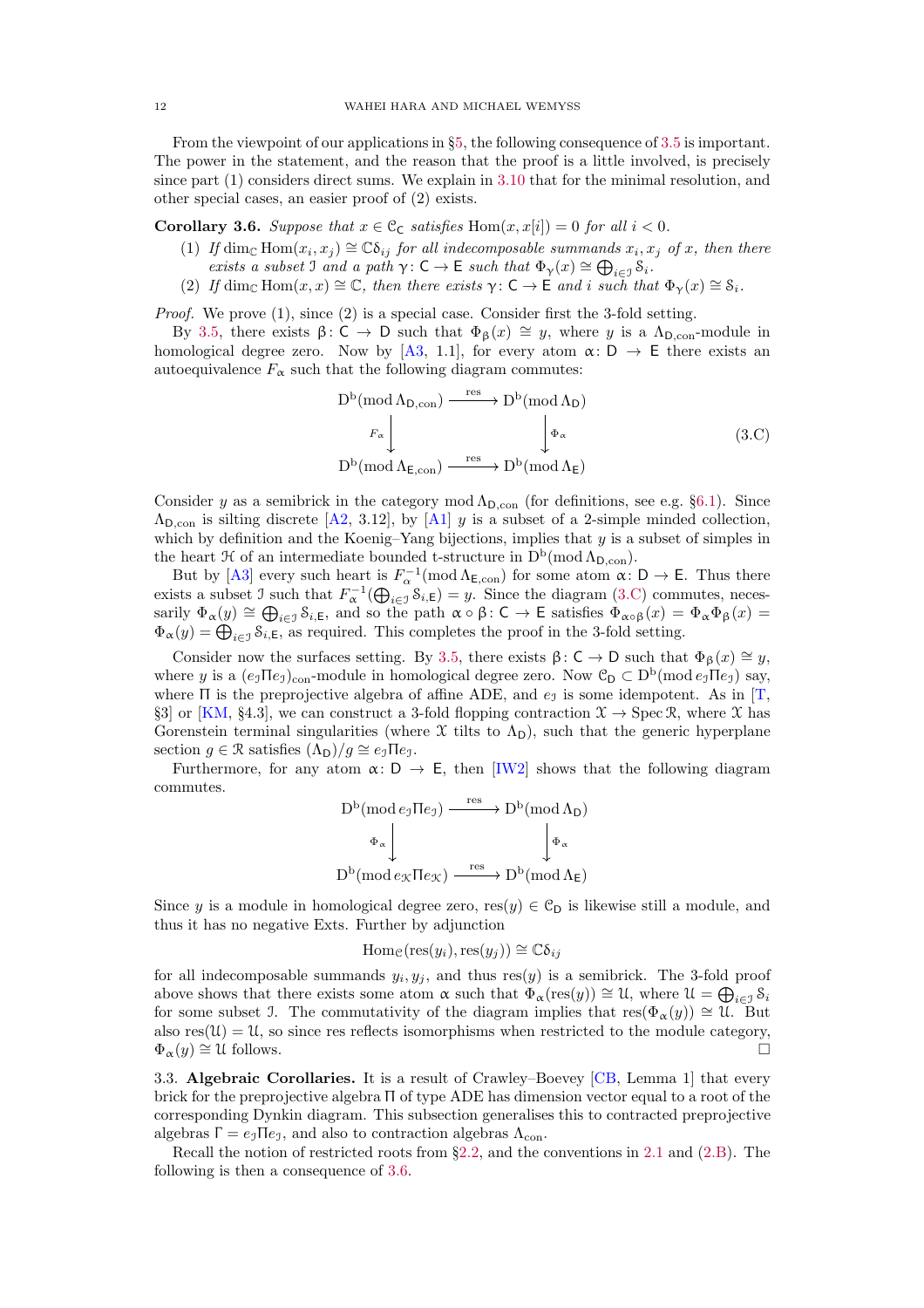<span id="page-12-6"></span><span id="page-12-0"></span>Corollary 3.7. Consider the projective algebra  $\Pi$  of type ADE, and  $\mathcal{I} \subset \Delta$ . Then every brick in mod  $e_3$ He<sub>1</sub> has dimension vector equal to a primitive restricted root.

Proof. If  $x \in \text{mod } \Lambda_{\text{con}}$  is a brick, then by [3.6](#page-11-0) there exists  $\beta$  such that  $\Phi_{\beta}(S_i) \cong x$ . Writing  $\varphi_{\beta}$  for the action of  $\Phi_{\beta}$  on K<sub>0</sub>(C), it follows that  $\varphi_{\beta}(e_i) = \underline{\dim} x$ . But, as explained in e.g. [\[NW,](#page-24-14) §5.1, Rem 5.12],  $\varphi_{\beta}$  can be written as a composition of matrices N<sub>i</sub>, each of which takes primitive restricted roots to primitive restricted roots. Since  $e_i$  is clearly a primitive restricted root, so too is  $\underline{\dim} x$ .

Remark 3.8. It should also be possible to prove [3.7](#page-12-0) using the fact that c-vectors are the dimension vectors of bricks, and these are dual to g-vectors  $[T2]$ . The g-vectors for some  $e_1\Pi e_1$  are known [\[IW2,](#page-24-4) §6], but these results currently require some restrictions on J.

Recall that to every contraction algebra  $\Lambda_{con}$ , there exists a central element g in the radical of  $\Lambda_{con}$  such that  $\Lambda_{con}/(g) \cong e_J \Pi e_J$  for some  $\mathcal{I} \subset \Delta$ , where  $\Delta$  is ADE [\[DW1,](#page-23-2) [DW3\]](#page-23-10).

<span id="page-12-1"></span>**Corollary 3.9.** If  $\Lambda_{con}$  is the contraction algebra associated to a 3-fold flopping contraction  $\mathfrak{X} \to \mathrm{Spec} \, \mathfrak{X}$  where  $\mathfrak{X}$  is at worst Gorenstein terminal, then every brick in mod  $\Lambda_{\mathrm{con}}$  has dimension vector equal to a primitive restricted root.

Proof. This is an immediate consequence of [3.7,](#page-12-0) since by the standard reduction theorems [\[EJR,](#page-23-18) §4] and [\[A1,](#page-23-17) 1.29], bricks on  $\Lambda_{\text{con}}$  are the same as bricks for  $\Lambda_{\text{con}}/(g)$ .

<span id="page-12-2"></span>**Remark 3.10.** The proof of  $3.6(2)$  $3.6(2)$ , but alas not  $3.6(1)$  $3.6(1)$ , can be simplified in the case of the minimal resolution, or in the case of 3-fold crepant resolutions which slice to the minimal resolution. Indeed, in the case of the minimal resolution Crawley–Boevey [\[CB,](#page-23-4) Lemma 1] implies that every brick  $x$  has dimension vector equal to a real root. Hence there exists a sequence of Weyl reflections such that  $s_{i_1} \cdot \ldots \cdot s_{i_1} \cdot \underline{\dim}(x) = \mathbf{e}_i$  for some *i*.

Now, since x is a brick, either  $Hom(x, S_{i_1}) = 0$  or  $Hom(S_{i_1}, x) = 0$ . Set  $F_1 := \Phi_{i_1}$  in the first case, or  $F_1 := \Phi_{i_1}^{-1}$  in the second, then  $F_1(x)$  is a module, of dimension vector  $s_{i_1} \cdot \underline{\dim}(x)$ . Clearly  $F_1(x)$  is still a brick, so we can repeat the argument. At each stage, we can choose  $F_j$  equal to either  $\Phi_{i_j}$  or  $\Phi_{i_j}^{-1}$  to guarantee that  $F_j \dots F_1(x)$  remains a module, and by doing this  $F_t \dots F_1(x)$  is a module of dimension vector equal to  $e_i$ , a simple root. Thus  $F_t \dots F_1(x) \cong \mathcal{S}_i$ . If the analogue of Crawley–Boevey's result [3.7](#page-12-0) can be proved first, then the above argument simplifies the proof of [3.6](#page-11-0)[\(2\)](#page-11-2) in all cases.

#### 4. Classification of t-Structures

<span id="page-12-5"></span>The previous section proved that for every object  $x \in \mathcal{C}$  with no negative Exts, there exists  $\Phi_{\beta}$  such that  $\Phi_{\beta}(x)$  is concentrated in homological degree zero. In particular,  $x \in \mathcal{C}$ belongs to a standard heart in the groupoid. A second and related problem is whether, given the heart  $\mathcal H$  of an arbitrary bounded t-structure, there exists  $\Phi_{\gamma}$  such that  $\Phi_{\gamma}(\mathcal H)$  is a standard heart. Whilst the problems are similar, one does not obviously imply the other. A priori, the heart H does not have finite length, and so the element-wise arguments of the previous section do not apply.

This section strengthens the results of the previous section to also solve the second problem, and thus fully classifies all bounded t-structures on  $C$  in terms of the orbits under the groupoid action. This is new in all cases, even for the minimal resolution  $\mathcal{Z} \to \mathbb{C}^2/\Gamma$ .

4.1. **t-Structure Generalities.** Let  $\mathcal{T}$  be a triangulated category with full additive subcategory  $H$ . Then, as explained in e.g. [\[B3,](#page-23-19) 2.3],  $H$  is the heart of a bounded t-structure on T if and only if

- <span id="page-12-4"></span><span id="page-12-3"></span>(1) Hom $\tau(x, y[j]) = 0$  for all  $x, y \in \mathcal{H}$  and all  $j < 0$ .
- (2) For every non-zero object  $x \in \mathcal{T}$  there exists integers  $a \leq b$  and triangles



such that  $h_i[i] \in \mathcal{H}$  for all *i*.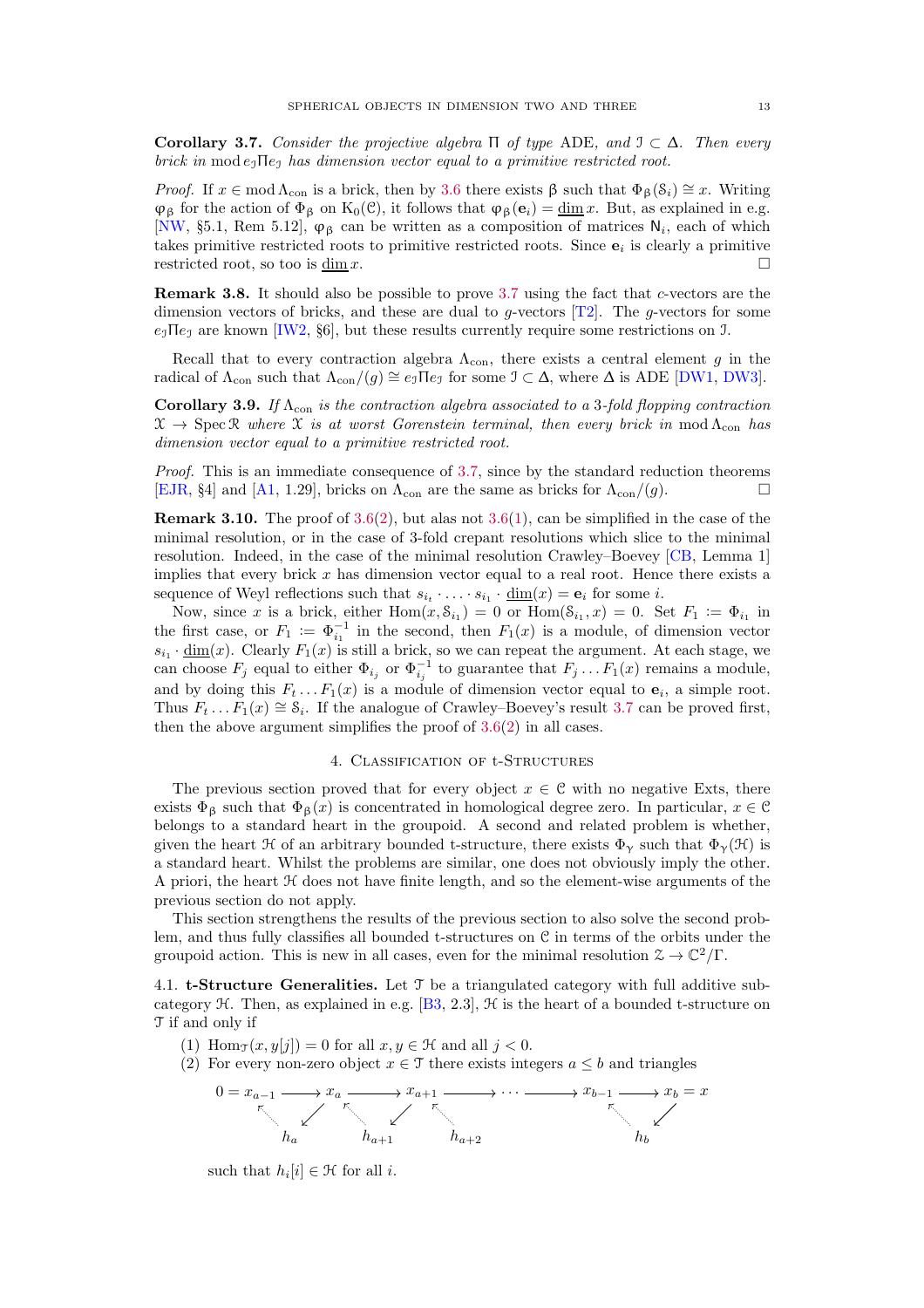As is standard, the objects  $h_i[i] \in \mathcal{H}$  are called the cohomology objects of x with respect to  $\mathcal{H}$ , and will be written  $H^i_{\mathcal{H}}(x) := h_i[i]$ . The following mirrors [3.1.](#page-9-8)

<span id="page-13-4"></span>Notation 4.1. Let  $H$  be the heart of a bounded t-structure in a triangulated category  $T$ . For integers  $c \leq d$ , write  $x \in [c, d]_{\mathcal{H}}$  to mean  $H^i_{\mathcal{H}}(x) = 0$  for all  $i < c$  and for all  $i > d$ . Write  $x \in [c, d]_{\mathcal{H}}$  if  $x \in [c, d]_{\mathcal{H}}$  and furthermore  $H^c_{\mathcal{H}}(x) \neq 0$ .

As in §[3.1](#page-9-9) we will use other self-documenting variations, such as  $[c, d]_{\mathcal{H}}$  and  $[[c, d]]_{\mathcal{H}}$ . The following generalises [3.4,](#page-9-4) and satisfyingly its proof avoids the use of spectral sequences.

<span id="page-13-1"></span>**Lemma 4.2.** Let  $H$  be the heart of a bounded t-structure in a triangulated category  $T$ . If  $x, y \in \mathcal{T}$  with  $x \in [a, b]$ <sub>H</sub> and  $y \in [c, d]$ <sub>H</sub>, then

 $\text{Hom}_{\mathcal{T}}(y, x[a-d]) \cong \text{Hom}_{\mathcal{T}}(\text{H}^d_{\mathcal{H}}(y), \text{H}^a_{\mathcal{H}}(x))$ 

*Proof.* We prove the case when  $a < b$  and  $c < d$ , since the other cases are degenerate. To ease notation set  $H^i = H^i_{\mathcal{H}}$ , and consider the sequence of triangles [\(2\)](#page-12-3) for x, and the analogous sequence

<span id="page-13-3"></span>
$$
0 = y_{c-1} \longrightarrow y_c \longrightarrow y_{c+1} \longrightarrow \cdots \longrightarrow y_{d-1} \longrightarrow y_d = y
$$
  
\n
$$
h'_{c} \longrightarrow h'_{c+1} \longrightarrow h'_{c+2} \longrightarrow y_d \longrightarrow y_d
$$
 (4.A)

for y. Using the vanishing of negative Ext groups [\(1\)](#page-12-4), applying Hom<sub>T</sub>(−,  $\mathcal{H}$ ) it is easy to verify that

<span id="page-13-2"></span>
$$
\text{Hom}_{\mathcal{T}}(x_t, \mathcal{H}[-t-j]) = 0 = \text{Hom}_{\mathcal{T}}(y_t, \mathcal{H}[-t-j]) \text{ for all } j \ge 1. \tag{4.B}
$$

Now applying  $\text{Hom}_{\mathcal{T}}(y[d], -)$  to the sequence of triangles [\(2\)](#page-12-3) for x, and temporarily dropping Hom from the notation, gives the following exact sequences.

$$
\tau(y[d], h_{b}[a-1]) \longrightarrow \tau(y[d], x_{b-1}[a]) \longrightarrow \tau(y[d], x[a]) \longrightarrow \tau(y[d], h_{b}[a])
$$
\n
$$
\tau(y[d], h_{b-1}[a-1]) \longrightarrow \tau(y[d], x_{b-2}[a]) \longrightarrow \tau(y[d], x_{b-1}[a]) \longrightarrow \tau(y[d], h_{b-1}[a])
$$
\n
$$
\vdots
$$
\n
$$
\tau(y[d], h_{a+2}[a-1]) \longrightarrow \tau(y[d], x_{a+1}[a]) \longrightarrow \tau(y[d], x_{a+2}[a]) \longrightarrow \tau(y[d], h_{a+2}[a])
$$
\n
$$
\vdots
$$
\n
$$
\tau(y[d], h_{a+1}[a-1]) \longrightarrow \tau(y[d], x_{a}[a]) \longrightarrow \tau(y[d], x_{a+1}[a]) \longrightarrow \tau(y[d], h_{a+1}[a])
$$

Since  $y = y_d$  it follows from [\(4.B\)](#page-13-2) that all Hom sets within the dotted boxes are zero. Hence, since further  $x_a \cong h_a$ , there are thus isomorphisms

 $\text{Hom}_{\mathcal{T}}(y[d], x[a]) \cong \ldots \cong \text{Hom}_{\mathcal{T}}(y[d], x_a[a]) \cong \text{Hom}_{\mathcal{T}}(y[d], \text{H}^a(x)).$ 

Now applying  $\text{Hom}_{\mathcal{T}}(-, \text{H}^a(x))$  to the rightmost triangle in [\(4.A\)](#page-13-3) gives an exact sequence

$$
\tau(y_{d-1}[d+1], \mathrm{H}^a(x)) \to \tau(\mathrm{H}^d(y), \mathrm{H}^a(x)) \to \tau(y[d], \mathrm{H}^a(x)) \to \tau(y_{d-1}[d], \mathrm{H}^a(x))
$$

where the outer two sets are again zero by [\(4.B\)](#page-13-2). It follows that

$$
\text{Hom}_{\mathcal{T}}(y[d], x[a]) \cong \text{Hom}_{\mathcal{T}}(y[d], \text{H}^{a}(x)) \cong \text{Hom}_{\mathcal{T}}(\text{H}^{d}(y), \text{H}^{a}(x)). \qquad \Box
$$

It is also possible to detect membership of  $[a, b]_A$  using Hom vanishings. The following result is the more general version of [3.2.](#page-9-6)

<span id="page-13-0"></span>**Lemma 4.3.** Let A be the heart of a bounded t-structure,  $x \in \mathcal{T}$  an object, and let  $a \leq b$  be integers. Then the following are equivalent.

(1)  $x \in [a, b]_A$ .

(2) Hom $(A, x[i]) = 0$  for all  $i < a$  and  $Hom(x, A[i]) = 0$  for all  $i < -b$ .

Furthermore  $x \in [a, b]$  iff Hom $(A, x[a]) \neq 0$ , and  $x \in [a, b]$  iff Hom $(x, A[-b]) \neq 0$ 

*Proof.* If  $x \in [c, d]$ , then there is an exact triangle

$$
\tau_{\leq 0}(x[c]) \to x[c] \to \tau_{>0}(x[c]) \to
$$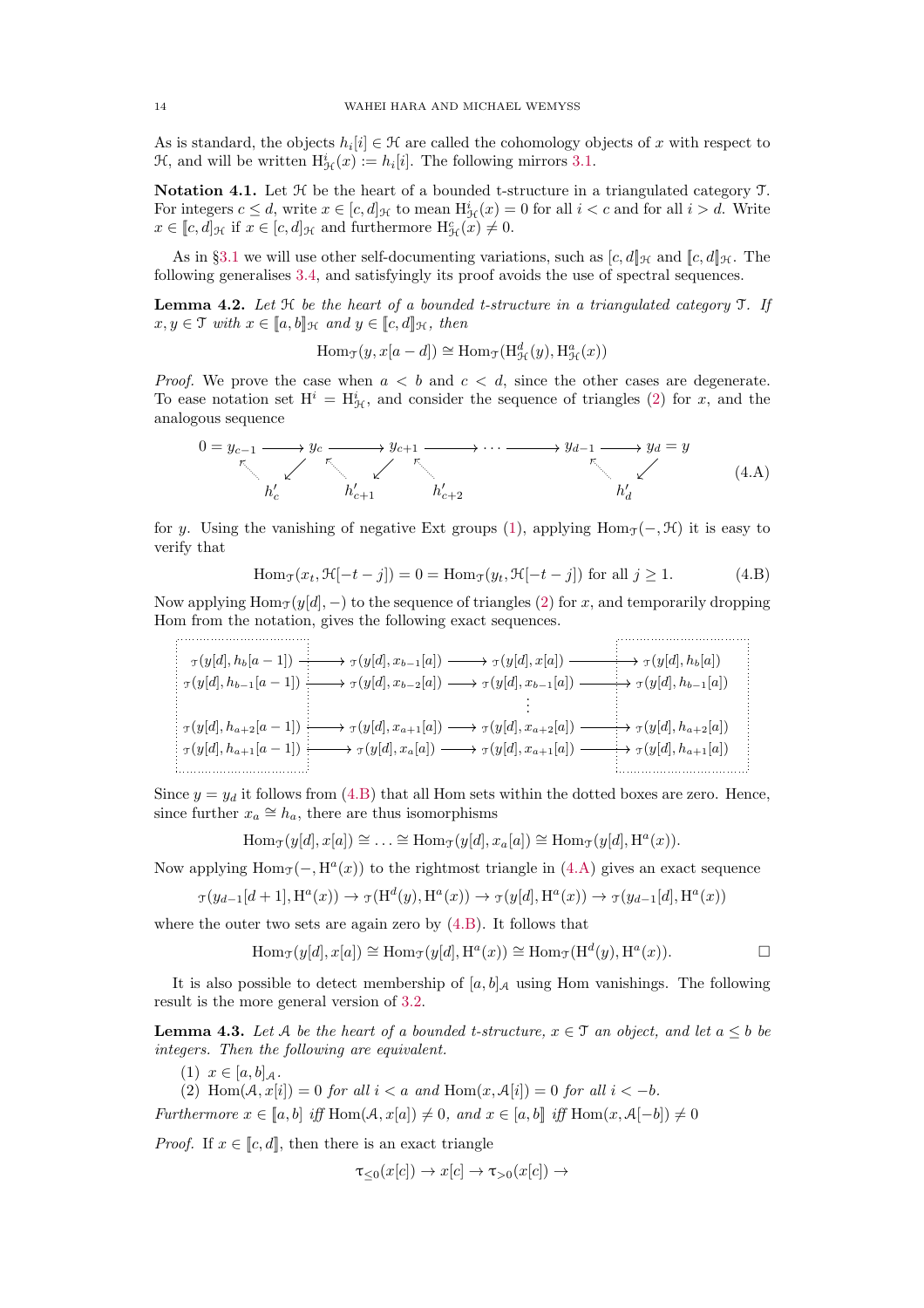Now  $\mathbf{H}^{c}(x) = (\tau_{\leq 0} \tau_{\geq 0})(x[c])$ , so since  $x[c] = \tau_{\geq 0}(x[-c])$  by the assumption  $x \in [c, d]$ , the above triangle gives a non-zero morphism  $H^c(x) \to x[c]$ . In a similar way, there exists nonzero map  $x \to \mathrm{H}^d_{\mathcal{A}}(x)[-d].$ 

 $(2) \Rightarrow (1)$  The above paragraph shows that if  $\text{Hom}(\mathcal{A}, x[i]) = 0$  for  $i < a$ , then the lowest nonzero cohomology of x must be  $\geq a$ . Similarly, if  $\text{Hom}(x, \mathcal{A}[i]) = 0$  for  $i < -b$  hold, then the highest nonzero cohomology of x must be  $\leq b$ .

(1)⇒(2) Conversely, let  $x \in \mathcal{T}$  and assume that  $x \in \llbracket c, d \rrbracket_A$  for some  $a \leq c \leq d \leq b$ . To prove the vanishings, we use induction on  $d - c$ . If  $d = c$ , then x is an object in A up to shift, and the vanishings are trivial. When  $d - c > 0$ , consider the triangle

$$
H_{\mathcal{A}}^{c}(x)[-c] \rightarrow x \rightarrow x' \rightarrow H_{\mathcal{A}}^{c}(x)[-c+1].
$$

with  $x' \in [c+1, d]$  Applying the inductive hypothesis to x' implies that for all  $i < a \leq c$ )

$$
\operatorname{Hom}(\mathcal{A}, x[i]) \cong \operatorname{Hom}(\mathcal{A}, \operatorname{H}_{\mathcal{A}}^c(x)[-c+i]) = 0
$$

which proves one of the desired vanishings. The other vanishing is similar.

The final statement follows from the first paragraph.  $\square$ 

By a slight abuse of notation, if  $A$  and  $H$  are the hearts of two bounded t-structures, write  $\mathcal{H} \in [a, b]_{\mathcal{A}}$  if  $x \in [a, b]_{\mathcal{A}}$  for all  $x \in \mathcal{H}$ .

<span id="page-14-1"></span>Corollary 4.4. Let A and  $\mathcal H$  be the hearts of two bounded t-structures, and let  $a \leq b$  be integers. Then the following are equivalent.

(1)  $\mathcal{H} \in [a, b]_{\mathcal{A}}$ .

- (2) Hom $(A, \mathcal{H}[i]) = 0$  for all  $i < a$  and Hom $(\mathcal{H}, \mathcal{A}[i]) = 0$  for all  $i < -b$ .
- In particular,  $\mathcal{H} \in [a, b]_A$  iff  $\mathcal{A} \in [-b, -a]_{\mathcal{H}}$

*Proof.* (1) $\Leftrightarrow$ (2) follows by applying [4.3](#page-13-0) to all objects x of H. The final statement follows from the symmetry of A and  $\mathcal H$  in the condition (2).

<span id="page-14-2"></span>**Corollary 4.5.** Let  $A$  and  $H$  be the hearts of two bounded t-structures, and suppose that  $A$ is a length heart with finitely many simples, where  $S$  is their direct sum. Then there exist integers  $a \leq b$  such that  $\mathcal{H} \in [a, b]_A$ .

*Proof.* The boundedness of the t-structure giving  $H$  implies that the cohomology of the single object S with respect to  $\mathcal{H}$  is bounded, and hence  $S \in [c, d]_{\mathcal{H}}$  for some  $c \leq d$ . Since A is the extension closure of S in T, the above bound on S implies that  $A \in [c, d]_{\mathcal{H}}$ . By [4.4,](#page-14-1) this is equivalent to  $\mathcal{H} \in [-d, -c]_{\mathcal{A}}$ .

4.2. Main Results. The above results allow us to easily extend [3.5.](#page-10-0) The proof of the following reverts to the conventions of §[3.1,](#page-9-9) namely that unadorned [a, b] are by default with respect to cohomology of the standard t-structure on  $\mathcal{C}_{\mathsf{C}}$ .

<span id="page-14-0"></span>**Theorem 4.6.** If H is the heart of a bounded t-structure on  $C_C$ , then there exists  $\beta: C \to D$ such that  $\Phi_{\beta}(\mathcal{H})$  is the standard heart on  $\mathcal{C}_{D}$ . In particular,  $\mathcal{H}$  is a finite length category, with finitely many simples.

*Proof.* Since the standard heart on  $C<sub>C</sub>$  is finite length with finitely many simples, by [4.5,](#page-14-2) there exists integers  $a \leq b$  such that  $\mathcal{H} \in [a, b]$ . If  $a = b$ , then  $\mathcal{H}$  is a contained in a shifted standard heart, and thus it equals that shifted standard heart since if the heart of a bounded t-structure includes inside another, they must be equal. The result then follows from [3.3](#page-9-0)[\(6\)](#page-9-2), since applying either  $\Phi_{\ell}$  or  $\Phi_{\ell}^{-1}$  repeatedly takes this to the standard heart in degree zero.

Now assume  $a < b$  and consider the set

 $\Delta := {\alpha | \alpha \text{ is an atom, and } \Phi_{\alpha}(\mathcal{H}) \in [a, b] }$ .

Since  $\Delta$  contains the trivial atom, this is a non-empty partially ordered finite set, and hence there exists a maximal element  $\beta \in \Delta$ . For this  $\beta$  we claim that  $\Phi_{\beta}(\mathcal{H}) \in [a+1,b]$ . We assume the contrary, namely there exists an object  $x \in \mathcal{H}$  such that  $\Phi_{\beta}(x) \in [a, b]$ , and will derive a contradiction. Since  $H^a(\Phi_{\beta} x) \neq 0$ , fix a simple  $\mathcal{S}_i \hookrightarrow H^a(\Phi_{\beta} x)$ .

Let  $y \in \mathcal{H}$  be any object, then we claim that  $\Phi_i \Phi_\beta(y) \in [a, b]$ . If  $\Phi_\beta(y) \in [a, b-1]$ , then this follows from [3.3](#page-9-0)[\(2\)](#page-9-1), hence assume that  $\Phi_{\beta}(y) \in [a, b]$ , so  $H^{b}(\Phi_{\beta} y) \neq 0$ . Since x and y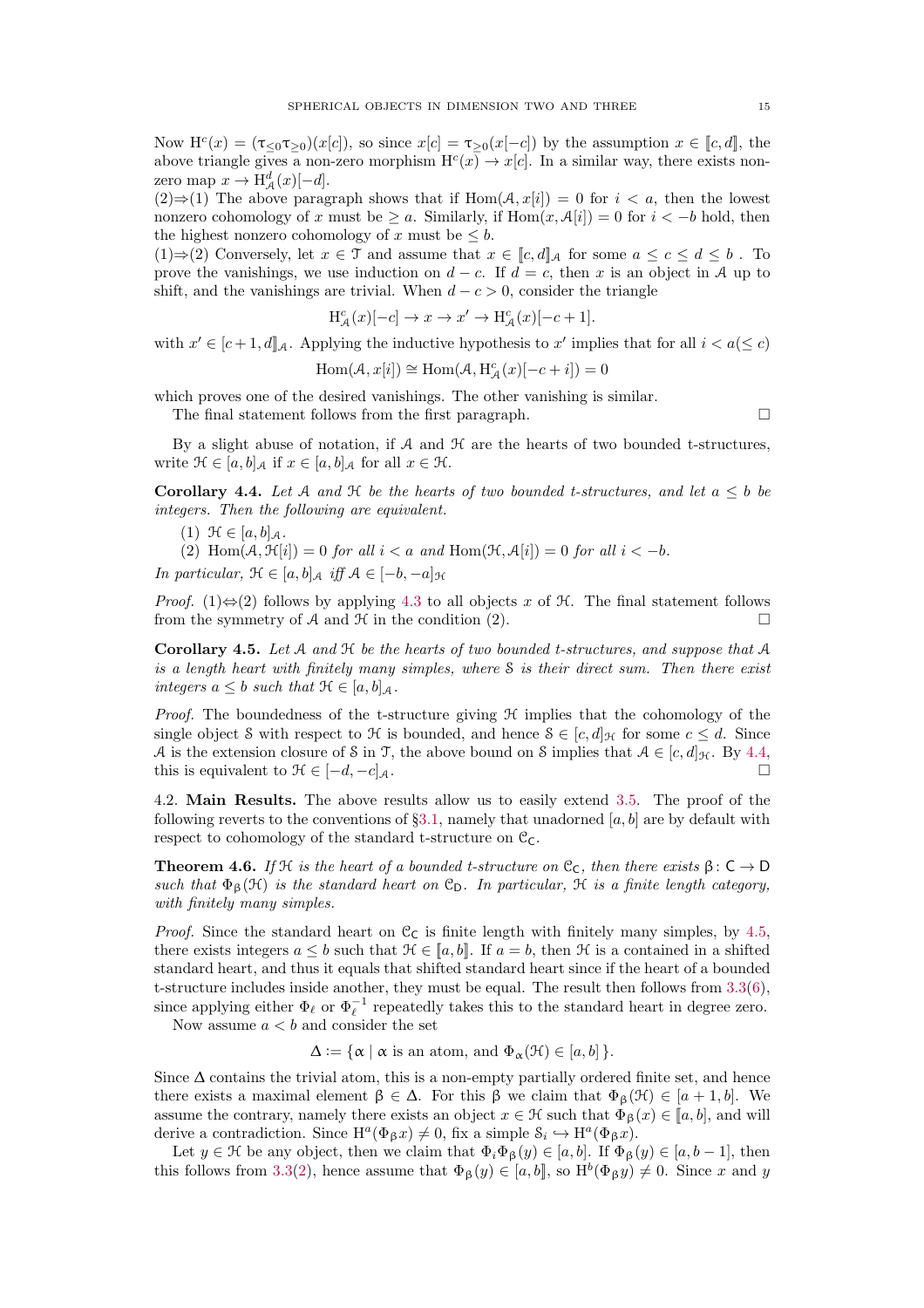<span id="page-15-5"></span>are objects of the heart  $\mathcal{H}$ , the vanishing  $\text{Hom}(\Phi_{\beta} y, \Phi_{\beta} x[j]) = 0$  holds for all  $j < 0$ . Thus it follows from [3.4](#page-9-4) (or [4.2\)](#page-13-1) that

<span id="page-15-2"></span>
$$
0 = \text{Hom}(\text{H}^b(\Phi_\beta y), \text{H}^a(\Phi_\beta x)).\tag{4.C}
$$

The injection  $\mathcal{S}_i \hookrightarrow \mathrm{H}^a(\Phi_\beta(x))$  together with [\(4.C\)](#page-15-2) implies that

$$
\operatorname{Hom}(\operatorname{H}^{b}(\Phi_{\beta} y), \mathcal{S}_{i}) = 0.
$$

Applying [3.3](#page-9-0)[\(5\)](#page-9-7) to  $\Phi_{\beta}(y)$  gives  $\Phi_i \Phi_{\beta}(y) \in [a, b]$ . Since this holds for all  $y \in \mathcal{H}$ , it follows that  $\Phi_i \Phi_{\beta}(\mathcal{H}) \in [a, b]$ .

Since  $\Phi_{\beta}(x) \in [a, b]$ , exactly the same argument as in the proof of [3.5](#page-10-0) shows that  $s_i \circ \beta$ is an atom, and thus  $s_i \circ \beta$  remains an element of  $\Delta$ . This is the desired contradiction, as  $\beta$ is maximal in  $\Delta$ , and thus  $\Phi_{\beta}(\mathcal{H}) \in [a+1, b]$  holds, as claimed.

Repeating the above argument, there exists  $\beta: C \to D$  such that  $\Phi_{\alpha}(H)$  is contained in a shifted standard heart. As in the first paragraph, applying either  $\Phi_{\ell}$  or  $\Phi_{\ell}^{-1}$  repeatedly takes this to degree zero.

Remark 4.7. It is also possible to prove [4.6](#page-14-0) by adapting the proof of [\[PSZ,](#page-24-16) Lemma 9]. The main benefit of the cohomology argument here is that it is uniform: the same technique that works for a single brick also works for the heart of a bounded t-structure.

The key fact required to adapt the proof of  $[PSZ]$ , Lemma 9 to the geometric setting C is that all standard hearts from the groupoid (and thus all the hearts that appear in the [\[PSZ\]](#page-24-16) induction) admit only finitely many torsion theories. In the 3-fold setting all contraction algebras are silting discrete, so the fact there are only finitely many torsion theories is the last statement in [\[DIJ,](#page-23-20) 3.8]. In the surfaces setting(s), by Asai  $[A1, 1.29]$  bricks modules on  $e_1\Pi e_1$  are the same as on  $\Lambda_{con}$ , and so in particular there only finitely many. Thus by [\[DIJ,](#page-23-20) 1.4] each  $e_3$  IIe<sub>J</sub> is  $\tau$ -tilting finite, and so by [\[DIJ,](#page-23-20) 3.8] each mod  $e_3$  IIe<sub>J</sub> has only finitely many torsion theories. See also [\[AMY\]](#page-23-21).

### 5. Geometric Corollaries

<span id="page-15-0"></span>This section translates the algebraic results of §[3](#page-8-3) and §[4](#page-12-5) into geometric language, then uses these results to create new geometric corollaries.

5.1. **Surfaces.** For the minimal resolution  $\mathcal{Z} \to \mathbb{C}^2/\Gamma$ , the braid group Br acts on C defined in [\(1.A\)](#page-1-1), generated by spherical twists in the objects  $\mathcal{O}_{C_1}(-1), \ldots, \mathcal{O}_{C_n}(-1)$ .

<span id="page-15-3"></span><span id="page-15-1"></span>**Corollary 5.1.** Consider  $\mathcal{Z} \to \mathbb{C}^2/\Gamma$ , and let  $x \in \mathbb{C}$ . Then the following hold.

- (1) If Home  $(x, x[j]) = 0$  for all  $j < 0$ , then there exists  $T \in \mathsf{Br}$  such that  $T(x)$  is a concentrated in homological degree zero.
- <span id="page-15-4"></span>(2) Every spherical object in C belongs to the orbit, under the action of the braid group, of the objects  $\mathcal{O}_{C_1}(-1), \ldots, \mathcal{O}_{C_n}(-1)$ .

Furthermore, the heart of every bounded t-structure on  $\mathfrak C$  is the image, under the action of the group Br, of the module category of the preprojective algebra of (finite) ADE type.

*Proof.* Under the derived equivalence  $\Psi_{\mathcal{Z}}$  in [\(2.A\)](#page-4-1), the geometric category C defined in  $(1.A)$  corresponds to the  $C<sub>C</sub>$  in §[2.4.](#page-6-0) Furthermore, the mutation functors are functorially isomorphic to spherical twist, via the following commutative diagram.

$$
D^{b}(\operatorname{coh} \mathcal{Z}) \xrightarrow{\Psi_{\mathcal{Z}}} D^{b}(\operatorname{mod} \Pi)
$$
  
\n $t_{i}$ \n $\downarrow \qquad \qquad \downarrow \Phi_{i}$   
\n $D^{b}(\operatorname{coh} \mathcal{Z}) \xrightarrow{\Psi_{\mathcal{Z}}} D^{b}(\operatorname{mod} \Pi)$ 

In this setting all the categories  $\mathcal{C}_{\mathsf{C}}$ , as C varies, are equal. Further, all functors in the above diagram restrict to the relevant C, respectively  $\mathcal{C}_{\mathsf{C}}$ . Part (1) then follows from [3.5,](#page-10-0) part (2) by [3.6\(](#page-11-0)[2\)](#page-11-2) since  $\mathcal{S}_i$  corresponds to  $\mathcal{O}_{C_i}(-1)$ , and the final statement is [4.6.](#page-14-0)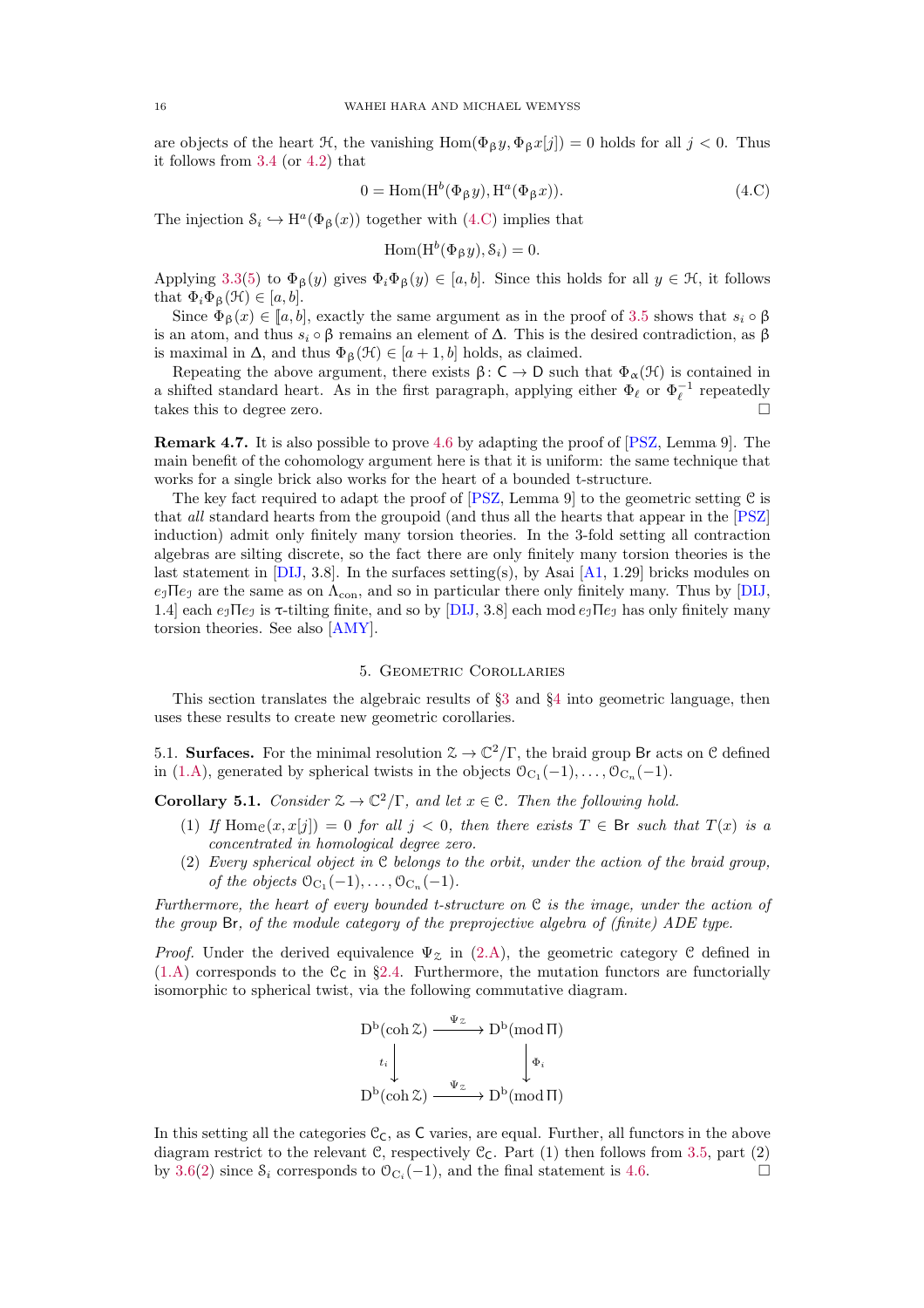<span id="page-16-5"></span>The following result is slightly more difficult to state, firstly due to the non-uniqueness of partial resolutions, and secondly since unlike the case of  $\mathcal Z$  or  $\mathcal X$ , the functor  $\Psi_{y'}^{-1} \Phi_{\beta} \Psi_{y'}$ below does not yet have a good geometric interpretation. We further remark that in general, the following is the best possible, but afterwards in [5.3](#page-16-1) and [5.4](#page-16-2) we illustrate how in some situations the result can be improved.

<span id="page-16-3"></span><span id="page-16-0"></span>**Corollary 5.2.** Consider a partial crepant resolution  $\mathcal{Y} \to \text{Spec } \mathbb{C}^2/\Gamma$ , and let  $x \in \mathcal{C}$ .

- (1) The following statements are equivalent.
	- (a) Home $(x, x[i]) = 0$  for all  $i < 0$ .
	- (b) There exists  $\beta$ , and a partial resolution  $\mathcal{Y}' \to \mathbb{C}^2/\Gamma$  obtained from  $\mathcal{Y}$  by iterated wall crossing, such that  $\Psi_{\mathcal{Y}}^{-1} \Phi_{\beta} \Psi_{\mathcal{Y}}(x)$  belongs to perverse sheaves.
- <span id="page-16-4"></span>(2) Furthermore, the following are equivalent.
	- (a) Hom $e(x, x[j]) = 0$  for all  $j < 0$  and Hom $e(x, x) \cong \mathbb{C}$ .
	- (b) There exists  $\beta$ , a partial resolution  $\mathcal{Y}' \to \mathbb{C}^2/\Gamma$  obtained from  $\mathcal{Y}$  by iterated wall crossing, and some  $C_i \subset \mathcal{Y}'$  such that  $\Psi_{\mathcal{Y}'}^{-1} \Phi_{\beta} \Psi_{\mathcal{Y}}(x) \cong \mathcal{O}_{C_i}(-1)$ .

*Proof.* (1) is an immediate consequence of [3.5,](#page-10-0) and (2) follows from [3.6\(](#page-11-0)[2\)](#page-11-2) since  $S_i$  corresponds to  $\mathcal{O}_{C_i}(-1)$ . (−1).

<span id="page-16-1"></span>**Example 5.3.** Consider the partial resolution  $\mathcal{Y} \to \mathbb{C}^2/\mathbb{D}_4$  given by the Dynkin data  $\bullet\bullet$ , where  $\mathcal I$  is the set of black nodes. That is,  $\mathcal Y$  is obtained from the  $D_4$  minimal resolution by contracting the two curves corresponding to the black nodes. The following illustrates the associated intersection arrangement H.



In this example, the wall crossing rule of  $[IW2, 1.16]$  returns the same indexing set in each chamber and thus in §[2.4](#page-6-0) the *identical* category  $C_C$  gets assigned to each chamber. Further, each wall crossing is a twist autoequivalence [\[IW2,](#page-24-4) 10.5] over noncommutative deformations of the corresponding curve. Thus, as in the case of the minimal resolution, the categories can be identified and thus there is a braid group action of  $B_2$  on  $D^b(\text{coh }\mathcal{Y})$ . The result [5.2](#page-16-0)[\(1\)](#page-15-3) then translates (since always  $\mathcal{Y}' = \mathcal{Y}$ ) to give the analogue of [5.1](#page-15-1)(1) for the braid group of  $B_2$ , and  $5.2(2)$  $5.2(2)$  gives the analogue of  $5.1(2)$  $5.1(2)$ .

<span id="page-16-2"></span>**Example 5.4.** Continuing [2.2,](#page-5-0) for the Dynkin data  $\bullet \bullet \bullet \bullet$  the intersection arrangement for  $\mathcal{Y} \to \mathbb{C}^2/\mathbb{D}_5$  is given in [2.3.](#page-5-1) Now the wall crossing rule of [\[IW2,](#page-24-4) 1.16] returns different indexing sets to the chambers, as follows.



Thus as the chambers vary the categories  $\mathcal{C}_{\mathsf{C}}$  are sometimes equal, and sometimes are not. This translates into a mixed braid group action on  $D^b(\text{coh } \mathcal{Y})$ .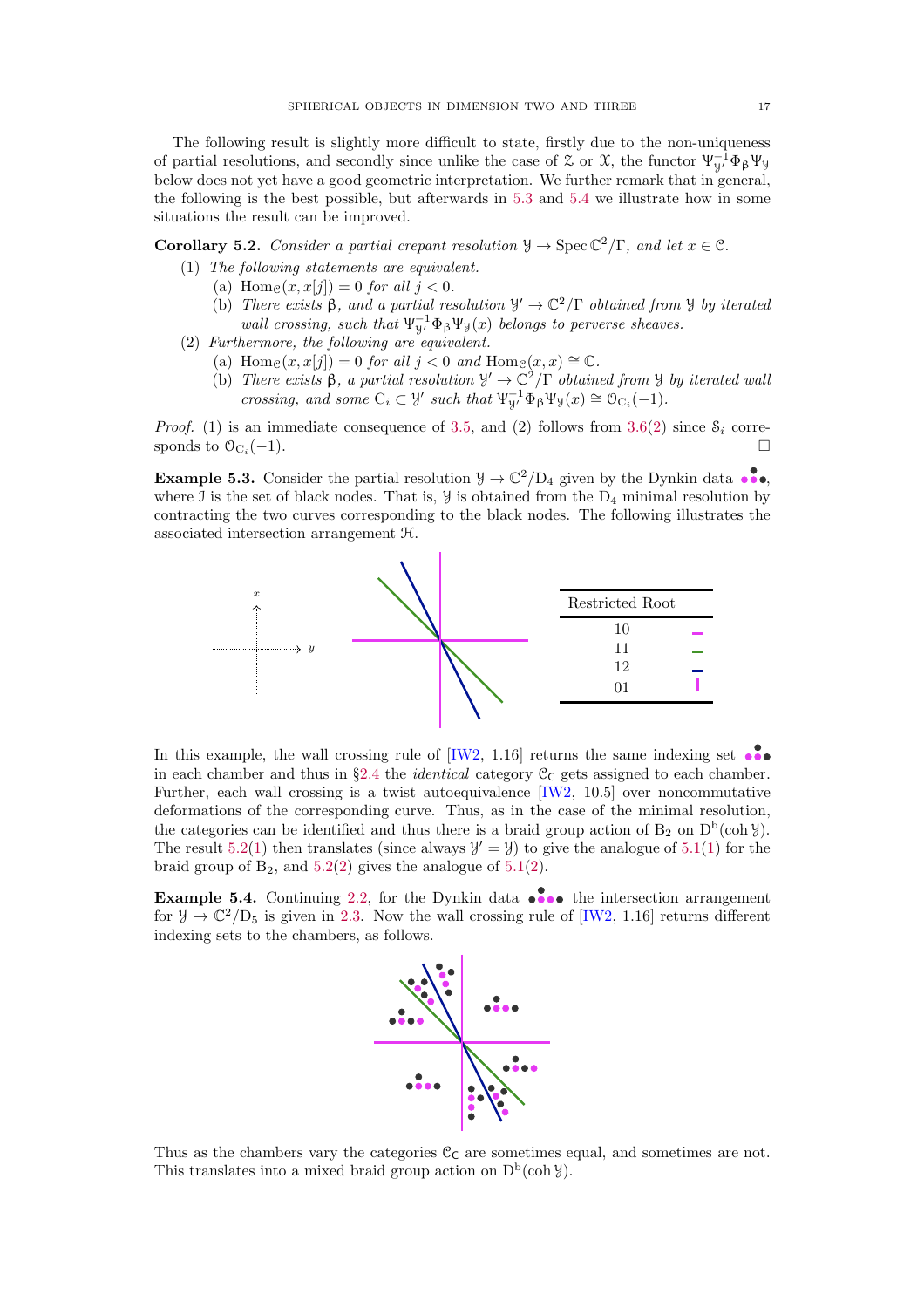<span id="page-17-4"></span>5.2. 3-folds. In the 3-fold setting of flopping contractions  $\mathcal{X} \to \text{Spec } \mathcal{R}$ , our main interest is in establishing [5.6](#page-17-1) below. However, there seems to be no method of proving that without taking square roots, and first establishing the following result.

<span id="page-17-0"></span>**Corollary 5.5.** Let  $\mathcal{X} \to \text{Spec } \mathcal{R}$  be a 3-fold flopping contraction, where  $\mathcal{X}$  has at worst Gorenstein terminal singularities, and consider  $x \in \mathcal{C}$ .

- (1) The following statements are equivalent.
	- (a) Home $(x, x[i]) = 0$  for all  $i < 0$ .
	- (b) There exists a sequence of flop functors such that  $\mathsf{Flop}_{\beta}(x)$  belongs to perverse sheaves, on a possibly different  $\mathfrak{X}^+ \to \operatorname{Spec} \mathfrak{R}$ .
- <span id="page-17-2"></span>(2) Furthermore, the following are equivalent.
	- (a) Home $(x, x[i]) = 0$  for all  $i < 0$  and Home $(x, x) \cong \mathbb{C}$ .
	- (b) There exists  $\beta$  such that  $\mathsf{Flop}_{\beta}(x) \cong \mathcal{O}_{C_i}(-1)$  for some curve  $C_i$  on a possibly  $differential \mathfrak{X}^+ \to \operatorname{Spec} \mathfrak{R}.$

Furthermore, the heart of every bounded t-structure on  $\mathfrak C$  is the image, under the action of the group generated by the flop functors, of the module category of the contraction algebra of some  $\mathfrak{X}^+ \to \operatorname{Spec} \mathfrak{R}$  obtained from  $\mathfrak{X} \to \operatorname{Spec} \mathfrak{R}$  by iterated flop.

*Proof.* Under the derived equivalence  $\Psi_{\mathfrak{X}}$  in [\(2.A\)](#page-4-1), the geometric category C defined in  $(1.A)$  corresponds to the C<sub>C</sub> in §[2.4.](#page-6-0) Furthermore by [\[W,](#page-24-6) 4.2], the mutation functors are functorially isomorphic to inverse of the flop functor, via the following commutative diagram.

$$
D^b(\operatorname{coh} \mathfrak{X}) \xrightarrow{\Psi_{\mathfrak{X}}} D^b(\operatorname{mod} \Lambda)
$$
  
\n
$$
\operatorname{Flop}_i^{-1} \downarrow \qquad \qquad \downarrow \Phi_i
$$
  
\n
$$
D^b(\operatorname{coh} \mathfrak{X}_i^+) \xrightarrow{\Psi_{\mathfrak{X}_i^+}} D^b(\operatorname{mod} \mathfrak{v}_i \Lambda)
$$

Part (1) then follows from [3.5,](#page-10-0) part (2) by [3.6](#page-11-0)[\(2\)](#page-11-2) since  $S_i$  corresponds to  $\mathcal{O}_{C_i}(-1)$ , and the final statement is [4.6.](#page-14-0)  $\Box$ 

In terms of applications, fixing a category  $C$  it is desirable to know for example the spherical objects under the action of the autoequivalence group. The following generalises  $[SW, 6.12(2)]$  $[SW, 6.12(2)]$  to all 3-fold flops.

<span id="page-17-1"></span>Corollary 5.6. Let  $\mathfrak{X} \to \text{Spec } \mathbb{R}$  be a 3-fold flopping contraction, where  $\mathfrak{X}$  is at worst Gorenstein terminal, with contraction algebra  $\Lambda_{con}$ . For  $x \in \mathcal{C}$ , the following are equivalent.

- <span id="page-17-3"></span>(1) Hom $e(x, x[i]) = 0$  for all  $i < 0$  and Hom $e(x, x) \cong \mathbb{C}$
- (2) Under the action of PBr on C, x is in the orbit of the (finitely many) brick  $\Lambda_{\text{con}}$ modules, or their shifts by [1].

All such x noncommutatively deform to give a spherical twist autoequivalence.

*Proof.* (1) $\Rightarrow$ ([2\)](#page-17-2) Consider the  $\beta$ : D  $\rightarrow$  C from [5.5\(](#page-17-0)2) and also the atom  $\alpha$ : D  $\rightarrow$  C. By torsion pairs (see e.g. [\[HW,](#page-23-14) §5]), each  $\Phi_{\alpha}(S_i)$  is either a brick module, or the shift [1] applied to a brick module. Hence applying  $\Phi_{\beta} \circ \Phi_{\alpha}^{-1}$  to either this brick or its shift shows that x is in the desired orbit. The reverse direction  $(2) \Rightarrow (1)$  is trivial. The final statement follows from [5.5\(](#page-17-0)[2\)](#page-17-2) since the sheaves  $\mathcal{O}_{C_i}(-1)$  satisfy the conclusion [\[DW1,](#page-23-2) [DW3\]](#page-23-10).

**Remark 5.7.** As demonstrated in the example  $\left[\text{SW}, 6.12(2)\right]$ , it is possible to construct a subset of bricks, for which  $5.6(2)$  $5.6(2)$  can be improved to the statement that x is in the orbit under PBr of this subset, and their shifts by [1]. In general, it is not clear how to construct a subset of minimal size for which [5.6\(](#page-17-1)[2\)](#page-17-3) remains true.

5.3. Topological Corollaries. For any triangulated category T there is an associated complex manifold Stab T, whose points are Bridgeland stability conditions on T. Every exact equivalence  $\Phi: \mathfrak{T} \to \mathfrak{T}'$  induces a homeomorphism  $\Phi_* \colon \operatorname{Stab} \mathfrak{T} \xrightarrow{\sim} \operatorname{Stab} \mathfrak{T}'$ .

Again let  $C = C_C$  be the category defined in §[2.4,](#page-6-0) and  $U_C \subset$  Stab  $C_C$  be the subset of stability conditions with the standard heart. Since  $U_{\mathsf{C}} \cong \mathbb{H}^{\oplus n}$  where n is the number of simples, which is connected, there exists a connected component  $\text{Stab}$ <sup>°</sup>C  $\subset$  Stab C containing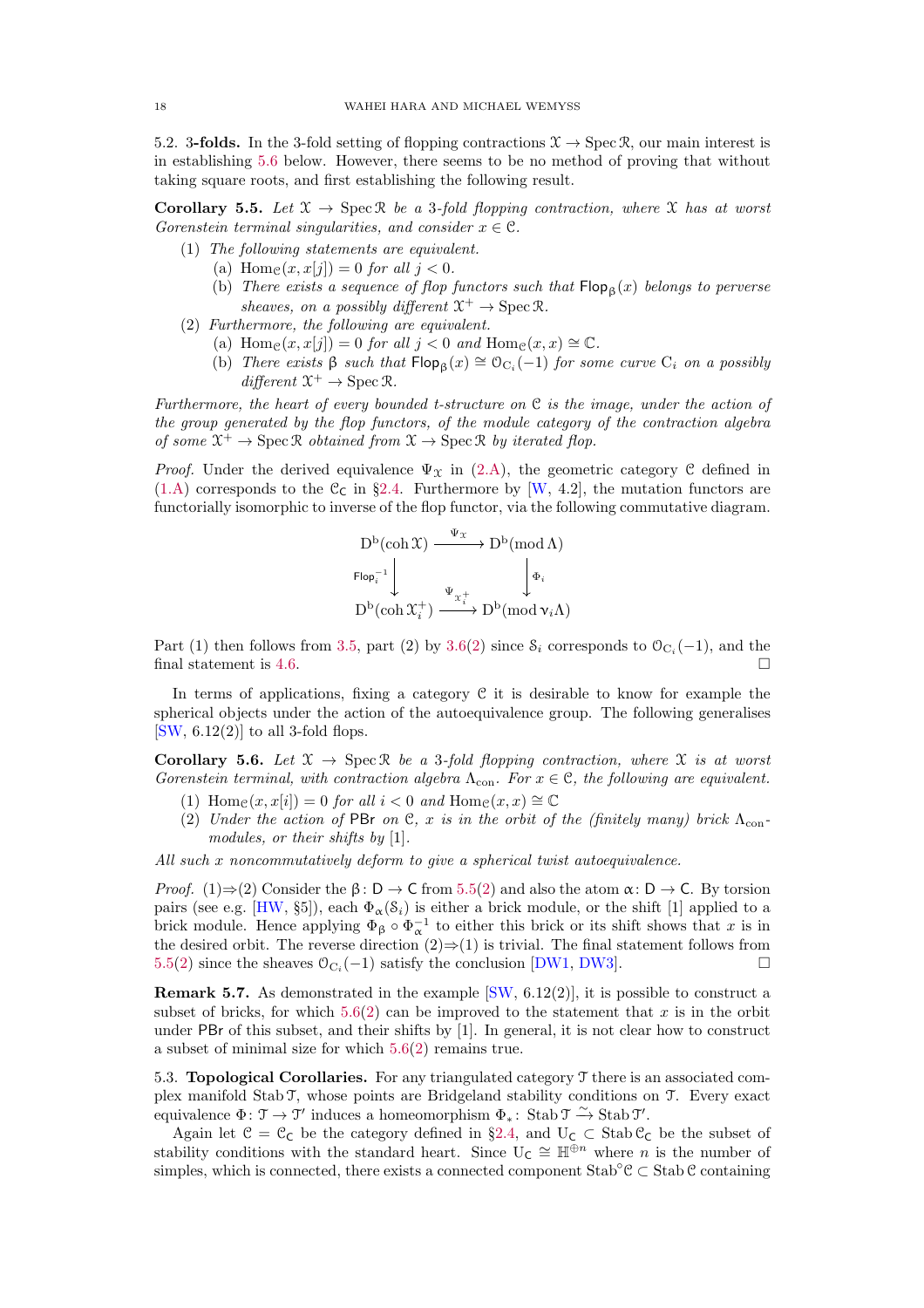<span id="page-18-6"></span>U<sub>C</sub>. For a path β: D → C, write U<sub>β</sub> ⊂ Stab C<sub>C</sub> for the image of U<sub>D</sub> under  $(\Phi_{\beta})_*$ , and further write Term(C) for all morphisms in the Deligne groupoid ending at C.

<span id="page-18-0"></span>Corollary 5.8. The set  $\{U_\beta \mid \beta \in \text{Term}(\mathsf{C})\}$  covers Stab C. In particular, Stab<sup>°</sup>C = Stab C.

*Proof.* For a simple mutation  $s_i: \mathsf{C} \to \mathsf{C}_i$ , the U<sub>C</sub> and U<sub>C<sub>i</sub></sub> share a codimension one boundary (see e.g. [\[HW,](#page-23-14) 6.3], [\[B4,](#page-23-22) 5.5]). In particular, the associated homeomorphism  $(\Phi_i)_*$  restricts to

$$
(\Phi_i)_* \colon \mathrm{Stab}^{\circ}\mathcal{C}_{\mathsf{C}} \to \mathrm{Stab}^{\circ}\mathcal{C}_{\mathsf{C}_i}.
$$

Let  $\sigma = (Z, \mathcal{A})$  be an arbitrary point in Stab C<sub>C</sub>. Then by [4.6,](#page-14-0) there exists a path  $\beta : C \to D$ such that  $\Phi_{\beta}(\mathcal{A})$  is the standard heart of  $\mathcal{C}_{D}$ . Now  $\Phi_{\beta}$  is a composition of simple mutations  $\Phi_i$  or their inverses, and thus this also preserves the components Stab<sup>°</sup>C<sub>C</sub> and Stab<sup>°</sup>C<sub>D</sub>. Since  $(\Phi_{\beta})_*(\sigma) \in U_D \subset Stab^{\circ} \mathcal{C}_D$ , applying  $\Phi_{\beta^{-1}} = \Phi_{\beta}^{-1}$  gives  $\sigma \in U_{\beta^{-1}} \cap Stab^{\circ} \mathcal{C}_C$ , where  $\beta^{-1}$ : D → C. Since U<sub> $\beta^{-1}$ </sub> is connected and Stab<sup>°</sup>C<sub>C</sub> is a connected component, necessarily  $\sigma \in U_{\beta^{-1}} \subset \text{Stab}^{\circ} \mathcal{C}_{\mathsf{C}}$ , which proves the result.

Consider the group Auteq<sup>FM</sup> C consisting of those  $\Phi|_C$  where  $\Phi$  is a Fourier–Mukai equivalence  $D^b(\operatorname{coh} X) \to D^b(\operatorname{coh} X)$  that commutes with  $\mathbf{R} f_*$ . Automatically  $\Phi|_{\mathcal{C}}: \mathcal{C} \to \mathcal{C}$ .

<span id="page-18-1"></span>Corollary 5.9. Suppose that  $\mathfrak{X} \to \operatorname{Spec} \mathfrak{R}$  is a 3-fold flop, where  $\mathfrak{X}$  has at worst terminal singularities. Then Auteq<sup>FM</sup>  $\mathcal{C} \cong \mathsf{PBr} \mathcal{C}$ .

*Proof.* Consider the subgroup  $Aut^{\circ}C$  of  $Aut^{\circ}C$  that preserves Stab<sup>°</sup>C. By [\[HW2,](#page-23-8) 7.1] it is known that  $Aut^\circ \mathcal{C} \cong PBr \mathcal{C}$ . But now using  $5.8$  Stab<sup> $\circ \mathcal{C} =$ </sup>Stab  $\mathcal{C}$ , hence every autoequivalence preserves Stab<sup>°</sup>C and thus Aut<sup>°</sup>C = Auteq<sup>FM</sup> C.

# 6. Silting Discrete Derived Categories

<span id="page-18-3"></span>This section generalises the argument in §[3](#page-8-3) to the setting of derived categories  $D<sup>b</sup>$ (mod A) where  $A$  is a silting discrete finite dimensional algebra. This gives applications to representation theory.

<span id="page-18-2"></span>6.1. Silting Discrete Preliminaries. Throughout this section, A will be a finite dimensional k-algebra, which to be consistent with the earlier parts of this paper requires  $k = \mathbb{C}$ . As is standard, this can be easily be generalised to other fields by weakening the condition on the endomorphism ring of a brick to be a division ring, rather than the base field.

We briefly recall silting objects and simple minded collections, following [\[AI,](#page-23-23) [KY\]](#page-24-17). Set  $\mathcal{K} = K^{\mathbf{b}}(\text{proj }A)$  and  $\mathcal{T} = D^{\mathbf{b}}(\text{mod }A)$ . An object  $x \in \mathcal{K}$  is called silting if  $\text{Hom}_{\mathcal{K}}(x, x[i]) = 0$ for all  $i > 0$ , and further thick $(x) = \mathcal{K}$ . By contrast, a collection  $\{y_1, \ldots, y_n\}$  of objects of T are called a simple minded collection (smc) if  $\text{Hom}_{\mathcal{J}}(y_i, y_j[t]) = 0$  for all  $i, j$  and all  $t < 0$ ,  $\text{Hom}_{\mathcal{T}}(y_i, y_j) \cong \mathbb{C}\delta_{ij}$ , and thick $(y_1, \ldots, y_n) = \mathcal{T}$ . We will often blur the distinction between the set  $\{y_1, \ldots, y_n\}$  and the single object  $y = \bigoplus y_i$ .

The standard example of a silting object is A, considered as a complex in degree zero, and the standard example of an smc is  $S = \bigoplus S_i$ , the sum of the simple A-modules.

Below, we will often use the Koenig–Yang bijections. For the categories  $\mathcal K$  and  $\mathcal T$  above, there are bijections [\[KY,](#page-24-17) §5]

<span id="page-18-4"></span>{basic silting objects in  $\mathcal{K} \longleftrightarrow$  {bounded t-structures in  $\mathcal{T}$  with length heart} (6.A)  $\longleftrightarrow$  {smcs in  $\mathcal{T}$ }

The following is the standard definition, translated into the notation of [4.1.](#page-13-4)

**Definition 6.1.** Let  $H$  be the heart of a bounded t-structure on a triangulated category  $T$ . An smc U is called 2-term with respect to  $\mathcal{H}$  if  $\mathcal{U} \in [-1,0]_{\mathcal{H}}$ . In  $D^b(A)$ , the set of 2-term smcs with respect to the standard heart of  $D^b(A)$  will be written 2-smc A. Under [\(6.A\)](#page-18-4), the corresponding set of silting objects will be written 2 -silt A.

<span id="page-18-5"></span>**Notation 6.2.** If V is an smc, we will abuse notation in [4.1](#page-13-4) and write  $[a, b]_v = [a, b]_{\mathcal{H}_v}$ where  $\mathcal{H}_{\gamma}$  is the heart of the bounded t-structure corresponding to  $\gamma$  under the Koenig– Yang bijection [\(6.A\)](#page-18-4). Note that with this abuse,  $\mathcal{U} \in 2$ -smc A if and only if  $\mathcal{U} \in [-1, 0]_S$ , which by [4.4](#page-14-1) is equivalent to  $S \in [0, 1]$ . This is the formulation used in [6.11](#page-20-0) below.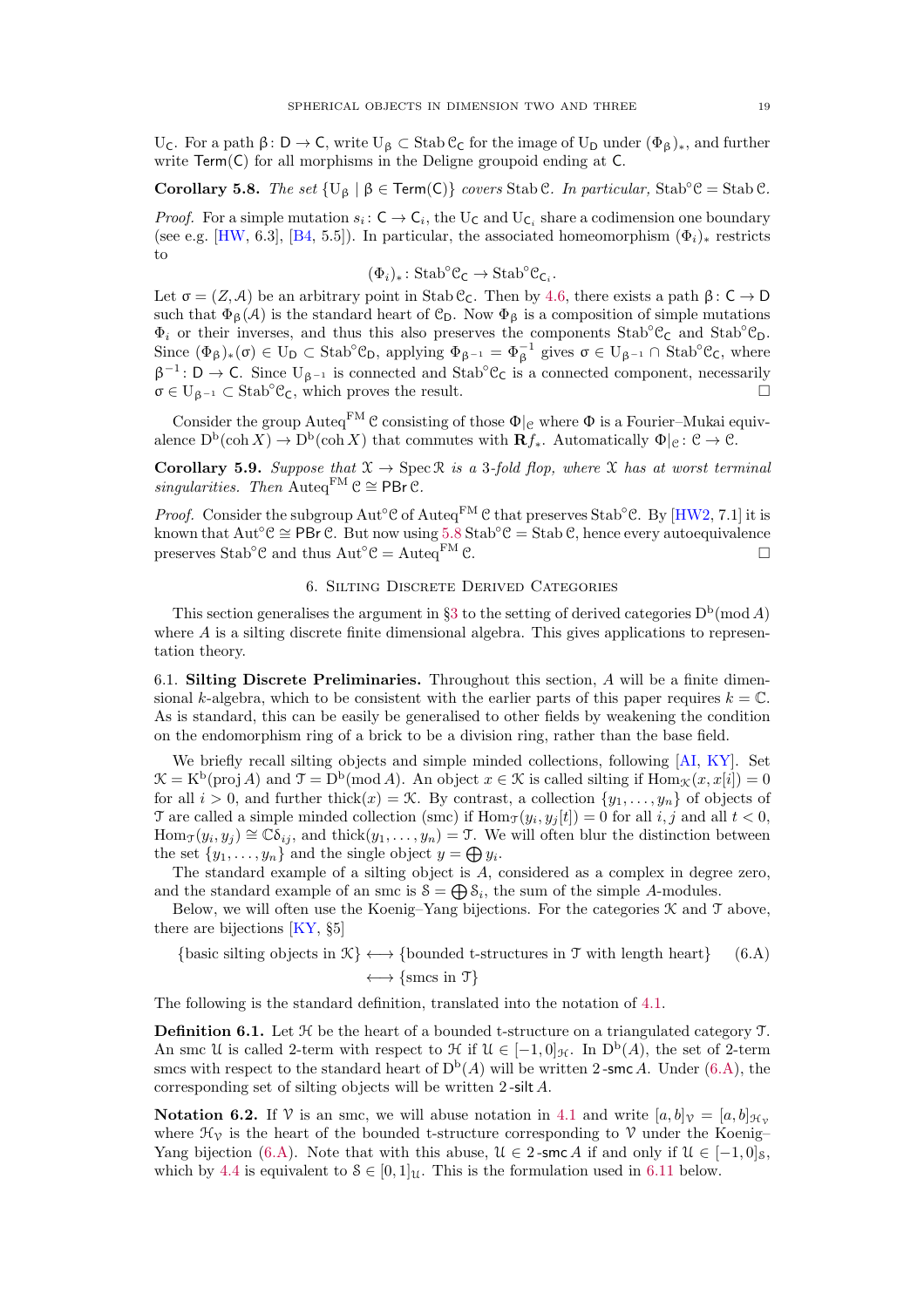<span id="page-19-6"></span>As in [3.2](#page-9-6) and [4.3,](#page-13-0) the notation [6.2](#page-18-5) can be interpreted in terms of the Hom vanishings.

<span id="page-19-3"></span>**Lemma 6.3.** Let U be an smc, and  $x \in \mathcal{T} = D^b(A)$ . Then the following are equivalent.

- (1)  $x \in [a, b]$ <sub>11</sub>.
- (2) Hom $(\mathcal{U}, x[i]) = 0$  for all  $i < a$  and Hom $(x, \mathcal{U}[i]) = 0$  for all  $i < -b$ .

<span id="page-19-4"></span>**Definition 6.4.** [\[AM,](#page-23-24) 2.4] A is called  $\tau$ -tilting finite if the set 2-smc A, equivalently 2-silt A, is finite. If for all smcs U there are only finitely many smcs  $\mathcal{V}$  for which  $\mathcal{V} \in [0, 1]_{\mathcal{U}}$ , then A is called silting discrete.

It is clear that any silting discrete algebra is  $\tau$ -tilting finite.

<span id="page-19-0"></span>**Definition 6.5.** A basic  $x \in D^b(A)$  is a semibrick complex if  $Hom_{D^b(A)}(x, x[j]) = 0$  for all  $j < 0$  and further  $\text{Hom}_{D^b(A)}(x_i, x_j) \cong \mathbb{C}\delta_{ij}$  for all indecomposable summands  $x_i, x_j$  of x. A brick complex is a semibrick complex which is indecomposable. If x happens to be an  $A$ -module in homological degree zero, we will emphasise this by calling x a semibrick module, or brick module, respectively.

The following is known [\[KY,](#page-24-17) [PSZ,](#page-24-16) [IJY\]](#page-24-18).

<span id="page-19-1"></span>**Lemma 6.6.** Let A be a silting discrete finite dimensional algebra, and  $\mathcal{H}$  be the heart of a bounded t-structure of  $D^b(A)$ . Then the following statements hold.

- <span id="page-19-2"></span>(1) There exists a finite dimensional algebra  $\Gamma$  such that  $\mathfrak{H} \simeq \text{mod } \Gamma$ .
- (2) The realisation functor real:  $D^b(\Gamma) \to D^b(A)$  induces an injective map from the set 2-smc  $\Gamma$  to the set of smcs in  $D^b(A)$  which are 2-term with respect to  $\mathfrak{H}$ .
- (3)  $\Gamma$  is a  $\tau$ -tilting finite algebra.

Proof. (1) Since A is silting discrete, any heart of a bounded t-structure has finite length [\[PSZ,](#page-24-16) Thm A]. Under the Koenig–Yang bijection [\[KY,](#page-24-17) 6.2] it follows that  $\mathcal{H} = \text{mod } \Gamma$  for some  $\Gamma = \text{End}_{K^b(\text{proj }A)}(M)$ , where  $M \in K^b(\text{proj }A)$  is silting.

(2) As explained in  $[KY, 7.8]$ , the induced map

$$
\mathrm{Hom}_{\Gamma}(x,y[i]) \to \mathrm{Hom}_{\mathrm{D^b}(A)}(\mathsf{real}(x),\mathsf{real}(y)[i])
$$

is bijective for all  $x, y \in \text{mod } \Gamma$  and  $i \leq 1$ . Let  $\mathcal{U} \in 2$ -smc  $\Gamma$ , say  $\mathcal{U} = \{y_1, \ldots, y_r\}$ . Then by [\[BY,](#page-23-25) 4.11], each  $y_i$  is either in mod  $\Gamma$  or (mod  $\Gamma$ )[1]. Therefore, setting  $z_i := \text{real}(y_i)$ , the direct sum  $z = \bigoplus_{i=1}^r z_i$  remains a semibrick complex. Since each  $z_i$  is either in  $\mathcal H$  or  $\mathcal H[1]$ , clearly  $z$  is 2-term with respect to  $\mathcal{H}.$ 

Since U is an smc, by definition thick( $\mathcal{U}$ ) =  $D^b(\Gamma)$  and thus mod  $\Gamma \subset \text{thick}(\mathcal{U})$ . Applying the triangulated functor real then gives

$$
\mathcal{H} = \text{real}(\text{mod }\Gamma) \subset \text{real}(\text{thick}(\mathcal{U})) \subseteq \text{thick}(\text{real}(\mathcal{U})) := \text{thick}(z)
$$

Thus thick(z) contains the heart of a bounded t-structure on  $D^b(A)$ , and so necessarily thick(z) =  $D<sup>b</sup>(A)$ . This shows that z is also an smc, and so real has induced the claimed map out of 2-smc Γ. Since real is an equivalence on mod  $\Gamma \to \mathcal{H}$ , and thus on  $(\text{mod } \Gamma)[1] \to \mathcal{H}[1]$ , it follows that the induced map is injective.

(3) Consider the silting object M in (1), so that  $\Gamma = \text{End}_{\mathbf{K}^{\text{b}}(\text{proj }A)}(M)$ . By [\[IJY,](#page-24-18) 0.2] there is a bijection between silting objects in  $M * M[1]$  and the set of support  $\tau$ -tilting modules sτ-tilt Γ (see e.g. [\[AIR\]](#page-23-26)). But as is standard [\[PSZ,](#page-24-16) §1.2], a silting object  $T \in M * M[1]$  if and only if  $M \geq T \geq M[1]$ , and so since A is silting discrete, this set is finite. Hence the set sτ-tilt  $\Gamma$  is finite.

The following consequence of [6.6](#page-19-1) is also somewhat implicit in the literature. As notation, write **sbrick** A for the set of all (basic) semibrick modules.

<span id="page-19-5"></span>**Corollary 6.7.** Let A be silting discrete, and suppose that x is a semibrick complex in  $D<sup>b</sup>(A)$  that is contained in the heart  $\mathfrak A$  of a bounded t-structure. Then there exists a simple minded collection U in  $D^b(A)$  that contains all indecomposable summands of x and is 2-term with respect to H.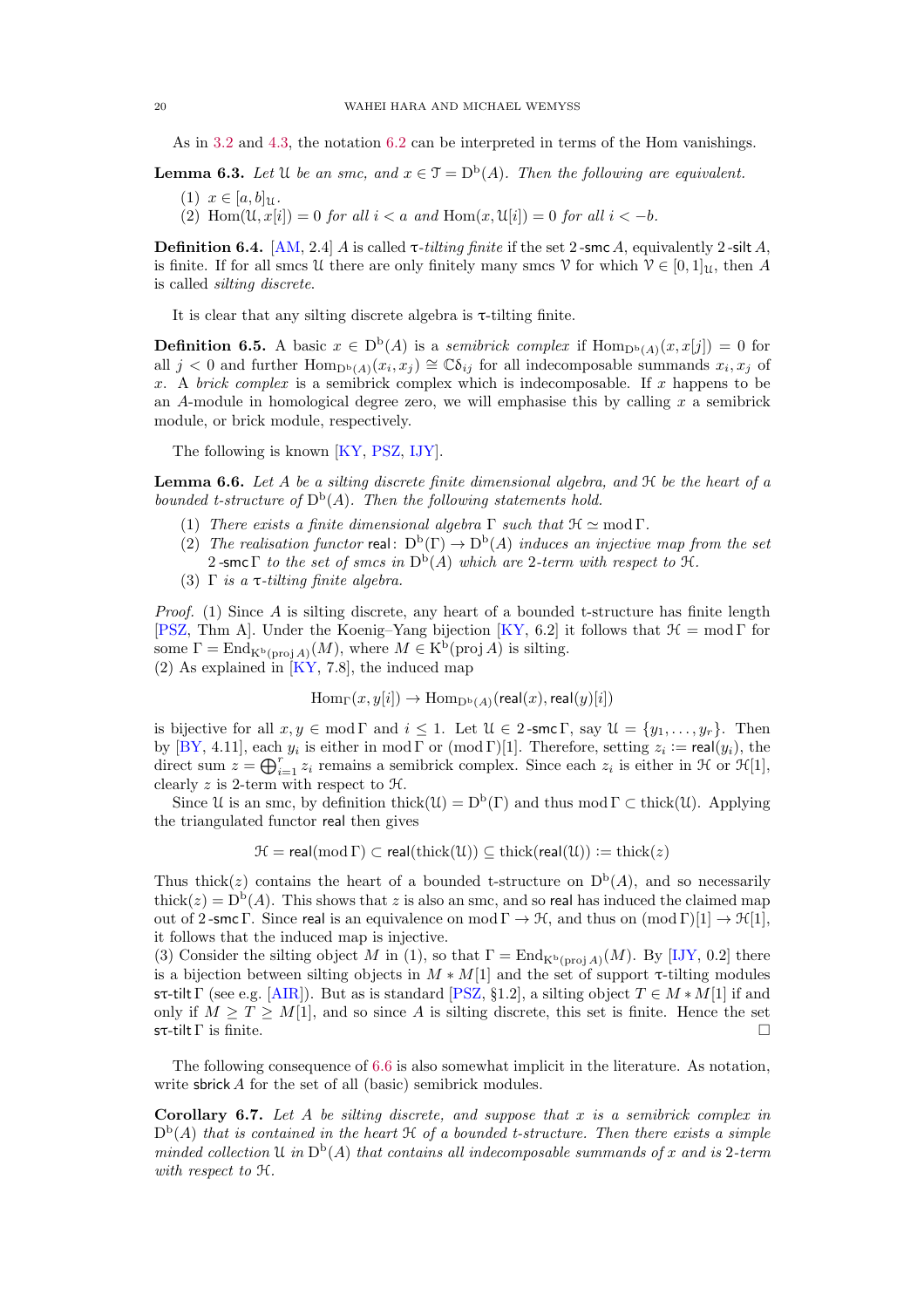<span id="page-20-2"></span>Proof. By [6.6,](#page-19-1)  $\mathcal{H} \simeq \text{mod } \Gamma$  where  $\Gamma$  is  $\tau$ -tilting finite. Let  $y \in \text{mod } \Gamma$  be the semibrick corresponding to  $x \in \mathcal{H}$  under the equivalence. Since  $\Gamma$  is  $\tau$ -tilting finite, every torsion class in mod Γ is functorially finite [\[DIJ,](#page-23-20) 1.2]. Thus the 'functorially finite' hypothesis can be dropped from the statement in Asai  $[A1, 2.3]$ , so that  $[A1, 2.3]$  then asserts there is a bijection

#### 2 -smc  $\Gamma \rightarrow$  sbrick  $\Gamma$

given by  $\mathfrak{X} \to \mathfrak{X} \cap \text{mod } \Gamma$ . Thus there exists  $\mathfrak{U} \in 2$ -smc Γ such that U contains all the indecomposable summands of y. It follows from [6.6](#page-19-1)[\(2\)](#page-19-2) that real(U) gives the desired smc.  $\square$ 

The challenge, and the content of the next subsection, is to prove that any semibrick complex in  $D^b(A)$  is automatically contained in the heart  $\mathcal H$  of a bounded t-structure. In fact, this works much more generally.

6.2. **Main Result.** Throughout this section, as above,  $A$  is a finite dimensional  $\mathbb{C}$ -algebra.

**Definition 6.8.** If  $\mathcal{U}, \mathcal{V}$  are smcs in  $D^b(A)$ , write  $\mathcal{U} \geq \mathcal{V}$  if  $\text{Hom}(\mathcal{V}, \mathcal{U}[j]) = 0$  for all  $j < 0$ .

Note that, by [6.3,](#page-19-3)  $\mathcal{U} \geq \mathcal{V}$  if and only if  $\mathcal{V} \in [a, 0]_{\mathcal{U}}$  for some  $a \leq 0$ . The relation  $\geq$  endows the set smc  $D^b(A)$  with the structure of a partially ordered set [\[KY,](#page-24-17) 7.9].

To prove the main result requires the ability to mutate simple minded collections.

**Definition 6.9** ([\[KY\]](#page-24-17)). Let  $\mathcal{U} = \{y_1, \ldots, y_r\}$  be an smc in the derived category  $D^b(A)$  of a finite dimensional algebra A, and choose  $y_i$  in U. The *left mutation*  $\mathbf{v}_i \mathfrak{U} := \{y'_1, \ldots, y'_r\}$  of  $\delta$  at  $y_i$  is defined as follows.

- (1) If  $j \neq i$ , then  $y'_j$  is defined to be the cone of the minimal left approximation  $y_j[-1] \rightarrow$  $y_{ij}$  in the extension closure of  $y_i$ .
- (2) If  $j = i$ , then  $y'_i := y_i[1]$

By [\[KY,](#page-24-17) 7.8], the new collection  $v_i\mathcal{U}$  is again an smc. Note that  $\mathcal{U} > v_i\mathcal{U}$  holds since  $\nu_i\mathcal{U} \in [-1,0]$ <sub>U</sub> by construction. Right mutations are defined similarly, but below we will only require left mutations.

<span id="page-20-1"></span>**Lemma 6.10.** Set  $\mathfrak{T} = D^b(A)$ , let  $\mathfrak{U} = \{y_1, \ldots, y_r\} \subset \mathfrak{T}$  be an smc, and suppose that  $x \in \mathfrak{T}$ satisfies  $x \in [a, b]$ u. Then the following statements hold.

- (1)  $x \in [a, b+1]_{\gamma_i \mathfrak{U}}$  for all i.
- (2) If  $\text{Hom}_{\mathcal{T}}(\text{H}^b_{\mathcal{U}}(x), y_i) = 0$ , then  $x \in [a, b]_{\mathcal{V}_i \mathcal{U}}$ .

*Proof.* (1) Fix any i and put  $v_i \mathcal{U} = \{y'_1, \ldots, y'_r\}$ . By [6.3,](#page-19-3) proving  $x \in [a, b + 1]_{v_i \mathcal{U}}$  is equivalent to showing that

- (a)  $\text{Hom}_{\mathcal{J}}(\bigoplus_{j=1}^r y'_j, x[a+k]) = 0$  for all  $k < 0$ , and
- (b) Hom $\tau(x, \overset{\sim}{\bigoplus}_{j=1}^r y'_j[-b-1+k]) = 0$  for all  $k < 0$ .

Since  $y'_j$  is contained in the extension closure of  $y = \bigoplus_{l=1}^r y_l$  for all  $j \neq i$ , and since  $y'_i = y_i[1]$ , the first vanishing (a) follows from the assumption  $x \in [a, b]$ <sub>U</sub>. Again since  $y'_{j}$  is contained in the extension closure of y for all  $j \neq i$ , the vanishing  $\text{Hom}_{\mathcal{T}}(x, \bigoplus_{j \neq i} y_j[-b+k]) = 0$  holds for any  $k < 0$ . For the remaining case, there is an equality

$$
\operatorname{Hom}\nolimits_{\mathfrak T}(x,y'_i[-b-1+k])=\operatorname{Hom}\nolimits_{\mathfrak T}(x,y_i[-b+k])
$$

by definition, and the RHS is zero for all  $k < 0$  by the assumption  $x \in [a, b]$ u. (2) The proof of (1) also shows that  $x \in [a, b]_{\nu_i \mathcal{U}}$  if and only if  $\text{Hom}(x, y_i[-b]) = 0$ . Since  $x \in [a, b]$ u and y is an object in the heart corresponding to U, applying [4.2](#page-13-1) yields an isomorphism  $\text{Hom}(x, y_i[-b]) \cong \text{Hom}(\text{H}^b_{\mathcal{U}}(x), y_i)$ , which proves the result.

The following is the main result of this section.

<span id="page-20-0"></span>**Theorem 6.11.** If A is silting discrete,  $\mathcal{T} = D^b(A)$  and  $x \in \mathcal{T}$ , then the following statements are equivalent.

- (1) Hom $\tau(x, x[i]) = 0$  for all  $i < 0$ .
- $(2)$  x belongs to the heart of a bounded t-structure.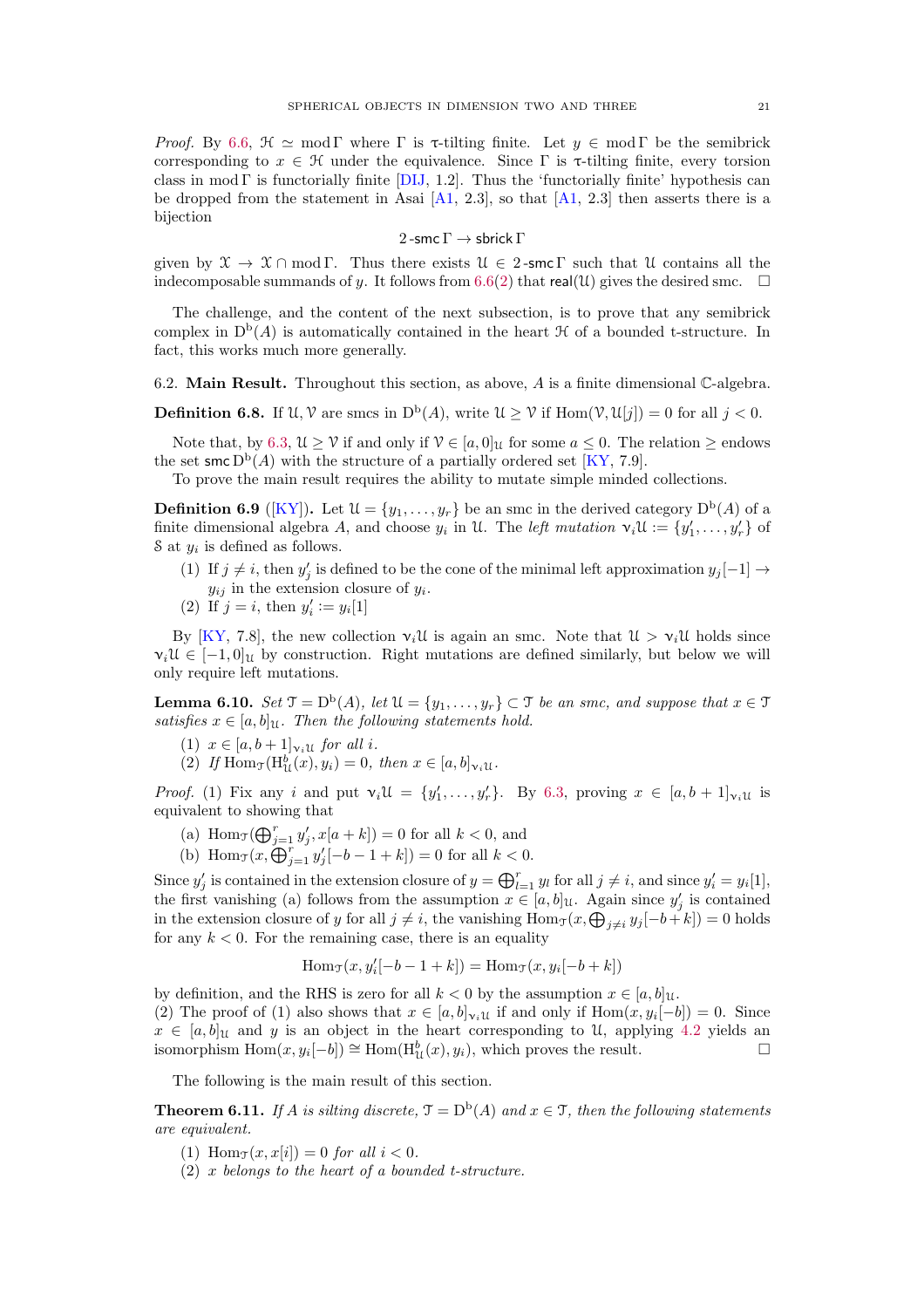<span id="page-21-4"></span>*Proof.* The only non-trivial direction is that  $(1)$  implies  $(2)$ . Choose an smc  $\mathcal{U}$ , then there exists integers  $a \leq b$  such that  $x \in [a, b]$ u. If  $a = b$ , then there is nothing to prove. Thus we assume  $a < b$ , and claim that there is another smc V such that  $x \in [a+1, b]$ . If this is true, then by induction we can find an smc whose corresponding heart contains the object  $x$ .

To prove the claim, consider

$$
\Delta = \{ \mathcal{W} \in \text{smc} \, \mathcal{D}^{\mathbf{b}}(A) \mid \mathcal{U} \in [0,1]_{\mathcal{W}} \text{ and } x \in [a,b]_{\mathcal{W}} \}.
$$

This is a poset with respect to  $\geq$ . Further, the poset  $\Delta$  is finite since A is silting discrete (see [6.4\)](#page-19-4), and thus there exists a minimal element  $\mathcal{V} = \{y_1, \ldots, y_r\}$ . We will show that this V satisfies the desired property. Assume, for the aid of a contradiction, that  $H^a_{\gamma}(x) \neq 0$ , and choose a simple  $y_i \hookrightarrow \mathrm{H}^a_{\mathcal{V}}(x)$ . By [4.2,](#page-13-1) since  $x \in [a, b]_{\mathcal{V}}$  and  $\mathcal{U} \in [0, 1]_{\mathcal{V}}$ , necessarily

$$
\operatorname{Hom}(\mathfrak{U},x[a-1]) \cong \operatorname{Hom}(\mathrm{H}^1_{\mathcal{V}}(\mathfrak{U}),\mathrm{H}^a_{\mathcal{V}}(x)).
$$

The LHS is zero by [6.3](#page-19-3) since  $x \in [a, b]$ u. Similarly, since  $a < b$  and x has no negative Exts, it also follows from [4.2](#page-13-1) that  $\text{Hom}(H^b_{\mathcal{V}}(x), H^a_{\mathcal{V}}(x)) = 0$ . Then our choice of  $y_i$  together with these vanishings yields

$$
\operatorname{Hom}(\mathrm{H}^1_{\mathcal{V}}(\mathcal{U}), y_i) = 0 \text{ and } \operatorname{Hom}(\mathrm{H}^b_{\mathcal{V}}(x), y_i) = 0.
$$

By [6.10,](#page-20-1) these imply that  $\mathcal{U} \in [0,1]_{\mathcal{V}_i\mathcal{V}}$  and  $x \in [a,b]_{\mathcal{V}_i\mathcal{V}}$ , respectively. But then  $\mathcal{V}_i\mathcal{V}$  is an smc in  $\Delta$  with  $\mathcal{V} > \mathcal{V}_i \mathcal{V}$ , which contradicts the minimality of  $\mathcal{V}$ .

Recall that a semibrick complex  $x$  is said to have maximal rank if the number of indecomposable summands of  $x$  equals the number of simple  $A$ -modules. The following is immediate from [6.11,](#page-20-0) where part (3) generalises [\[DIJ\]](#page-23-20).

<span id="page-21-2"></span><span id="page-21-0"></span>Corollary 6.12. If A is silting discrete, then the following statements hold.

- (1) Any semibrick complex is a subcollection of a simple minded collection.
- (2) Any semibrick complex of maximal rank is a simple minded collection.

*Proof.* (1) Let x be a semibrick complex. Then [6.11](#page-20-0) implies that there exists the bounded heart  $H$  that contains  $x$ , so the result is a special case of [6.7.](#page-19-5)

(2) Let x be a semibrick complex of maximal rank. By  $(1)$ , x is a subcollection of a simple minded collection. But by [\[KY,](#page-24-17) 5.5] every simple minded collection has maximal rank, thus x itself is a simple minded collection.

For the next corollary, recall that sbrick A is the set of all semibrick modules. If  $x, y \in$ sbrick A, then  $x \oplus y[1]$  is called a semibrick pair if  $\text{Hom}_A(x, y) = 0 = \text{Ext}^1_A(x, y)$ . Note that automatically a semibrick pair  $x \oplus y[1]$  is a semibrick complex.

Part (3) of the following answers a general question of [\[BH,](#page-23-7) [HI\]](#page-23-6).

<span id="page-21-1"></span>Corollary 6.13. If A is silting discrete, then the following statements hold.

- (1) Every semibrick pair is a semibrick in the heart  $H$  of a bounded t-structure satisfying  $\mathcal{H} \in [-1, 0]$  with respect to the standard t-structure.
- <span id="page-21-3"></span>(2) Every semibrick pair is a subset of the simples in the heart A of a bounded t-structure satisfying  $A \in [-2, 0]$  with respect to the standard t-structure.
- (3) Every semibrick pair of maximal rank is a 2-term simple minded collection.

*Proof.* Let  $x \oplus y[1]$  be a semibrick pair.

(1) Let S be the smc consisting of simple A-modules, so that the heart corresponding to S is the standard heart. Consider the finite partially ordered set

$$
\Delta = \{ \mathcal{W} \in \operatorname{\mathsf{smc}}\nolimits \mathsf{D}^{\mathrm{b}}(A) \mid \mathcal{S} \in [0,1]_{\mathcal{W}} \text{ and } x \oplus y[1] \in [-1,0]_{\mathcal{W}} \}.
$$

Then the proof of [6.11](#page-20-0) shows that a minimal element U of  $\Delta$  satisfies  $x \in [0,0]$  $u = \mathcal{H}_u$ , where  $\mathcal{H}_u$  is the heart of the corresponding bounded t-structure. Since  $S \in [0,1]_{\mathcal{H}_u}$  by definition, [6.2](#page-18-5) shows that  $\mathcal{H}_U \in [-1, 0]$  with respect to the standard t-structure.

(2) Let  $H$  be the heart of the t-structure in (1). Then [6.7](#page-19-5) allows us to find the heart  $A$  of another t-structure such that  $A \in [-1, 0]_{\mathcal{H}}$ , and the smc corresponding to A contains all indecomposable summands of  $x \oplus y[1]$ . Each  $a \in [-1, 0]_{\mathcal{H}}$  and so has a 2-term filtration as in [\(4.A\)](#page-13-3), thus applying H<sup>∗</sup> with respect to the standard t-structure and using  $\mathcal{H} \in [-1, 0]$ ,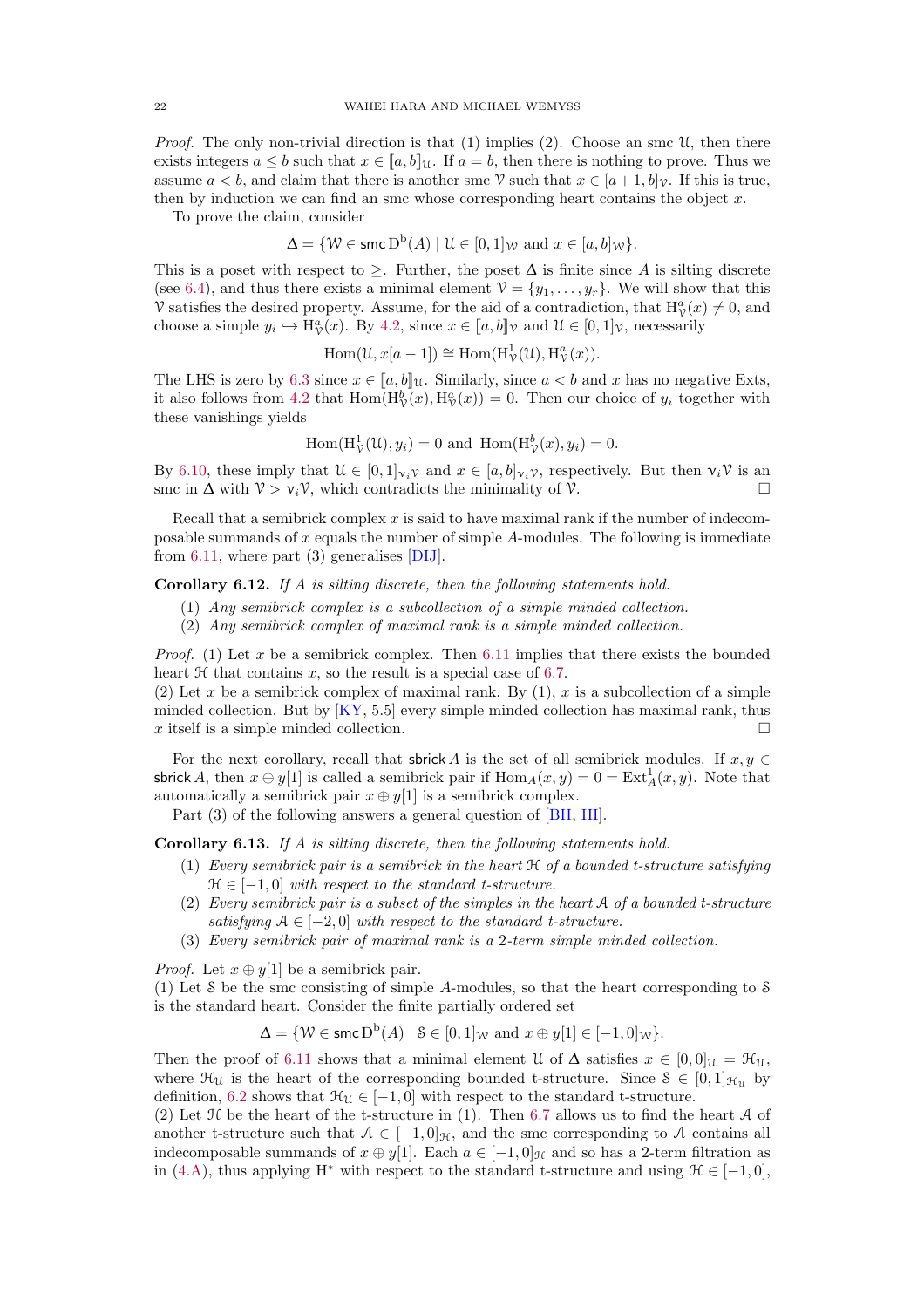<span id="page-22-4"></span>it is easy to see that  $A \in [-2, 0]$ . (3) This follows from (1) and [6.12.](#page-21-0)

<span id="page-22-3"></span>6.3. Special Case: Contraction Algebras. A large class of silting discrete algebras are the contraction algebras  $\Lambda_{\rm con}$  from §[2.5.](#page-8-1) The associated category  $D^{\rm b}(\Lambda_{\rm con})$  is of particular interest, since it conjecturally is the classifying object of smooth flops. As such,  $D^b(\Lambda_{con})$ should not exhibit any exotic behaviour, nor contain any 'unexpected' objects. The following result confirms this, adding to the existing evidence in [\[A3\]](#page-23-15).

In what follows,  $F_{\beta}$  are compositions of the standard equivalences in [\(3.C\)](#page-11-1), which fixing the same start and end point, generate a subgroup PBr of Auteq  $D<sup>b</sup>(\Lambda<sub>con</sub>)$ .

<span id="page-22-2"></span>Corollary 6.14. Let  $\Lambda_{\rm con}$  be the contraction algebra associated to a 3-fold flopping contraction  $\mathcal{X} \to \text{Spec } \mathcal{R}$ , where  $\mathcal{X}$  has at worst Gorenstein terminal singularities, and let  $x \in D^b(\Lambda_{con})$ . Then the following statements hold.

- (1) If x is a semibrick complex, then there exists  $\beta$ , and a sum of simple modules  $\bigoplus_{i\in\mathcal{I}} \mathcal{S}_i$ on a possibly different contraction algebra  $\Gamma_{\text{con}}$ , such that  $F_{\beta}(\bigoplus_{i \in \mathcal{I}} \mathcal{S}_i) \cong x$ .
- (2) Every semibrick complex in  $D^b(\Lambda_{con})$  is in the orbit, under the action of PBr, of the (finitely many) semibrick modules or their shift by [1].

*Proof.* (1) By [6.12\(](#page-21-0)[1\)](#page-21-2) the object x is a subcollection of a simple minded collection and thus by the KY bijections  $x$  is a sum of simples in the heart of a bounded t-structure. But by [\[A2,](#page-23-16) 3.16] all such t-structures are of the form  $F_6 \pmod{\Gamma_{con}}$  for some  $\beta$ .

(2) This follows from (1), in the same way as in [5.6.](#page-17-1) Say  $\beta : D \to C$ , then consider the atom  $\alpha: D \to C$ . By torsion pairs, each  $F_{\alpha}(\mathcal{S}_i)$  is either a brick module, or the shift [1] applied to a brick module. Hence  $F_{\beta} \circ F_{\alpha}^{-1}$  shows that x is in the desired orbit.

6.4. Further Remarks. The question of whether a semibrick complex can be completed to a 2-simple minded collection has been addressed elsewhere (e.g. [\[BH,](#page-23-7) [HI\]](#page-23-6)), but the appearance of the interval  $[-2, 0]$  in [6.13](#page-21-1) gives some evidence that this is the wrong question.

<span id="page-22-0"></span>Example 6.15. Consider the projective algebra  $\Pi$  of type  $D_4$ , which is silting discrete by [\[AD\]](#page-23-27), and the explicit semibrick pair  $(M \oplus N) \oplus E[1]$  constructed in [\[BH,](#page-23-7) 4.0.8]. As shown in loc. cit., this does not complete to a 2-smc. However by [6.13\(](#page-21-1)[2\)](#page-21-3) it does complete to an smc in the region  $[-2, 0]$ . This shows that the region  $[-2, 0]$  cannot be improved to  $[-1, 0]$ .

In fact, the proof of  $6.13(2)$  $6.13(2)$  shows that the full strength of silting discrete is not required to answer the question of whether a semibrick pair completes to an smc. The following example illustrates this in the case of the preprojective algebra  $\Pi$  of type  $A$ , where it is still not known whether Π is silting discrete.

<span id="page-22-1"></span>**Example 6.16.** Consider the preprojective algebra  $\Pi$  of type  $A_3$ , namely the path algebra of the quiver



subject to the relations  $aa^* = 0$ ,  $a^*a = bb^*$  and  $b^*b = 0$ . Set  $\mathcal{T} = D^b(\text{mod } \Pi)$  and

$$
x:=\big(\begin{array}{c}\mathbb C\end{array}\bigcup\limits_{0}^{1}\mathbb C\ \bigcap\limits_{0}^{1}\mathbb O\ \big)\oplus\big(\begin{array}{c}\mathbb C\end{array}\bigcup\limits_{0}^{1}\mathbb C\ \bigcap\limits_{0}^{1}\mathbb C\ \big)[1].
$$

As can be checked by hand, using the fact that  $\Pi$  has finite representation type, or by using GAP [\[QPA\]](#page-24-19), x satisfies  $\text{Hom}_{\mathcal{T}}(x, x[i]) = 0$  for all  $i < 0$ , and is a semibrick pair. It does not complete to a 2-smc. But consider the 2-smc

$$
\mathcal{S}' := \big(\begin{array}{c} \mathbb{C} \\ \begin{array}{c} \hline \\ \hline \end{array} \end{array}\right) \mathbb{C} \begin{array}{c} \hline \\ \hline \end{array} \begin{array}{c} \hline \end{array} \begin{array}{c} \hline \end{array} \begin{array}{c} \hline \end{array} \begin{array}{c} \hline \end{array} \begin{array}{c} \hline \end{array} \begin{array}{c} \hline \end{array} \begin{array}{c} \hline \end{array} \begin{array}{c} \hline \end{array} \begin{array}{c} \hline \end{array} \begin{array}{c} \hline \end{array} \begin{array}{c} \hline \end{array} \begin{array}{c} \hline \end{array} \begin{array}{c} \hline \end{array} \begin{array}{c} \hline \end{array} \begin{array}{c} \hline \end{array} \begin{array}{c} \hline \end{array} \begin{array}{c} \hline \end{array} \begin{array}{c} \hline \end{array} \begin{array}{c} \hline \end{array} \begin{array}{c} \hline \end{array} \begin{array}{c} \hline \end{array} \begin{array}{c} \hline \end{array} \begin{array}{c} \hline \end{array} \begin{array}{c} \hline \end{array} \begin{array}{c} \hline \end{array} \begin{array}{c} \hline \end{array} \begin{array}{c} \hline \end{array} \begin{array}{c} \hline \end{array} \begin{array}{c} \hline \end{array} \begin{array}{c} \hline \end{array} \begin{array}{c} \hline \end{array} \begin{array}{c} \hline \end{array} \begin{array}{c} \hline \end{array} \begin{array}{c} \hline \end{array} \begin{array}{c} \hline \end{array} \begin{array}{c} \hline \end{array} \begin{array}{c} \hline \end{array} \begin{array}{c} \hline \end{array} \begin{array}{c} \hline \end{array} \begin{array}{c} \hline \end{array} \begin{array}{c} \hline \end{array} \begin{array}{c} \hline \end{array} \begin{array}{c} \hline \end{array} \begin{array}{c} \hline \end{array} \begin{array}{c} \hline \end{array} \begin{array}{c} \hline \
$$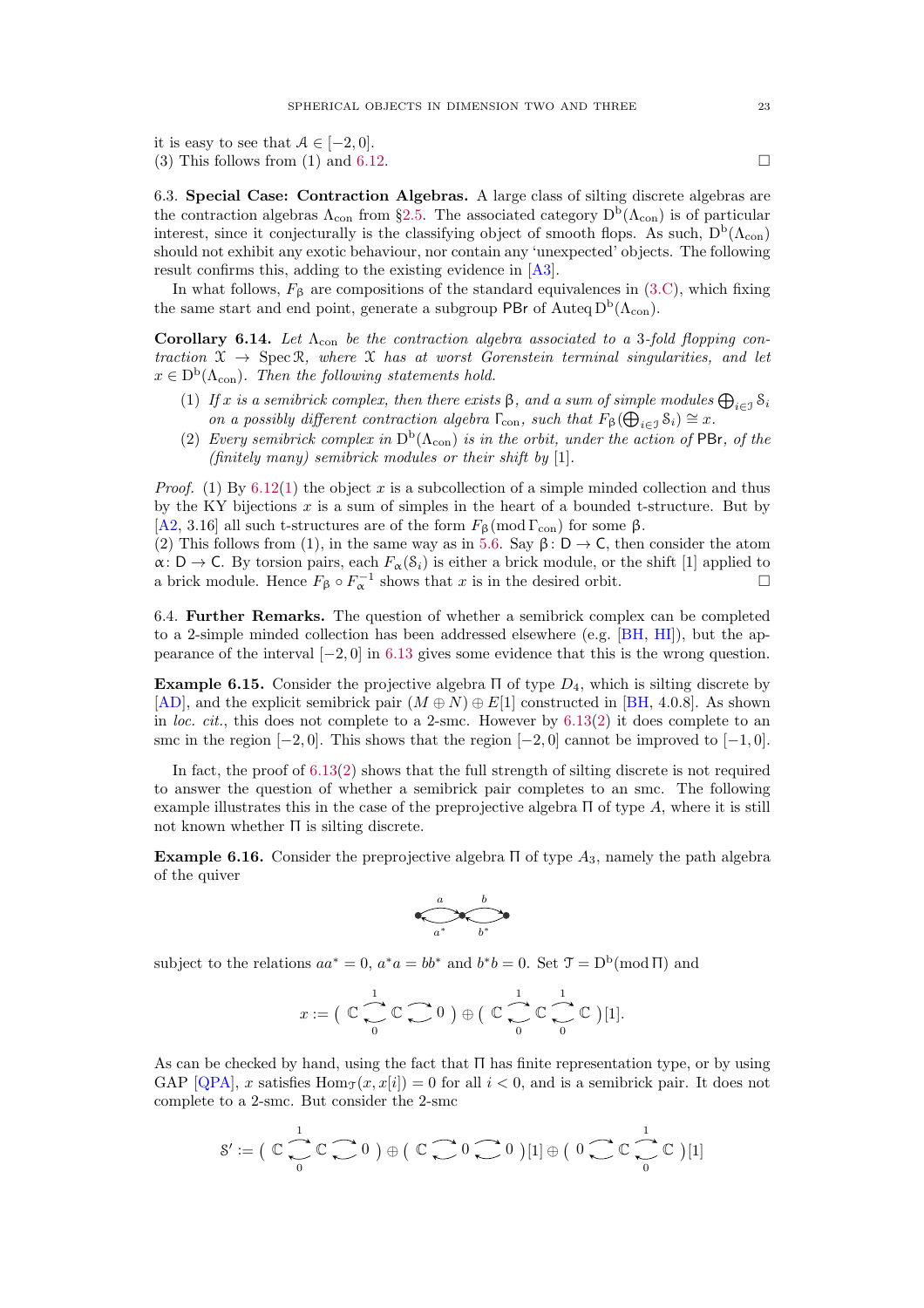<span id="page-23-28"></span>In particular,  $S'$  is the sum of the simples in a certain heart  $H$  of a bounded t-structure, which is intermediate between  $mod \Pi$  and  $mod \Pi[1]$ . Again, either by hand or by GAP [\[QPA\]](#page-24-19), it can be seen that

$$
\operatorname{Hom}_{\mathfrak{T}}(\mathcal{S}', x[i]) = 0 = \operatorname{Hom}_{\mathfrak{T}}(x, \mathcal{S}'[i])
$$

for all  $i < 0$ , and so since every object of  $H$  is filtered by  $S'$ , it follows that

$$
\operatorname{Hom}_{\mathfrak{I}}(\mathfrak{H}, x[i]) = 0 = \operatorname{Hom}_{\mathfrak{I}}(x, \mathfrak{H}[i])
$$

for all  $i < 0$ . Since H is the heart of a bounded t-structure,  $x \in \mathcal{H}$ . Thus, x is a semibrick in the heart of a bounded t-structure which is intermediate between  $mod \Pi$  and  $mod \Pi[1]$ . Whilst x is not a sum of simples in this heart, if this heart is  $\tau$ -tilting finite (this seems to be conjecturally true in the literature), then the proof of [6.7](#page-19-5) can be used to show that  $x$  is the simples in a different heart  $\mathcal{H}'$ , for which  $\mathcal{H}' \in [-2,0]$ .

## **REFERENCES**

- <span id="page-23-26"></span>[AIR] T. Adachi, O. Iyama and I. Reiten,  $\tau$ -tilting theory, Compos. Math. 150 ([20](#page-19-6)14), no. 3, 415–452. 20
- <span id="page-23-21"></span>[AMY] T. Adachi, Y. Mizuno, and D. Yang, Discreteness of silting objects and t-structures in triangulated categories, Proc. Lond. Math. Soc. (3) 118 (2019), no. 1, 1–42. [16](#page-15-5)
- <span id="page-23-5"></span>[AH] T. Aihara and T. Honma, τ-tilting finite triangular matrix algebras, J. Pure Appl. Algebra 225 (2021), no. 12, Paper No. 106785, 10 pp. [4](#page-3-3)
- <span id="page-23-23"></span>[AI] T. Aihara and O. Iyama, Silting mutation in triangulated categories, J. Lond. Math. Soc. (2) 85 (2012), no. 3, 633–668. [19](#page-18-6)
- <span id="page-23-24"></span>[AM] T. Aihara and Y. Mizuno, *Classifying tilting complexes over preprojective algebras of Dynkin type*, Algebra Number Theory 11 (2017), no. 6, 1287–1315. [20](#page-19-6)
- <span id="page-23-17"></span>[A1] S. Asai, Semibricks, Int. Math. Res. Not. IMRN 2020, no. 16, 4993–5054. [12,](#page-11-4) [13,](#page-12-6) [16,](#page-15-5) [21](#page-20-2)
- <span id="page-23-16"></span>[A2] J. August, On the finiteness of the derived equivalence classes of some stable endomorphism rings, Math. Z. 296 (2020), no. 3-4, 1157–1183. [12,](#page-11-4) [23](#page-22-4)
- <span id="page-23-15"></span>[A3] J. August, The Tilting Theory of Contraction Algebras, Adv. Math. 374 (2020), 107372, 56 pp. [12,](#page-11-4) [23](#page-22-4)
- <span id="page-23-27"></span>[AD] J. August and A. Dugas, Silting and Tilting for Weakly Symmetric Algebras, [arXiv:2101.03097](https://arxiv.org/pdf/2101.03097.pdf), to appear Algebras and Representation Theory. [23](#page-22-4)
- <span id="page-23-0"></span>[AS] D. Auroux and I. Smith, Fukaya categories of surfaces, spherical objects and mapping class groups, Forum Math. Sigma 9 (2021), Paper No. e26, 50 pp. [1](#page-0-0)
- <span id="page-23-1"></span>[BDL] A. Bapat, A. Deopurkar and A. M. Licata, Spherical objects and stability conditions on 2-Calabi–Yau quiver categories, [arXiv:2108.09155](https://arxiv.org/pdf/2108.09155.pdf). [1,](#page-0-0) [3](#page-2-1)
- <span id="page-23-7"></span>[BH] E Barnard and E. J. Hanson, Pairwise Compatibility for 2-Simple Minded Collections II: Preprojective Algebras and Semibrick Pairs of Full Rank, [arXiv:2010.08645](https://arxiv.org/pdf/2010.08645.pdf). [4,](#page-3-3) [22,](#page-21-4) [23](#page-22-4)
- <span id="page-23-3"></span>[B1] M. Booth, The derived contraction algebra, [arXiv:1903.12156](https://arxiv.org/pdf/1903.12156.pdf). [2](#page-1-2)
- <span id="page-23-12"></span>[B2] T. Bridgeland, Flops and derived categories, Invent. Math. 147 (2002), no. 3, 613–632. [9](#page-8-6)
- <span id="page-23-19"></span>[B3] T. Bridgeland, t-structures on some local Calabi-Yau varieties, J. Alg. 289 (2005), no. 2, 453–483. [13](#page-12-6)
- <span id="page-23-22"></span>[B4] T. Bridgeland, Stability conditions on triangulated categories, Ann. of Math. (2) 166 (2007), no. 2, 317–345. [19](#page-18-6)
- <span id="page-23-25"></span>[BY] T. Brüstle, D. Yang, *Ordered exchange graphs*, Advances in representation theory of algebras. 135– 193, EMS Ser. Congr. Rep., Eur. Math. Soc., Zürich, [20](#page-19-6)13. 20
- <span id="page-23-13"></span>[C] J.-C. Chen, Flops and equivalences of derived categories for threefolds with only terminal Gorenstein singularities, J. Differential Geom. **61** (2002), no. 2, 227-261. [9](#page-8-6)
- <span id="page-23-4"></span>[CB] W. Crawley-Boevey, On the exceptional fibres of Kleinian singularities, Amer. J. Math. 122 (2000), no. 5, 1027–1037. [4,](#page-3-3) [12,](#page-11-4) [13](#page-12-6)
- <span id="page-23-11"></span>[D1] P. Deligne, Les immeubles des groupes de tresses g´en´eralis´es, Invent. Math. 17 (1972), 273–302. [8](#page-7-3)
- <span id="page-23-9"></span>[D2] E. Delucchi, Combinatorics of covers of complexified hyperplane arrangements, Arrangements, local systems and singularities, 1–38, Progr. Math., 283, Birkhäuser Verlag, Basel, 2010. [7](#page-6-4)
- <span id="page-23-20"></span>[DIJ] L. Demonet, O. Iyama and G. Jasso, τ-tilting finite algebras, bricks, and g-vectors, Int. Math. Res. Not. IMRN 2019, no. 3, 852–892. [16,](#page-15-5) [21,](#page-20-2) [22](#page-21-4)
- <span id="page-23-2"></span>[DW1] W. Donovan and M. Wemyss, Noncommutative deformations and flops, Duke Math. J. 165 (2016), no. 8, 1397–1474. [1,](#page-0-0) [2,](#page-1-2) [9,](#page-8-6) [13,](#page-12-6) [18](#page-17-4)
- <span id="page-23-10"></span>[DW3] W. Donovan and M. Wemyss, Twists and braids for general 3-fold flops, J. Eur. Math. Soc. (JEMS), 21 (2019), no. 6, 1641–1701. [8,](#page-7-3) [9,](#page-8-6) [13,](#page-12-6) [18](#page-17-4)
- <span id="page-23-18"></span>[EJR] F. Eisele, G. Janssens and T. Raedschelders, A reduction theorem for τ-rigid modules, Math. Z. 290 (2018), no. 3-4, 1377–1413. [13](#page-12-6)
- <span id="page-23-6"></span>[HI] E. J. Hanson and K. Igusa, Pairwise compatibility for 2-simple minded collections, J. Pure Appl. Algebra 225 (2021), no. 6, Paper No. 106598, 31 pp. [4,](#page-3-3) [22,](#page-21-4) [23](#page-22-4)
- <span id="page-23-14"></span>[HW] Y. Hirano and M. Wemyss, Faithful actions from hyperplane arrangements, Geom. Topol. 22 (2018), no. 6, 3395–3433. [10,](#page-9-10) [18,](#page-17-4) [19](#page-18-6)
- <span id="page-23-8"></span>[HW2] Y. Hirano and M. Wemyss, Stability conditions for 3-fold flops, [arXiv:1907.09742](https://arxiv.org/pdf/1907.09742.pdf). [5,](#page-4-4) [19](#page-18-6)